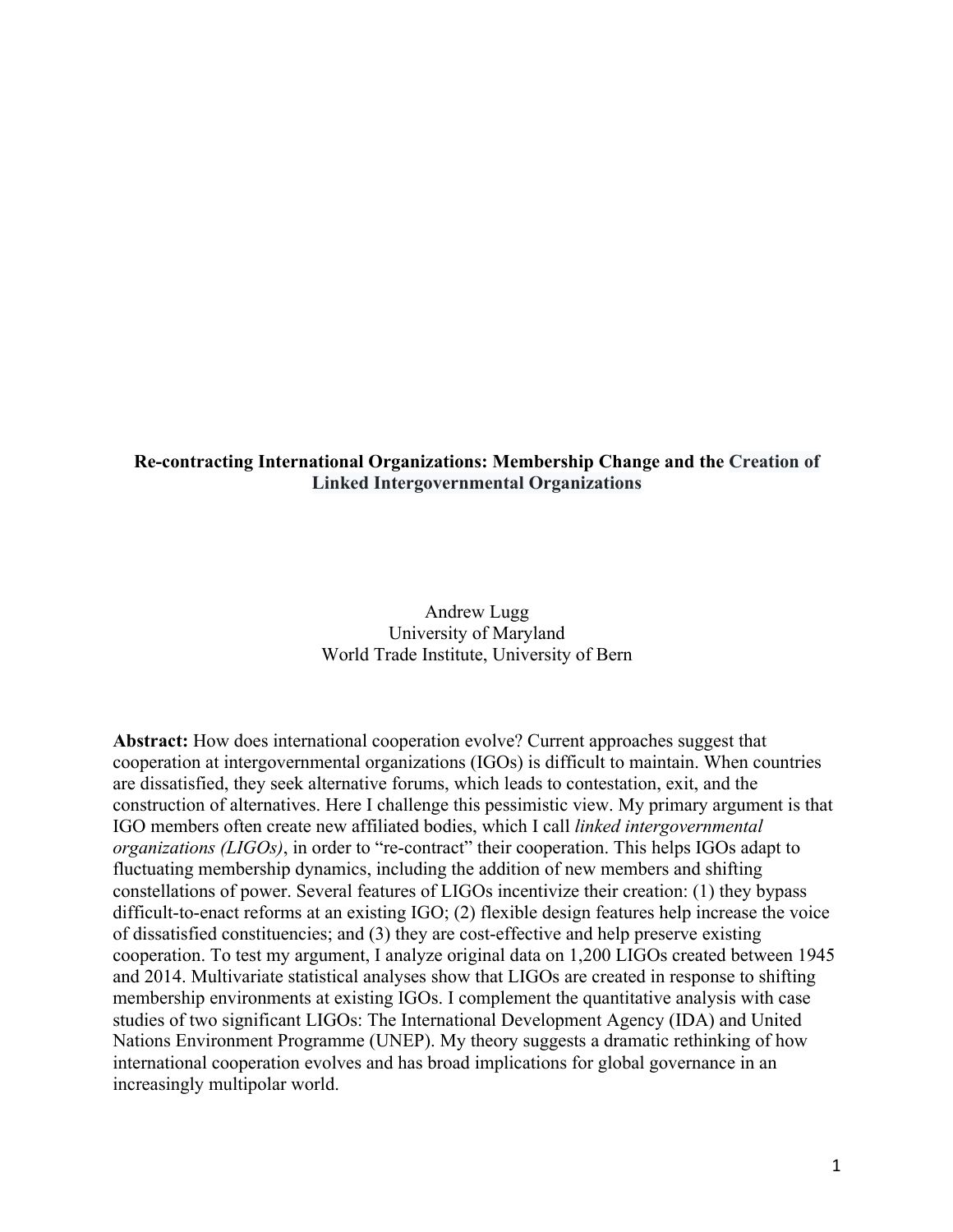## **Introduction**

Everywhere international cooperation seems under stress. Of particular concern is what many commentators view as a weakening of intergovernmental organizations (IGOs) – especially those associated with the post WWII global liberal order – in response to contestation among member countries (Acharya 2017; Cooley and Nexon 2020). The conventional wisdom is that cooperation at IGOs is brittle, and unlikely to endure as power becomes more diffusely concentrated around the world. As evidence, studies have documented widespread instances of "contested multilateralism" and "counter institutionalization", which is thought to be creating dysfunction in global governance (Morse and Keohane 2014; Zürn 2018; Hale, Held and Young 2013). Studies of institutional choice emphasize that states have many options when an existing IGO is no longer to their liking; they can shift their cooperation to an alternative forum or even create a new, more compatible, institution from scratch (Helfer 1999; Busch 2007; Alter and Meunier 2009; Jupille, Mattli, and Snidal 2013; Vabulas and Snidal 2013; Lipscy 2017).

Yet, episodes of dissatisfaction with IGOs are not new. Many of the same grievances articulated today with respect to IGOs such as the UN and World Bank – that they are not representative enough of their changing memberships – are remarkably similar to bouts of contestation that took place in the 1960's and 70's. Ultimately, most of the IGOs created since WWII have proven surprisingly resilient. Members seldom follow through on their threats of exit, and few major IGOs die outright, particularly in the post WWII period.<sup>1</sup> On the contrary,

<sup>1</sup> Aside from a few well-known examples, such as the most recent UK withdraw from the EU, unilateral exit of IOs is very rare and when it does happen it is often temporary. According to von Borzyskowki and Vabulas withdraw only happens in about .04 percent of IO-member-years, which they note means that "most states actually remain in the IGOs [IOs] they join and withdraw rarely" (2019, p. 339). Moreover, work on the death of IOs, which is still in its infancy, finds that few major IOs have died in the post 1945 era (Gray 2018; Eilstrup-Sangiovanni 2018).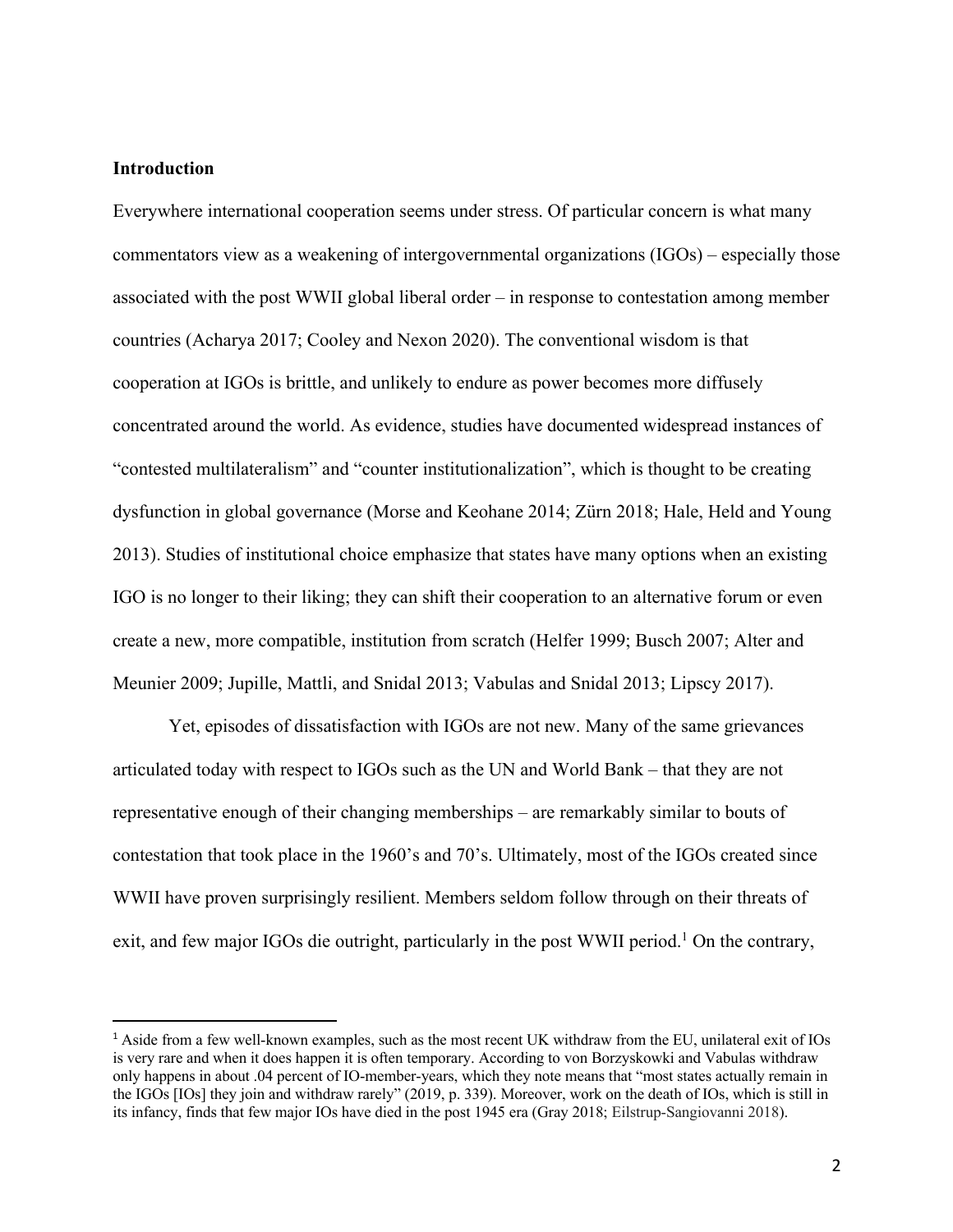most IGOs grow dramatically after creation, increasing in size and scope over time (Barnett and Finnemore 2004; Vaubel, Dreher, and Soylu 2007; Hanrieder 2016; Heldt and Schmidtke 2017). These contrasting perspectives on the durability of formal cooperation represents a key puzzle in international relations. How IGOs adjust (or fail to adjust) to contestation provides a window into the health of the global order, which should help us better understand the continuing prospects for cooperation in an increasingly multipolar world.

In this paper, I advance an optimistic view of international cooperation by suggesting that IGOs respond to member contestation through adaptation. My primary argument is that member states regularly update existing IGOs through the creation of new affiliated bodies, which I call *linked intergovernmental organizations (LIGOs)*. The creation of semi-autonomous LIGOs provides members a viable outlet to recontract their cooperation, updating it in response to changing membership dynamics. Three aspects of LIGOs make them particularly appealing: 1) relative to direct reforms of IGO existing structures, LIGOs are relatively easy to create; 2) LIGOs can be designed flexibly in order resolve distributional and governance dilemmas within the membership; and 3) LIGOs are appealing to both status quo and dissatisfied states in the membership of an existing IGO because they are relatively cheap to create and help preserve cooperation valued by members.

After explaining why LIGOs are useful, I advance a theoretical framework explaining when they are will be created. My framework suggests that they are most likely to emerge when shifts in membership dynamics at an existing IGO disrupts cooperation. In particular, I stress the importance of changes in distribution of power and preferences in the membership and the addition of new members as important changes that are likely to lead to contestation and demand for reform. Additionally, I argue that some traditional IGOs – those with larger memberships and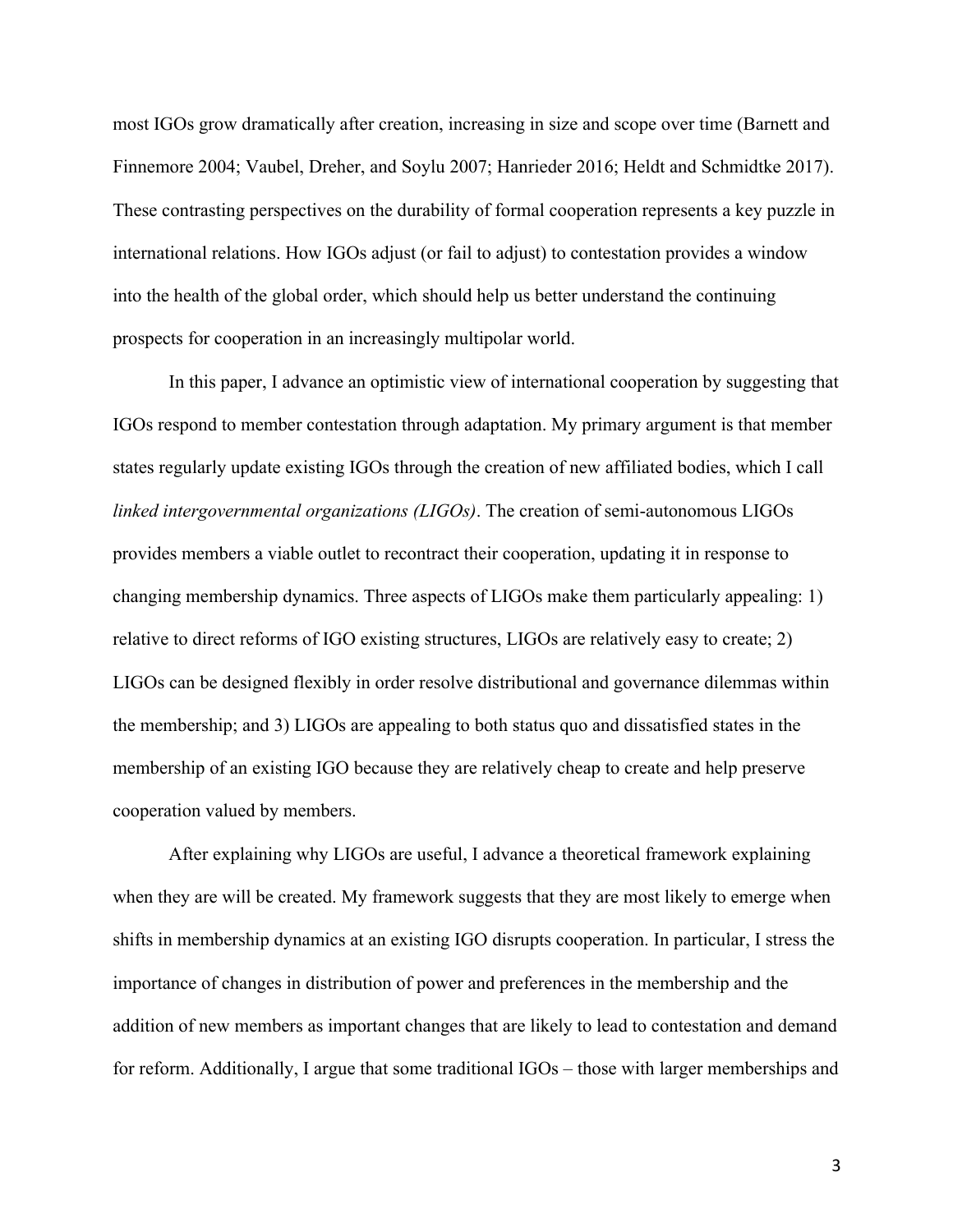more diffuse concentrations of power – are more likely to foster contestation in general, thus requiring more frequent LIGO creation.

The ability to recontract cooperation through the creation of LIGOs helps states resolve tensions over how to redistribute the benefits of cooperation as membership dynamics change. The creation of LIGOs can be used to increase the voice of members (or groups of members) who were not well represented (or present) when the original structures were created. This is especially important when coalitions of members hold major differences over how cooperation should be organized, due to shifts in power and status within the membership. Importantly, this process helps resolves the competing demands of dissatisfied states who seek major changes to the organization, while also maintaining the original structures favored by members who prefer the status quo. The net effect is that LIOs enhance the representativeness and legitimacy of cooperation, helping maintain and even expand it into new areas over time.

In order to empirically evaluate my argument, I collect original data on the creation of 1,200 LIGOs created between 1945 and 2014. First, I show that LIGOs are an overlooked form of cooperation in the international system and that their numbers have increased dramatically over time. Next, multiple regression analyses demonstrate that IGO member states create new LIGOs in response to changing membership dynamics – including the addition of new members, shifts in the distribution of power, and swings in foreign policy preferences. Finally, a case study of the World Bank Group shows that changes in the composition of the membership, from one dominated by the US, to one with many developing country members, and a more diffuse distribution of power, has led to periods of heightened demand for reform. To resolve these tensions members states have created LIGOs such as the International Development Agency (IDA) and the Global Environment Facility (GEF).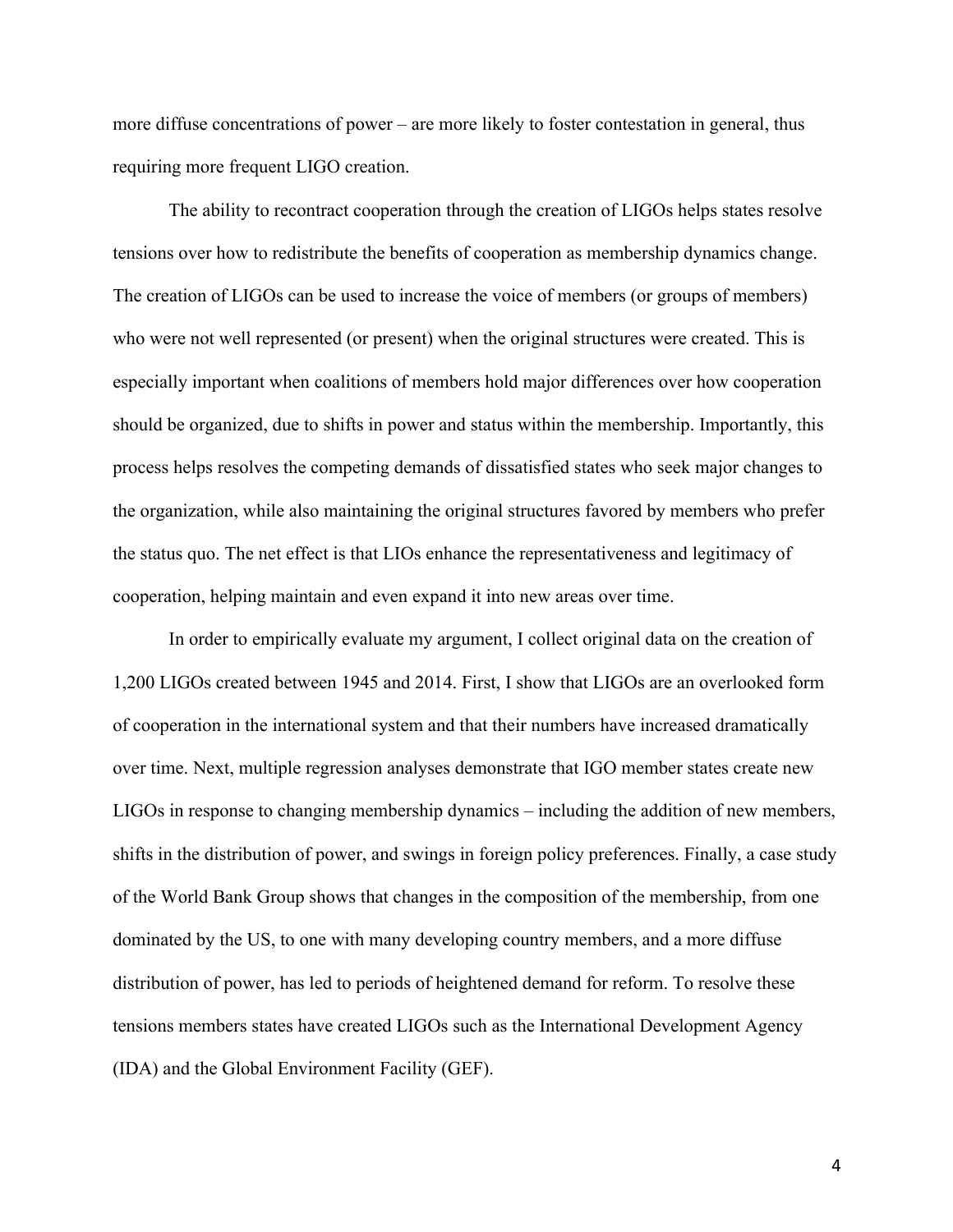### **The Importance of IGO-affiliated Bodies**

Academic scholarship on international cooperation has long privileged formal cooperation organized through IGOs. Upon close inspection, however, it is apparent that most studies focus on a limited subset of well-known IGOs, rather than universe of all potential IGOs. Particularly notable is that most scholarship has ignored what are often called "emanations" or "second order" IGOs, such as the many agencies, bureaus, programmes, councils, and commissions that are part of larger organizational complexes, such as the United Nations system, the World Bank Group, and the European Union (for exceptions see Shanks, Jacobson, and Kaplan 1996; Johnson 2014). For example, the prominent Correlates of War Intergovernmental Organizations Data (COW IGO) notes that it "continues to exclude IGOs that are not created by states, which are commonly referred to as 'emanations'" (Pevehouse et al., 2020, p. 494). Moreover, studies that have focused more extensively on emanations and similar bodies have by and large concluded that they are created and controlled by bureaucrats rather than members states, which has likely contributed to disinterest from state-centric international relations scholars (See Barnett and Finnemore 2004; Johnson 2014)

This conventional wisdom is misleading, however. First, the majority of "emanations" are in fact created by states, as bureaucrats typically do not have the authority to create new semi-autonomous intergovernmental bodies. Instead, the Charters of IGOs give state representatives the authority to create semi-autonomous bodies through legally recognized lawmaking functions, such as the passage of resolutions in the main plenary body (see Alvarez 2005; White 2016). For example, members of the UN frequently create new entities via resolutions at the General Assembly or the Security Council, which they have used to create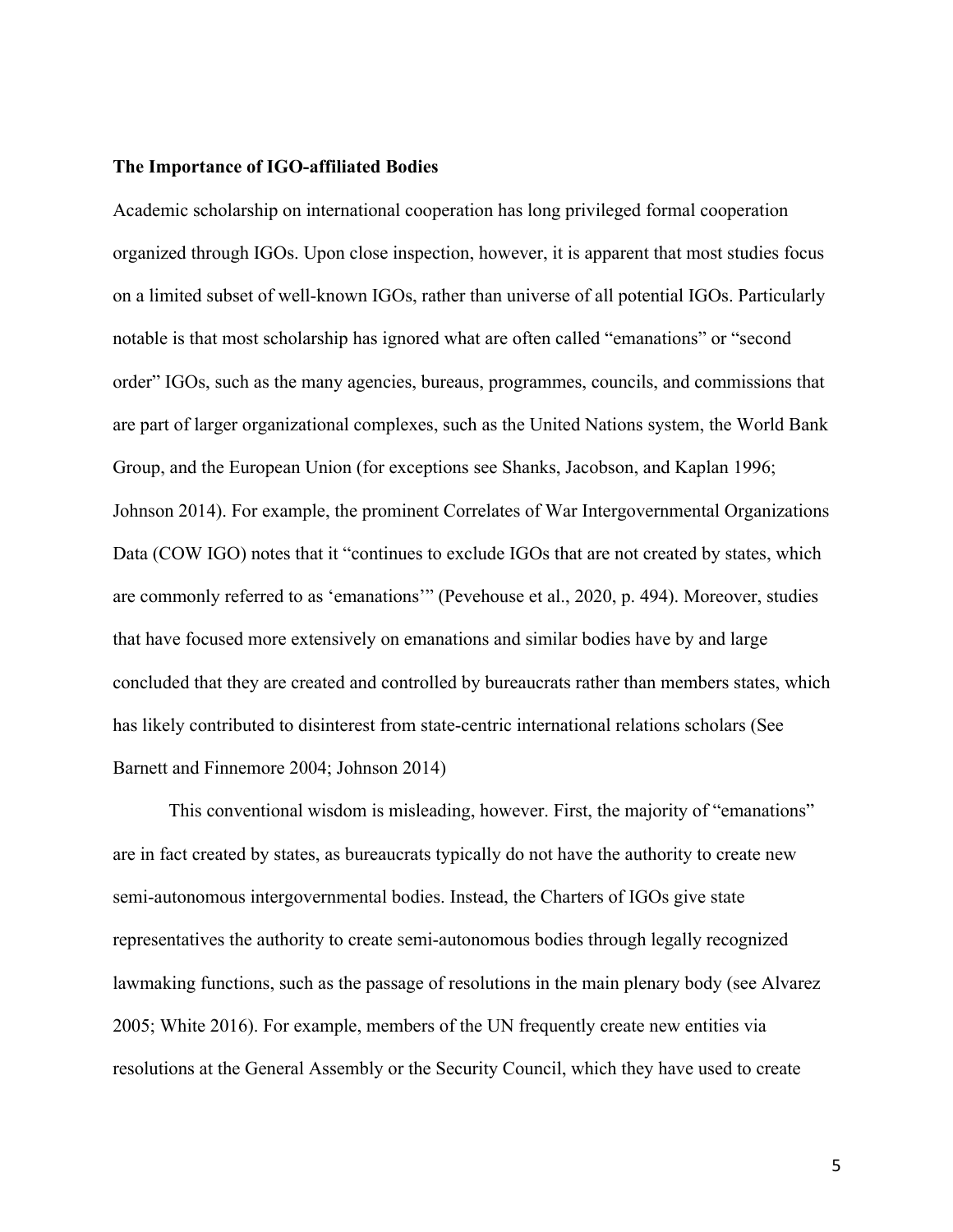bodies as diverse as the UNICEF, UNCTAD, UN-Women, the Peacebuilding Commission, and the UN Regional Commissions. Moreover, member states at existing IGOs often resort to creating affiliated IGOs through the formal treaty making process, which has been used to create the various organizations comprising the larger World Bank Group and are commonly used to create new organizations connected to regional IGOs, such as the Arab League and the Council of Europe (CoE).

Second, the notion that IGO affiliated bodies are unimportant or narrowly technocratic could not be further from the truth. For example, in 2018 only about 6,236 million, or approximately *twelve percent of the total expenditures of the UN* system went to the original five UN organs created in 1945. In contrast, approximately 46,540 million dollars, or *eighty eight percent of the total UN budget*, went to fund UN affiliated organizations that have been created by states and connected to the UN system over the years. <sup>2</sup> Thus, the vast majority of UN resources flow to affiliated bodies. In fact, many of these so-called emanations are larger and more important than the IGOs included in datasets such as the COW IGO data. It is unclear for example why organizations such as UNDP, an entity with a yearly budget of over 5 billion dollars governed by an executive board of thirty-four UN members, should be considered a lesser organization than the Association of African Tax Administrators (AATA), which is little more than a yearly meeting for bureaucrats, or the North Atlantic Salmon Organization, which has a secretariat of five. Moreover, traditional datasets that purport to exclude emanations often include organizations that are connected to and dependent on other IGOs, such as the International Development Association (IDA), which has a governing body that is nearly

<sup>&</sup>lt;sup>2</sup> These numbers likely overestimate the extent to which UN system expenditures go to the original organs of the UN. Many LIGOs, including the relatively autonomous regional economic commissions and specialized committees, are included as core UN system expenditures. UN System expenditures broken down by agency can be accessed here: https://unsceb.org/fs-revenue-agency.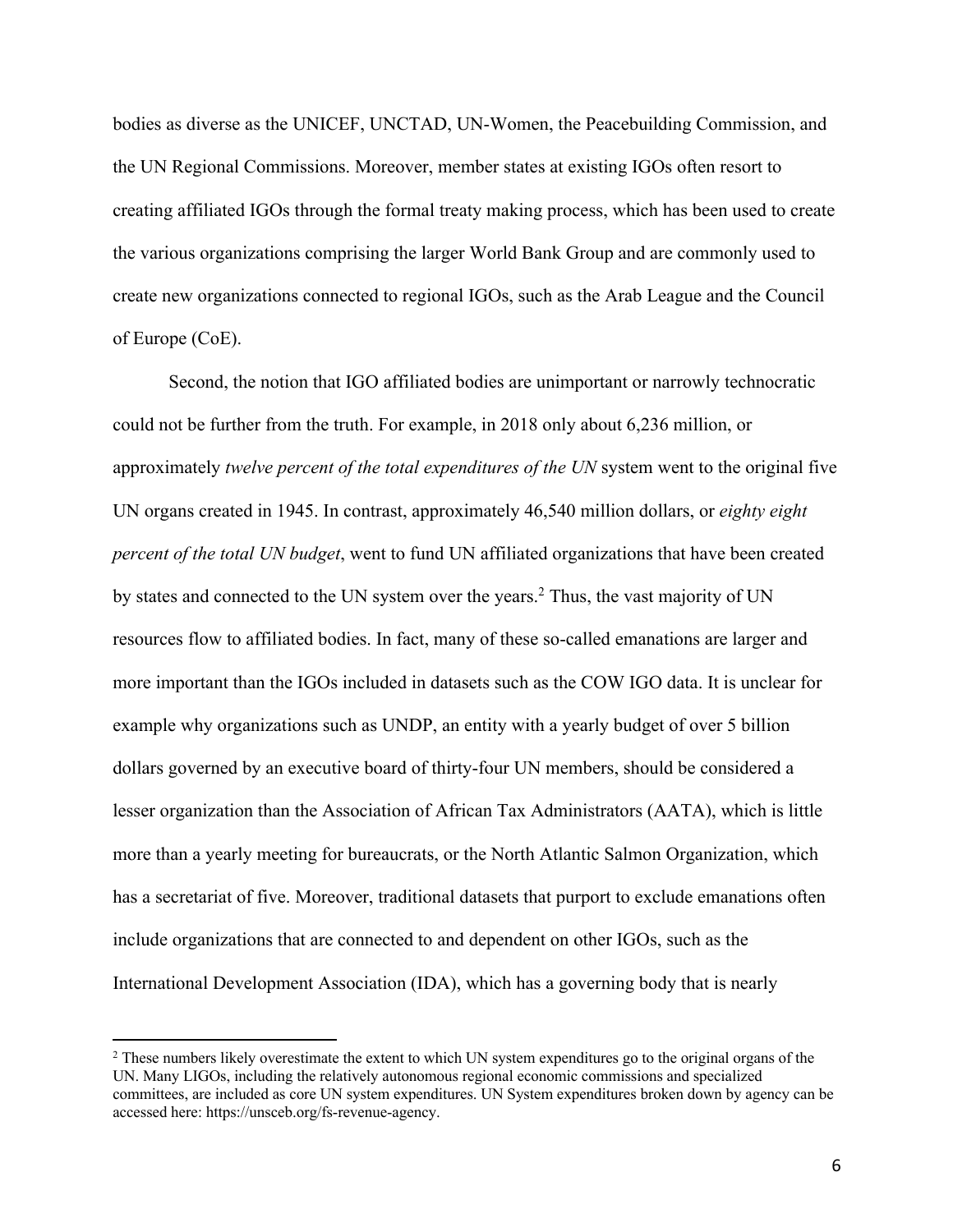identical to that of the International Bank for Reconstruction and Development (IBRD) and shares the same staff and headquarters.

In short, due to several common misconceptions, we presently know relatively little about the scope and distribution of IGO-affiliated bodies, and the potential role(s) that they play in global governance. This undertheorizing has had potentially deleterious effects on the accumulation of knowledge, especially with respect to understanding how cooperation evolves. One particularly vexing issue is that without understanding the role that IGO affiliated bodies play, it is difficult to know whether global cooperation is becoming deeper and more inclusive or if it is fragmenting in important ways.

### **Conceptualizing Linked IGOs**

In order to remedy this problem, here I employ the concept of the linked intergovernmental organization or LIGO. An LIGO is defined as a *semi-autonomous organizational body embedded within the governance structure of an existing intergovernmental organization.* This describes an organization which meets two conditions: 1) it is an intergovernmental body controlled primarily by two or more member states, and 2) the authority and/or resources of the organization are substantively intermingled with that of another IGO. Thus, the second condition describes bodies that rely on a more traditional IGO for their functioning, but that still have some independent authority. Thus, for an organization to qualify as an LIGO, it needs to be more than just an administrative unit. Thus, LIGOs must be controlled by different procedures and/or receive resources that allow states to exercise authority through them in a way that is different from how authority is distributed in the existing IGO.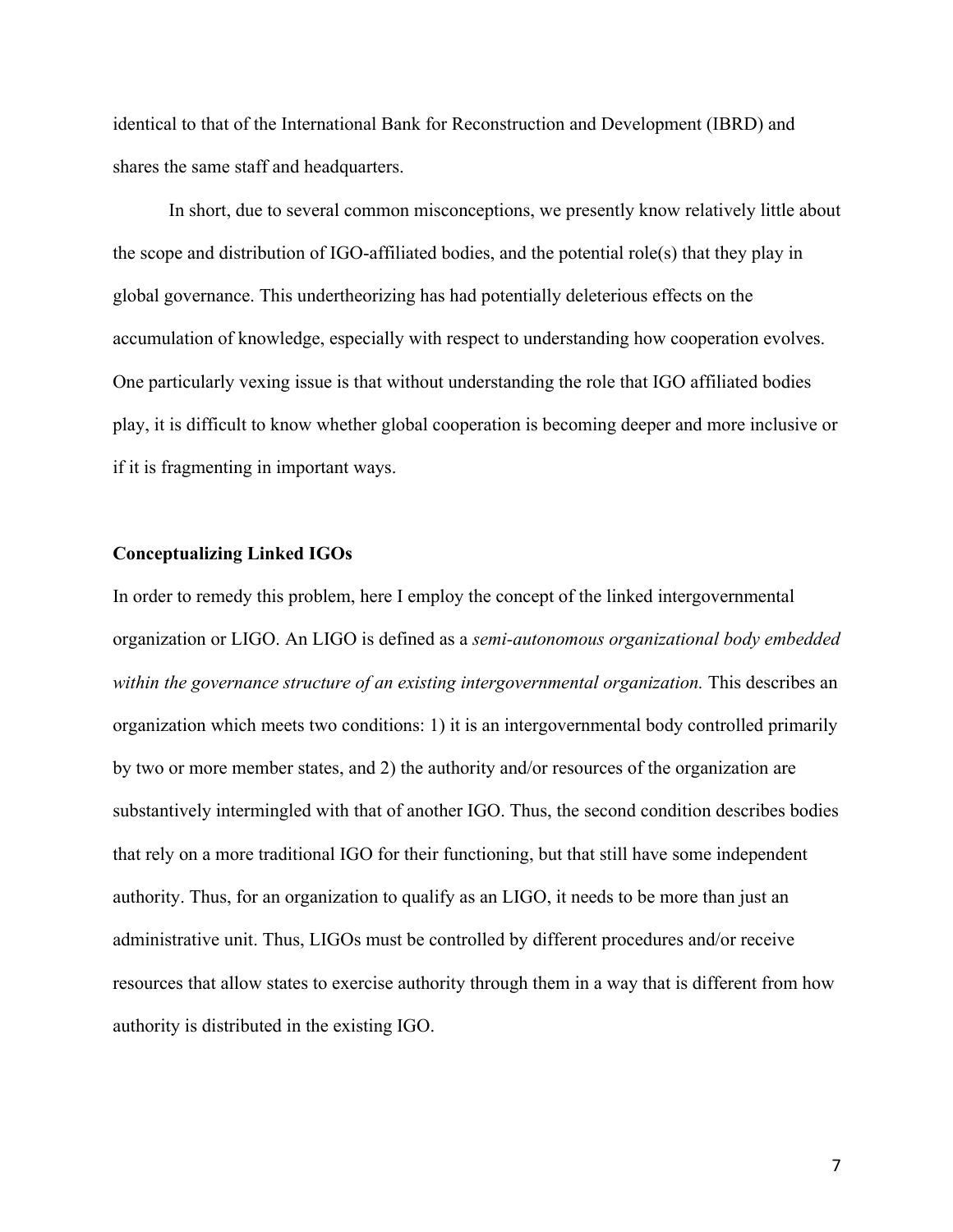Using this conceptual definition, I collect original data on 1,200 LIGOs created between 1945 and the 2018. To identify the universe of potential LIGOs, I first compiled a list of all IGOs tracked by the Union of International Associations *Yearbook of International Organizations*  (YIO)*.* The YIO counted approximately 7,657 IGOs in 2018 and classifies them into 15 different categories. Most IGO data collection efforts use the YIO as a baseline but then exclude most of the categories based on the determination that they are not sufficiently independent from other IGOs. Rather than exclude these categories, I categorized each entity as either a "traditional IGO" or a "linked IGO". I also discarded organizations if they failed to meet conventional definitions of an IGO, either because they lacked sufficient institutionalization, were a national body, or had non-states as primary members. Using this procedure, I counted approximately 1,600 total IGOs in existence as of 2018 and categorized 400 as traditional and 1,160 as LIGOs. Full coding details can be found in the supplemental appendix.

Figure one below shows growth since 1945 in the number of LIGOs relative to traditional IGOs. Two quick observations are important. First, today the vast majority of IGOs are LIGOs, which comprise approximately 74 percent of all IGOs in existence.<sup>3</sup> Second, the creation rate for LIGOs has exceeded that of traditional IGOs over the post-war period. In 1945, LIGOs represented only around 35 percent of all IGOs, but that number has grown steadily since. Thus, not only are LIGOs ubiquitous, but they have come to play an increasingly prominent role in global governance in the last 70 years.

<sup>&</sup>lt;sup>3</sup> These observations are echoed by studies focusing on emanations alone (Shanks, Jacobson, and Kaplan 1996; Johnson 2014).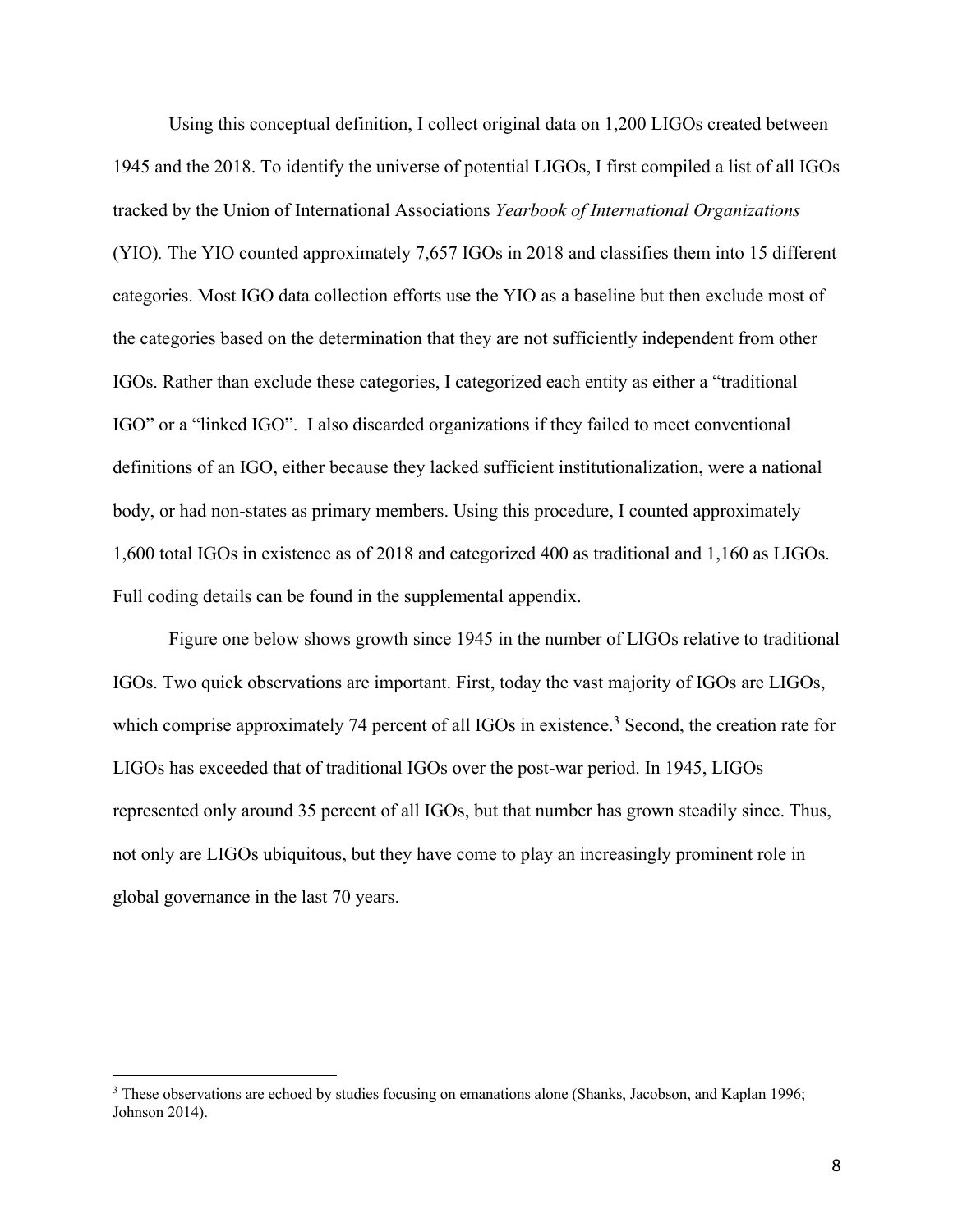

**Figure 1. The Growth of Intergovernmental Organizations by Type, 1945 to 2018.**

# **Competing Perspectives on LIGO Creation**

At present we know relatively little about the role that LIGOs play in global governance, particularly why and when states create them. However, conventional studies of international cooperation do imply several potential mechanisms. Moreover, there have been a few studies which have sought to explain the design of similar bodies, such as emanations, which yield more concrete predictions about the basis for their creation. Therefore, before presenting my original theory, I briefly survey these approaches.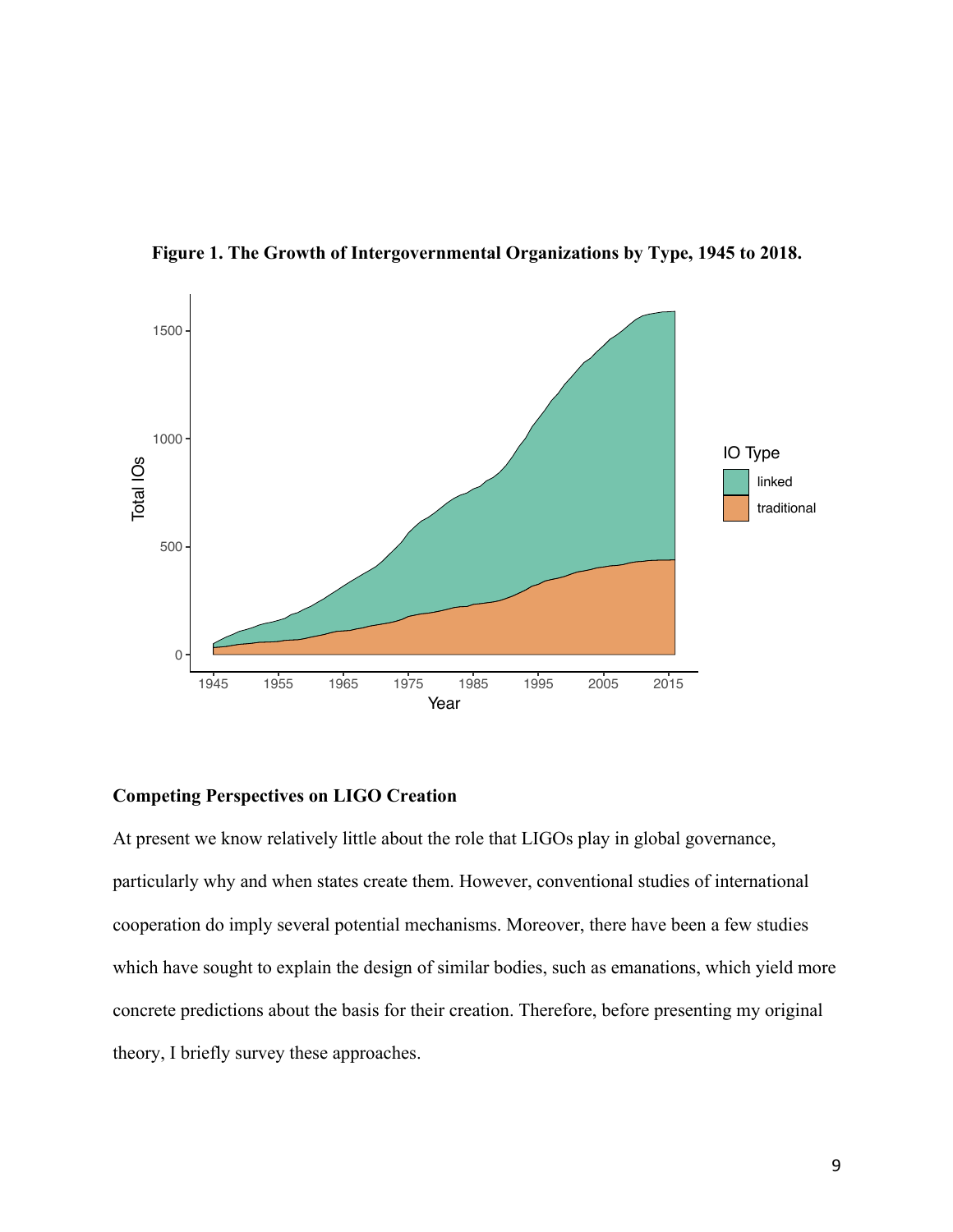The dominant perspective to understanding IGOs can broadly be termed the rationalist functionalist approach to international cooperation. This perspective stresses that international institutions represent efforts by states to solve global collective action problems (see Abbott and Snidal 1998). Accordingly, the choice to create an IGO – and the design features selected by states – should reflect the nature of the underlying cooperation problem (see Koremenos, Lipson, and Snidal 2001; Koremenos 2016). This approach suggests that we should expect IGOs to evolve in response to consensus among members that additional cooperation is in their best interest. Narrower functionalist versions of this argument rooted in the development of the EU go further, suggesting that IGOs reconfigure state interests in favor of additional cooperation, which should lead to an expansion of the original IGO (see Haas 1958; Hooghe, Lenz, and Marks 2019). From this we can adduce relatively straightforward predictions: the rationalist functionalist account suggests that LIGOs will emerge when there is consensus among the membership on the desirability of additional cooperation. Moreover, this approach suggests that states will rationally design LIGOs in line with the cooperation problem.

An alternative explanation is provided by sociological institutionalism. A core assumption of this perspective is that bureaucrats have preferences independent of states (Barnett and Finnemore 2004). In particular, bureaucrats are thought to prefer an expansion of their mandate and resources, which they can pursue through the creation of new affiliated organizations (Barnett and Finnemore 2004 pp. 158-166; Littoz-Monnet 2017). This suggests that IGO bureaucrats will use their authority to convince states of the desirability of new tasks in order to obtain a wider mandate and more funding. Strong versions of this approach suggest that bureaucrats also have a preference for autonomy from states. Work looking specifically at emanations argues that bureaucrats take advantage of their role to ensure that emanations are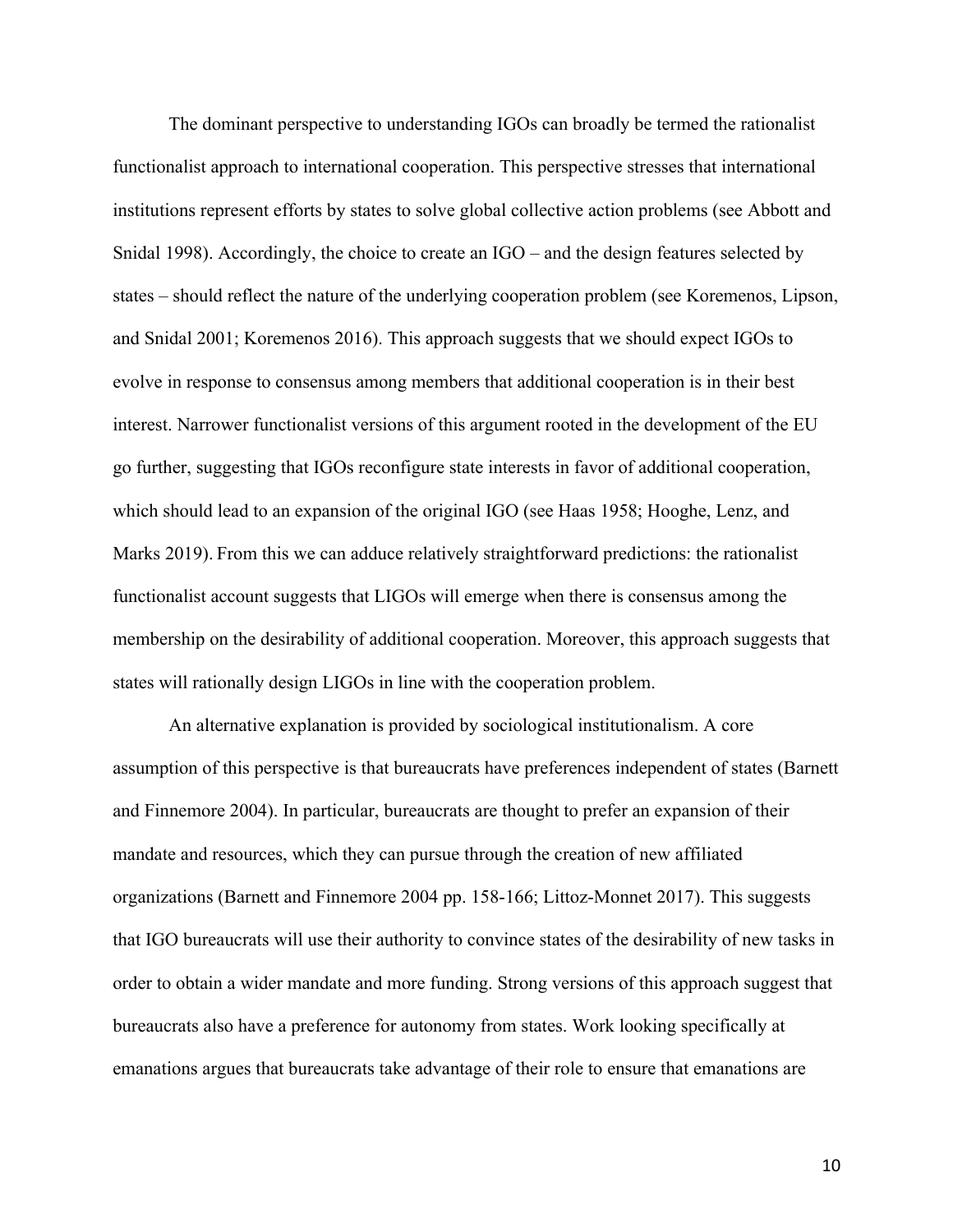designed in order to maximize their independence (see Johnson 2017). According to this view, this extends the delegation chain from the original structures of the IGO to new bodies that are more closely controlled by bureaucrats, which is indicative of states "losing control" of global governance. Ultimately, this approach suggests that LIGOs will emerge in IGOs where bureaucrats already have considerable authority, which they can then use to expand their reach. Moreover, it suggests that bureaucrats will design them to maximize autonomy.

In contrast, I develop a novel explanation for the creation of LIGOs that builds from two alternative perspectives. First, I utilize dynamics emphasized by historical institutionalists, who stress that IGOs reflect prevailing political conditions at the time of establishment, which strongly conditions their future development (see March and Olsen 1998; Hanrieder 2014; Fioretos 2011, 2017; Ikenberry 2017; Zürn 2018). This approach stresses that IGOs display pathdependence after creation, which can complicate cooperation. Second, my explanation builds on approaches that emphasizes membership dynamics at IGOs, especially as they relate to distributional concerns (see Cox and Jacobson 1973; Voeten 2021). This viewpoint suggests that states bargain to maximize their share of the benefits available from cooperation. As such, my theory focuses on the struggles between states over how to structure (and restructure) cooperation, rather than the features of the cooperation problem or the interests of bureaucrats.

## **A Recontracting Theory of LIGO Creation**

My primary theoretical argument is that states build LIGOs in order to periodically recontract the terms of their existing cooperation. When IGOs are created they reflect the power and interests of specific countries. After establishment, membership dynamics change, which puts pressure on members to update cooperation in order to make it more representative of current constellations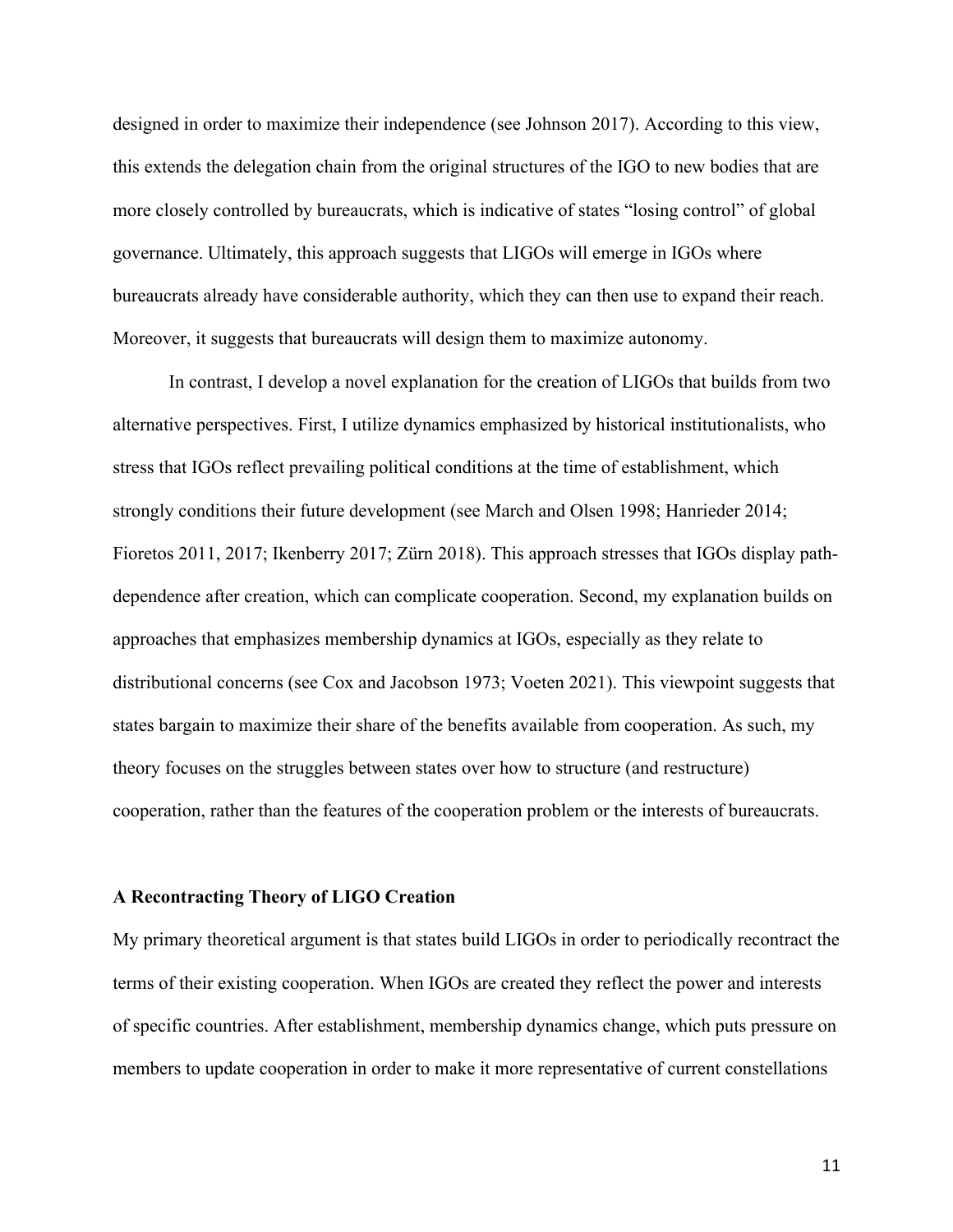of power and interest. Yet, due to rigid design features and purposeful blockage by countries who benefit disproportionally, changes to the core structures of the IGO will be undersupplied. Over time this dynamic creates a political dilemma. Without reform, members become dissatisfied and may attempt to hold-up cooperation or exit the IO, harming cooperation for everyone. The creation of LIGOs offers a viable solution to this problem by providing members a flexible means through which to update their cooperation. Three factors make them particularly appealing.

### *Traditional IO Rigidity*

A first reason why states turn to LIGOs is because traditional IGOs are rigid, making structural reform difficult to enact. Upon creation, powerful countries insist on rules and procedures that "lock in" their prerogatives (see Ikenberry 2001; Fioretos 2011). Otherwise, powerful countries would not submit to follow the rules and instead go-it-alone (see Gruber 2000; Voeten 2001). Moreover, many IGOs are created by states when they are at the height of their global or regional influence, such as the US in the immediate post-WWII era (Krasner 1976; Gilpin 1981; Keohane 1984; Ikenberry and Nexon 2019). Ultimately, in order to bear the costs of creation and preserve their influence, powerful states design IGO rules so that they are difficult to change.

This lock-in can be accomplished through several mechanisms. First, powerful states often design the rules so that they have *de jure* veto power over structural reform. For example, the US has veto power over any changes to the UN Charter and amendments to the articles of agreement at both the IBRD and IMF.<sup>4</sup> Second, states frequently design reform procedures so

<sup>4</sup> Veto power over amendments to the UN Charter is specified in Articles 108 and 109. At founding, amendments to the IBRD and IMF's Articles of Agreement required eighty percent of the total vote of the board of governors, giving the US effective veto power in both. Both were subsequently amended, at the behest of the US, when the US vote share dropped below twenty percent. Now amendments require eighty-five percent of the total votes.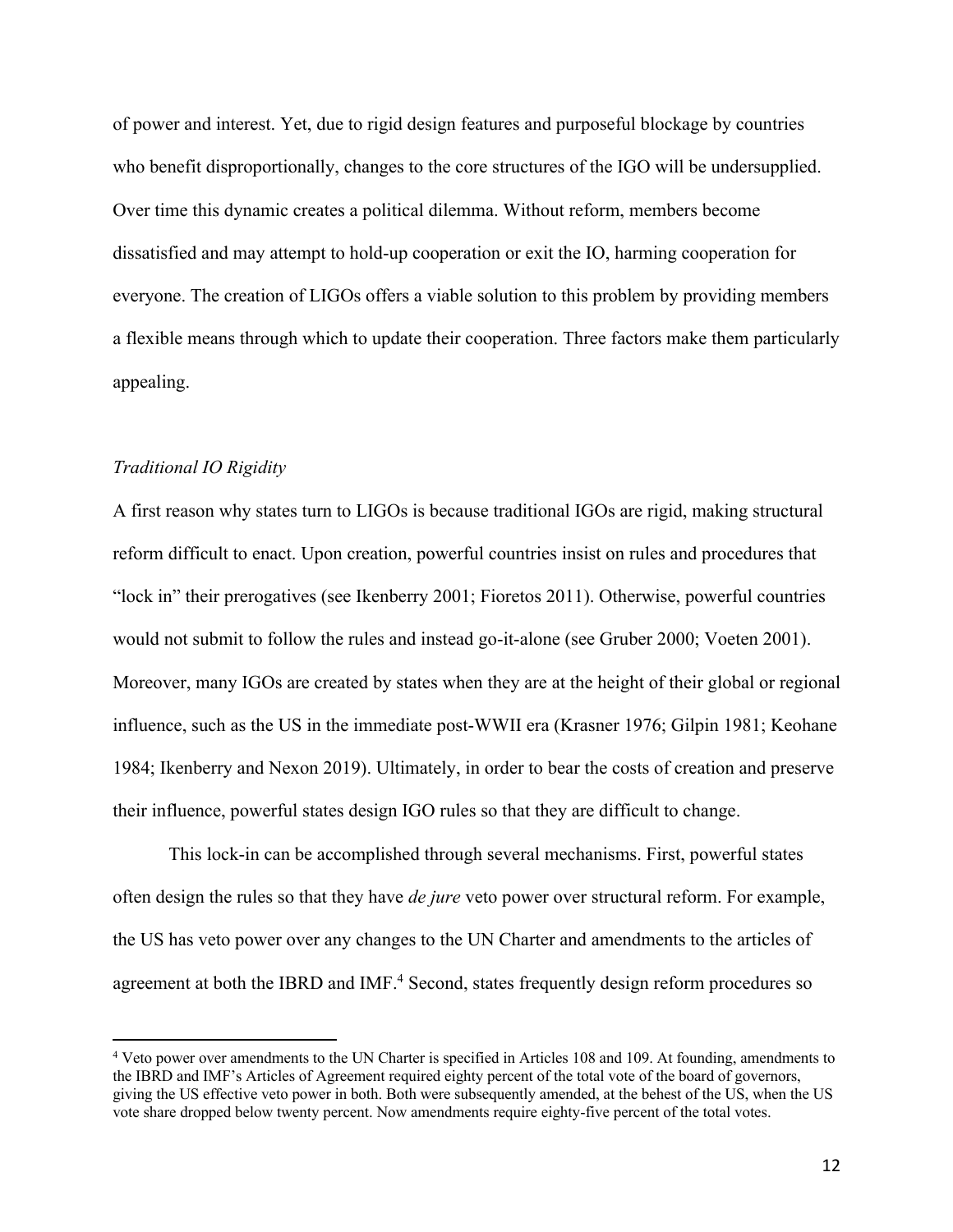that reform is inherently difficult, which has the effect of preserving the organizational status quo. For example, many founding treaties specify that amendment proposals are only allowable under special circumstances, such as through the calling of a special conference, or that major amendments require approval by a supermajority or even the entirety of members.<sup>5</sup> Third, many IGOs provide significant informal influence over reform processes to powerful founders, which they can use to exercise *de facto* veto-power (Stone 2011). This influence may extend to a variety of design provisions which provide asymmetric influence, such as funding rules (Graham and Serdaru 2020). For these reasons, the underlying contracts establishing IGOs are difficult to change. For example, over their more than 75-year history the treaties of establishing the UN and the IBRD have only been changed three times each.

In contrast, LIGOs are considerably easier to create. In fact, state representatives can often create LIGOs through the normal voting procedures in the main plenary body of an IGO. Thus, state representatives at the UN General Assembly, the EU parliament, and the Organization of American States can create LIGOs through a simple majority vote. Moreover, many IGOs provide other more flexible arrangements that do not even require consideration by the full membership. For example, the FAO, Council of Europe (CoE), and UN give members the option to consider treaties negotiated among subsets of the membership, which can then be used to create LIGOs. The Council of Europe (CoE) has explicitly created different legal categories for these instruments, including "partial agreements" for a subset of the membership and "enlarged partial agreements" which allow states from outside the CoE to participate in the creation of a new LIGO. At the UN, it is common for member states to call conferences – with optional participation by members – that are then used as the basis to negotiate the creation of an

<sup>&</sup>lt;sup>5</sup> For example, the WTO requires that amendment proposals be reached by consensus and then, depending on which section of the treaty to be amended, requires either a 2/3 or 3/4 vote to approve.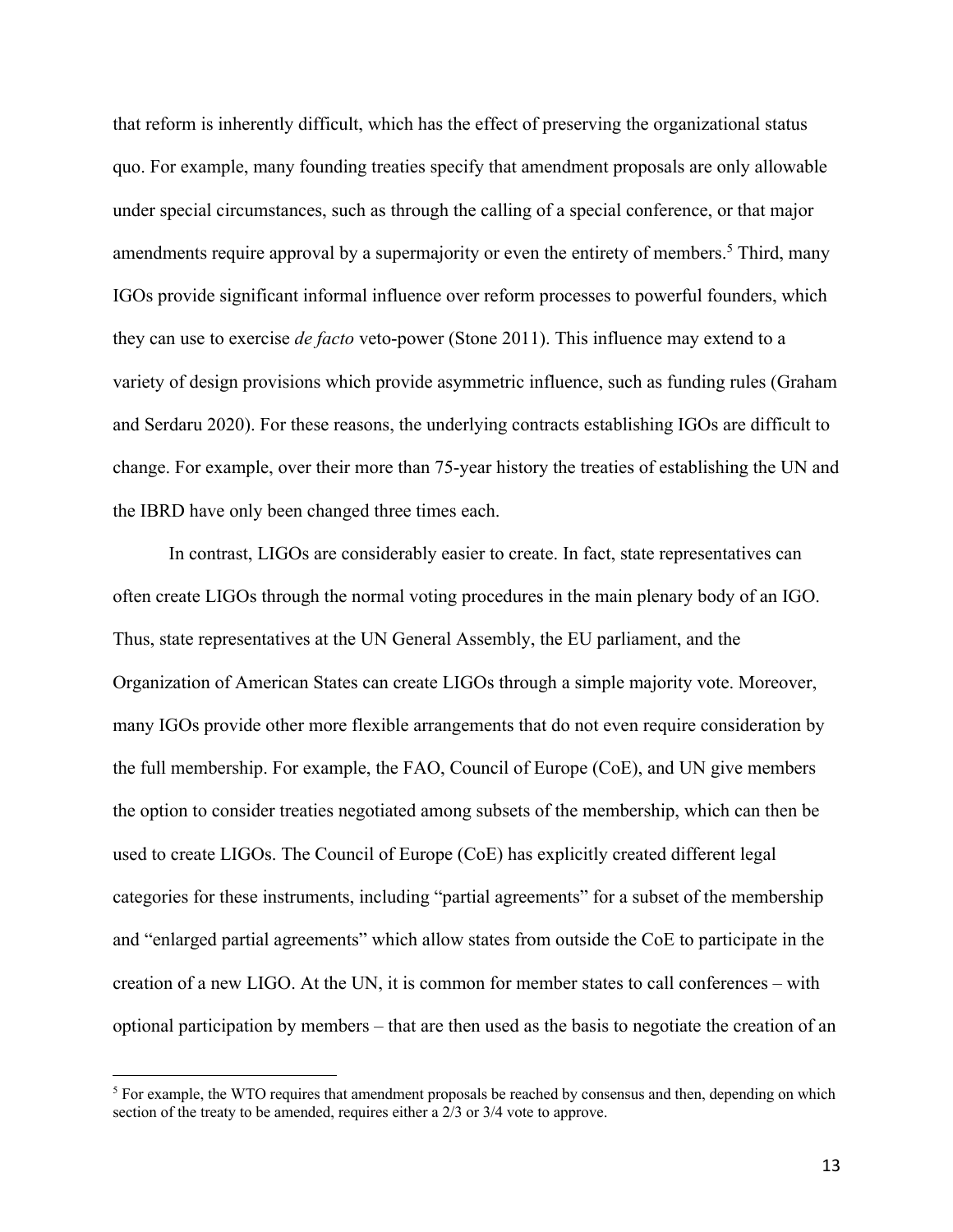LIGO directly.<sup>6</sup> In sum, dissatisfied states create LIGOs often with little more than a bare majority of votes in the IGO or though procedures that bypass potential non-participants altogether, allowing them to circumvent the more rigid rules governing direct amendments to the organization.

## *Design Flexibility*

A second factor that incentivizes LIGO creation is that they can be designed flexibly. Provisions in the founding treaties of traditional IGOs typically do not provide guidance on LIGO design rules. Thus, member states can choose from a broad menu of potential design choices in order to adjust how the benefits of cooperation are distributed among the members. Three design dimensions are important.

First, dissatisfied states can use LIGOs to increase the voice of certain constituencies through formal membership and governance rules. For example, states may choose to allocate seats on the governing body of an LIGO using a different standard than in the main IGO. Depending on what will be most beneficial, this could include geographic representation that privileges certain regions or the use of other criteria such as level of development or the size of financial contributions. Additionally, voting procedures are often designed such that different coalitions have an outsized (or undersized) voice relative to the original IGO, giving control of the LIGO to certain constituencies. For example, some UN-LIGOs such as UNCTAD have used membership and voting rules to increase the influence of developing countries. Others, such as the Peacebuilding Commission, increased the voice of several constituencies, including

<sup>6</sup> For example, UN members often call conferences on specific topics, such as the environment or human rights, which establish an LIGO directly via treaty, or they can use them to negotiate the terms of an LIGO which they then present to another organ, often the General Assembly, for a confirmatory vote.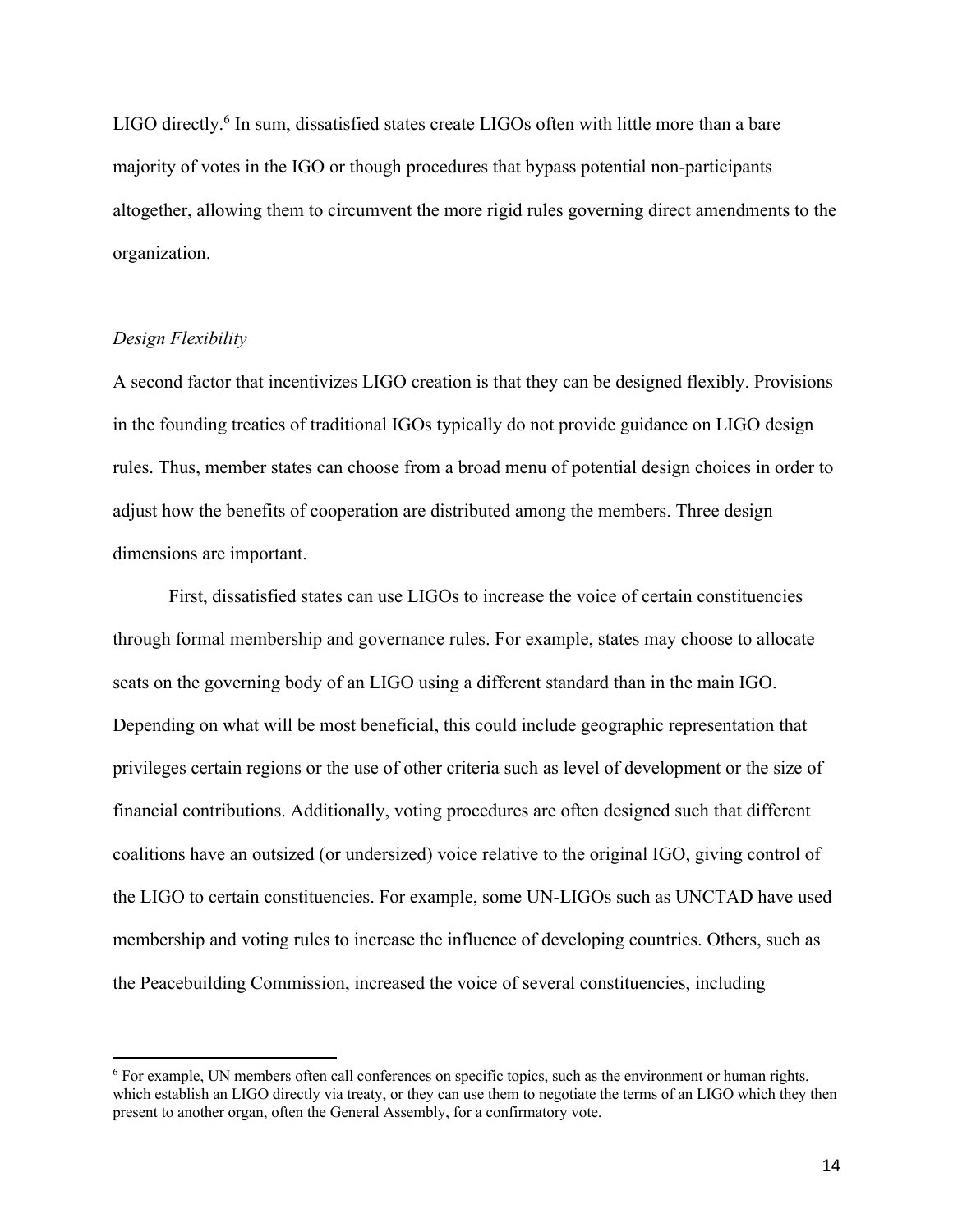developing states, large financial contributors, and peacekeeping troop contributors who are not veto-wielding members of the Security Council.

Second, LIGOs can be designed so that they undertake mandates favored by dissatisfied members. The activities pursued by an IGO can have important distributional consequences, which serve to redirect the resources of the IGO towards select constituencies. For example, the IBRD originally prioritized large infrastructure projects, but through the creation of IDA, transitioned to providing loans of different sizes and different terms to developing countries (see Mason and Asher 1973). And many LIGOs connected to the UN General Assembly, such as UNIDO, reflected the desire of G-77 countries to redistribute UN resources to the unique development concerns of lesser-developed members.

Third, the creation of LIGOs also provides a means through which members can gain organizational perks that both enhance their share of the material benefits while also enhancing prestige and status. Beyond increasing opportunities for control, states view the distribution of IO staffing and infrastructure as a measure of their international prestige (Gilpin 1981; Wood 2013; Renshon 2017) and recent scholarship emphasizes that states will go to great lengths to enhance it (Kinne 2014; Musgrave and Nexon 2018). Thus, the creation of LIGOs can address perceived mismatches by providing positions and infrastructure, without altering the core organization. For example, the executive officer of MIGA, which is part of the World Bank Group, is always Japanese, who were desirous to update their perceived influence on the world stage in the 1980's when they became the world's largest capital exporter (see Chan 1992). Similarly, states view the procurement of IGO physical infrastructure as a gauge of their prestige. For example, recently the WHO affiliated International Vaccine Center (IVC) opened in Seoul,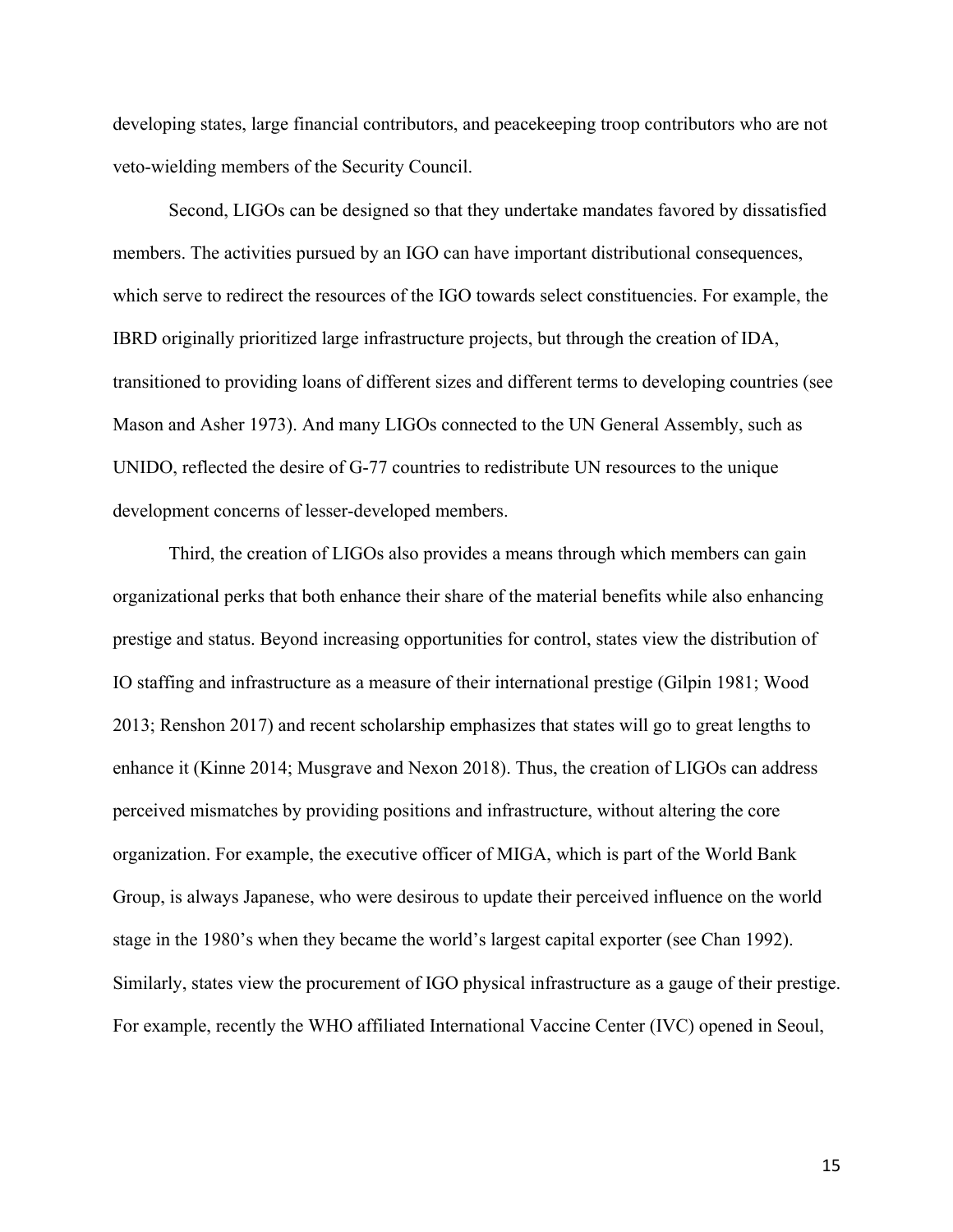South Korea in 1997, which was that countries first major IGO headquarters. The press painted it is a sign of South Korea's expanding global economic and scientific clout.7

## *Political Viability*

A final factor that incentivizes LIGO creation is that they have desirable political features from the perspective of both status quo and dissatisfied states in an IGOs membership. I address the advantages for both groups.

For dissatisfied states, LIGOs provide a means to increase their voice at a lower cost and with less uncertainty than creating a new IGO from scratch. Existing explanations of institutional choice suggest that dissatisfied states can easily shift their cooperation to alternative forums or build new IGOs from scratch (Jupille, Mattli, and Snidal 2013; Lipscy 2017). However, in many cases outside options are scarce, and the construction of new IGOs is both costly and uncertain. For example, the negotiations can stretch across many years and the costs associated with physical construction and maintenance alone are immense.8 Moreover, new organizations suffer a "liability of newness" once established which can hamper their effective functioning (e.g. Freeman, Carroll, and Hannan 1983). At the same time, it is not always clear whether shifting cooperation to a new forum or constructing a new IGO will fix the problems dissatisfied states hoped to address, as the new IGO may be ineffective, thereby increasing the costs and diminishing the benefits (Barnett and Finnemore 2004; Gutner and Thompson 2010; Lall 2017).

<sup>7</sup> https://news.naver.com/main/read.nhn?mode=LSD&mid=sec&sid1=101&oid=001&aid=0004229565

<sup>8</sup> Some research suggests that IGO membership can take up a startling high portions of countries' foreign affairs budgets (See Gray 2018). Moreover, studies have shown that negotiations for new institutions take years on average to complete (Lechner and Wüthrich 2018). Finally, headquarters buildings and other infrastructure costs are often immense. The new IRENA headquarters in Abu Dhabi reportedly cost over \$200 million to construct, and recently China has financed millions of dollars for the building of new IGO buildings in Africa such as the new ECOWAS headquarters, which cost over \$30 million, and the AU headquarters in Ethiopia which cost \$200 million (see Campbell, 2018). https://www.cfr.org/blog/china-build-new-ecowas-headquarters-abuja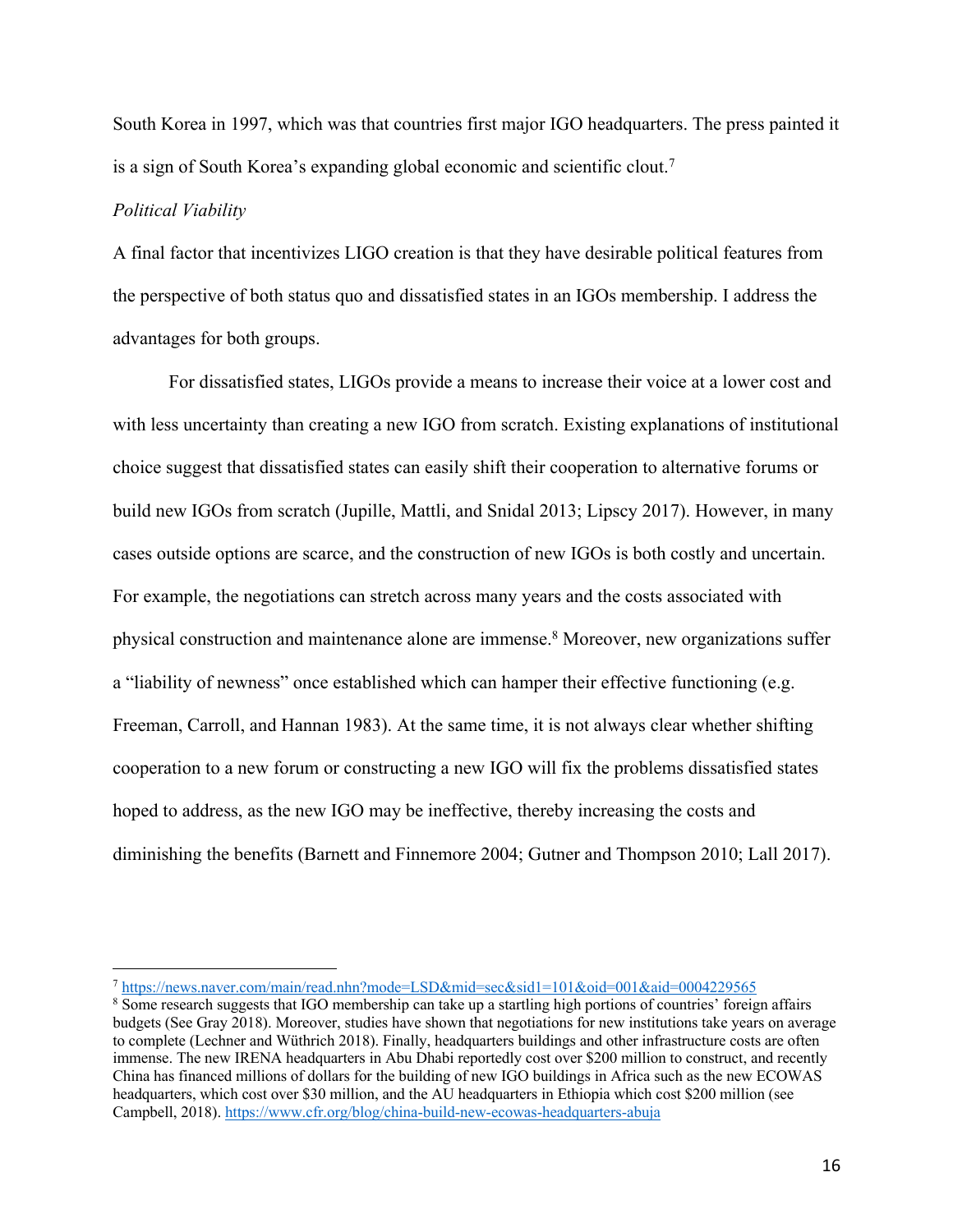In contrast, LIGOs help dissatisfied members increase their voice while economizing on start-up costs. Specifically, because a LIGOs are built under the auspices of an existing IGO, they will often be seen as legitimate by international and domestic actors. Moreover, LIGOs can utilize organizational resources from the existing IGO, especially during the start-up phase, which will reduce costs. This may entail the use of office buildings, secretarial staff, and cofinancing and other funding streams, that would not be available outside the existing IGO. Taken together, the borrowing of legitimacy and utilization of existing resources can dramatically reduce start-up costs.

LIGOs are also appealing from the standpoint of status quo members. For one, because they are embedded within the structure of an existing IGO, status quo states can work to ensure that they help determine the structure and mandate and maintain important levers of control. Thus, they can water down provisions during the negotiation phase and ensuring that they have some influence to prevent future actions that would be too extreme. This motivation, for example, were widely cited as explaining US and British participation in the creation of UNCTAD (see Nye 1974). But, perhaps just as importantly, LIGOs are important because they help insulate existing IGO structures from change. Viewed this way, status quo members are may be willing to trade-off a loss of control in a new LIGO as a way to preserve their outsized influence in the original IGO structures, which they deem more important. For example, the creation of LIGOs at the UN, such as the recently constructed Peace Building Commission can help satisfy coalitions of dissatisfied countries, which can dampen efforts to reform original bodies such as the Security Council.

## *Membership Characteristics and the Creation of LIGOs*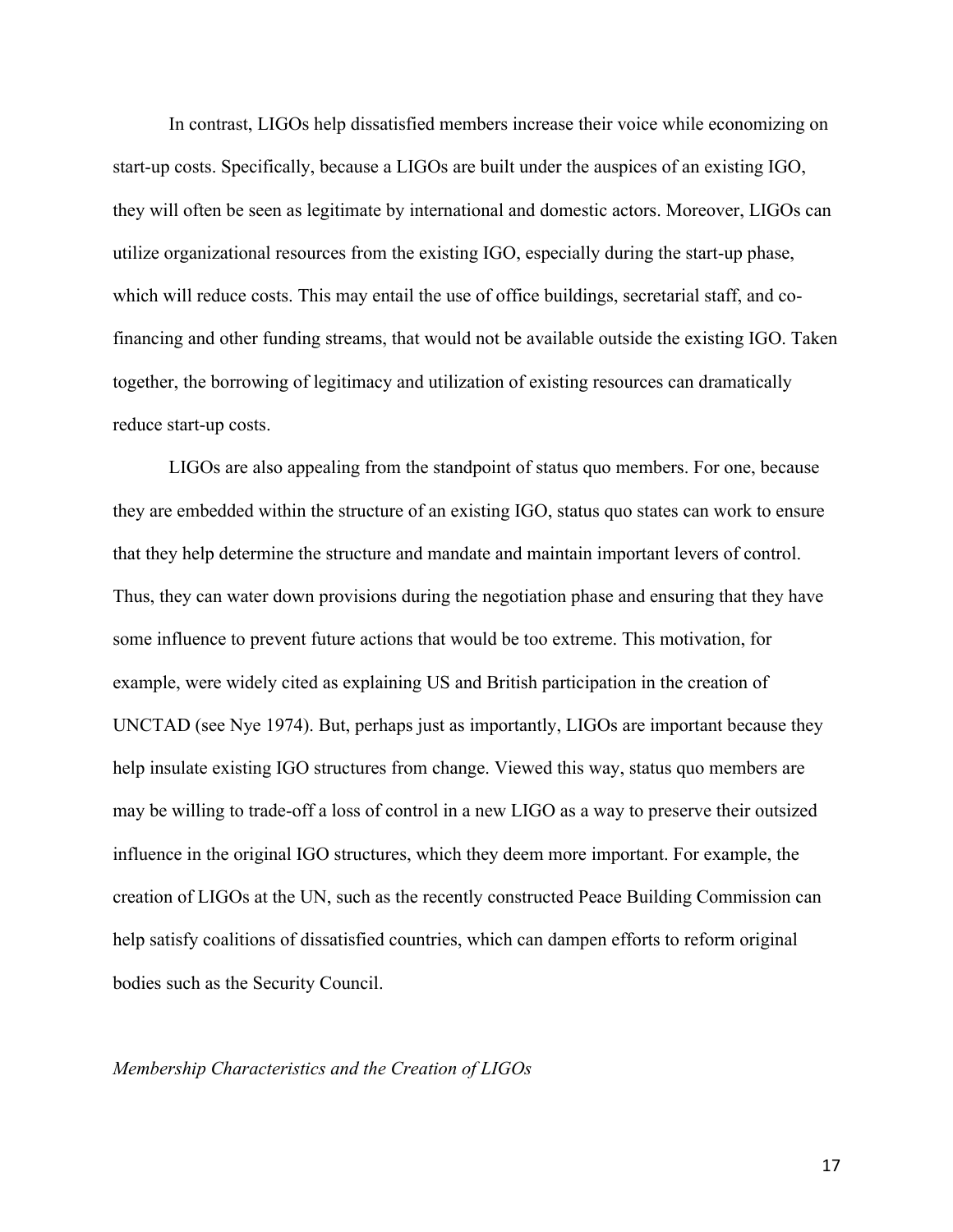I now turn to the membership dynamics most likely to precipitate the creation of LIGOs. My basic argument is straightforward – member states of traditional IGOs are more likely to create LIGOs in response to changing membership dynamics at the existing IGO. I theorize that demand for reform emerges through two distinct channels: 1) due to over time changes in the membership environment; 2) due to differences in the membership characteristics of traditional IGOs. Below I develop this logic further and outline specific hypotheses for empirical testing.

### *Membership*

My first two hypotheses consider how the number of states in a traditional IGO affects the creation of LIGOs. First, I expect that increases in the membership of a traditional IGO over time should increase the rate of LIGO creation. The addition of new members disrupts the equilibrium distribution of benefits from cooperation negotiated when an IGO was created, changing internal membership dynamics and leading to demands for reform. The logic of this conjecture is intuitive. An expansion of an IGO's membership increases the number of actors jockeying for influence, but newer members will find that they have to accept whatever conditions are provided by existing IGO members, which can lead to a mismatch between their actual and desired benefits. Similarly, new members also disrupt coalitional dynamics within the IGO that had been negotiated at the time of creation, which can increase demands for reform. For example, the addition of many similar member states may increase demands for reform in general, which occurred in organizations such as the UN during decolonization. In sum, the addition of new members will lead to heightened demands for reform, but these are unlikely to produce automatic reforms to the structure of the IGO. Instead, these disagreements will be resolved through the creation of LIGOs.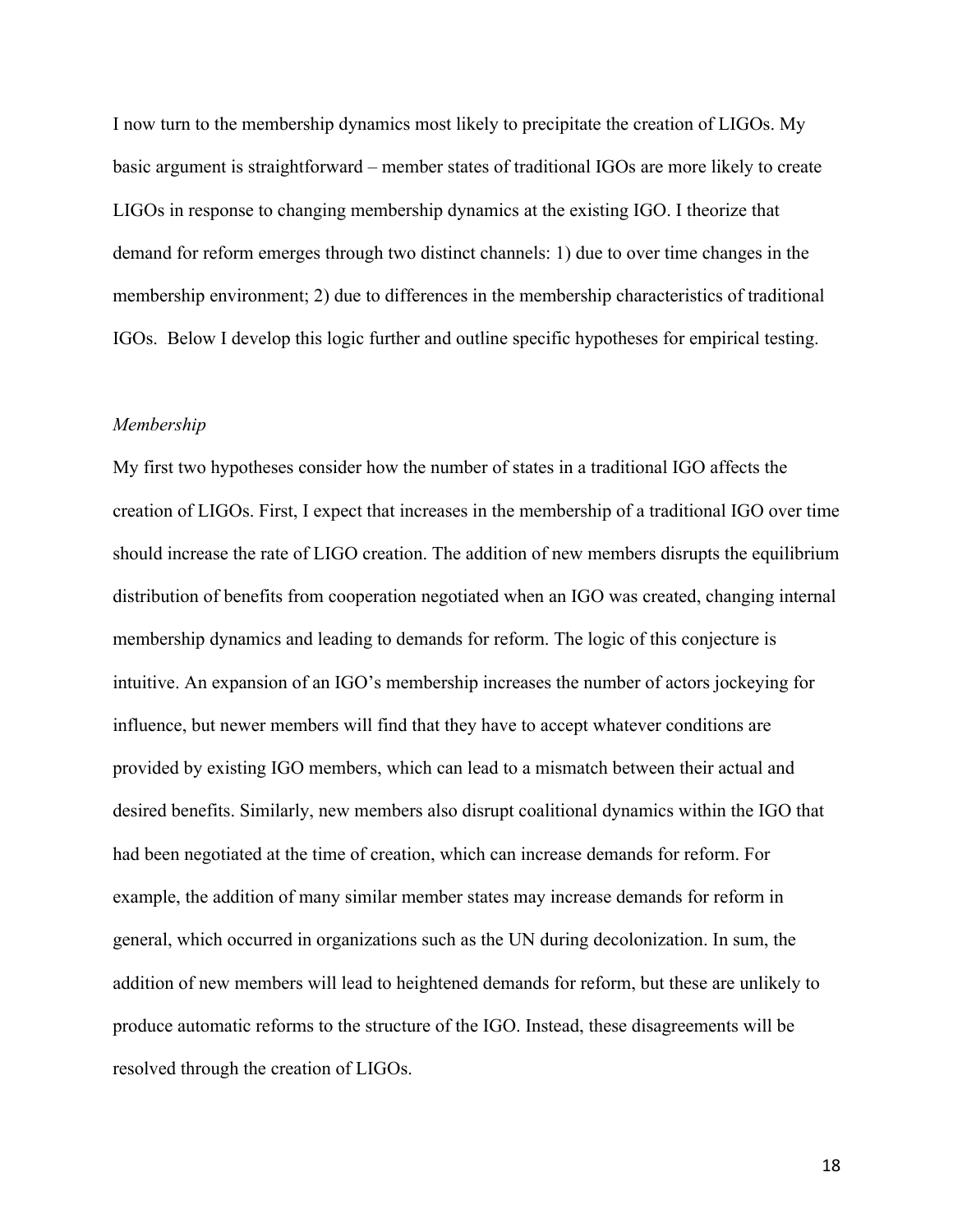*Hypothesis 1a: Increases in the number of member states in a traditional IGO increases the likelihood that members states create LIGOs.*

In addition to changes in the membership over time, I also expect that traditional IGOs with larger memberships will have higher level of demand for reform in general. The logic behind this conjecture follows from social science research suggesting that large-N environments make cooperation more difficult (e.g. Olson 1965; Keohane and Ostrom 1994). Specifically, increasing the number of states in an IGO increases the potential for information problems concerning the preferences of the actors, which can lead to bargaining failures (Jervis 1976; Reed 2003). Additionally, a higher number of actors also opens up possibilities for coalitions to emerge along more than one issue dimension, providing openings for like-minded states to advocate reforms. Overall, the presence of more members will complicate efforts to reach agreement on IGO priorities, exacerbate coordination and information problems, and potentially activate reform efforts along new issue-area dimensions, all increasing demand for reform. In this context, we should expect that states will seek ways to adjust cooperation.

*Hypothesis 2: Members states of traditional IGOs with more member states are more likely to create linked IOs.*

## *Distribution of Power*

My next two hypotheses consider how the distribution of power within the membership of a traditional IGO affects LIGO creation. First, I expect that when the concentration of power within a traditional IGO becomes more diffuse this will lead to LIGO creation. When traditional IGOs are created they codify the distribution of power among the founding countries. However, fluctuations in the distribution of power will not be automatically reflected through changes in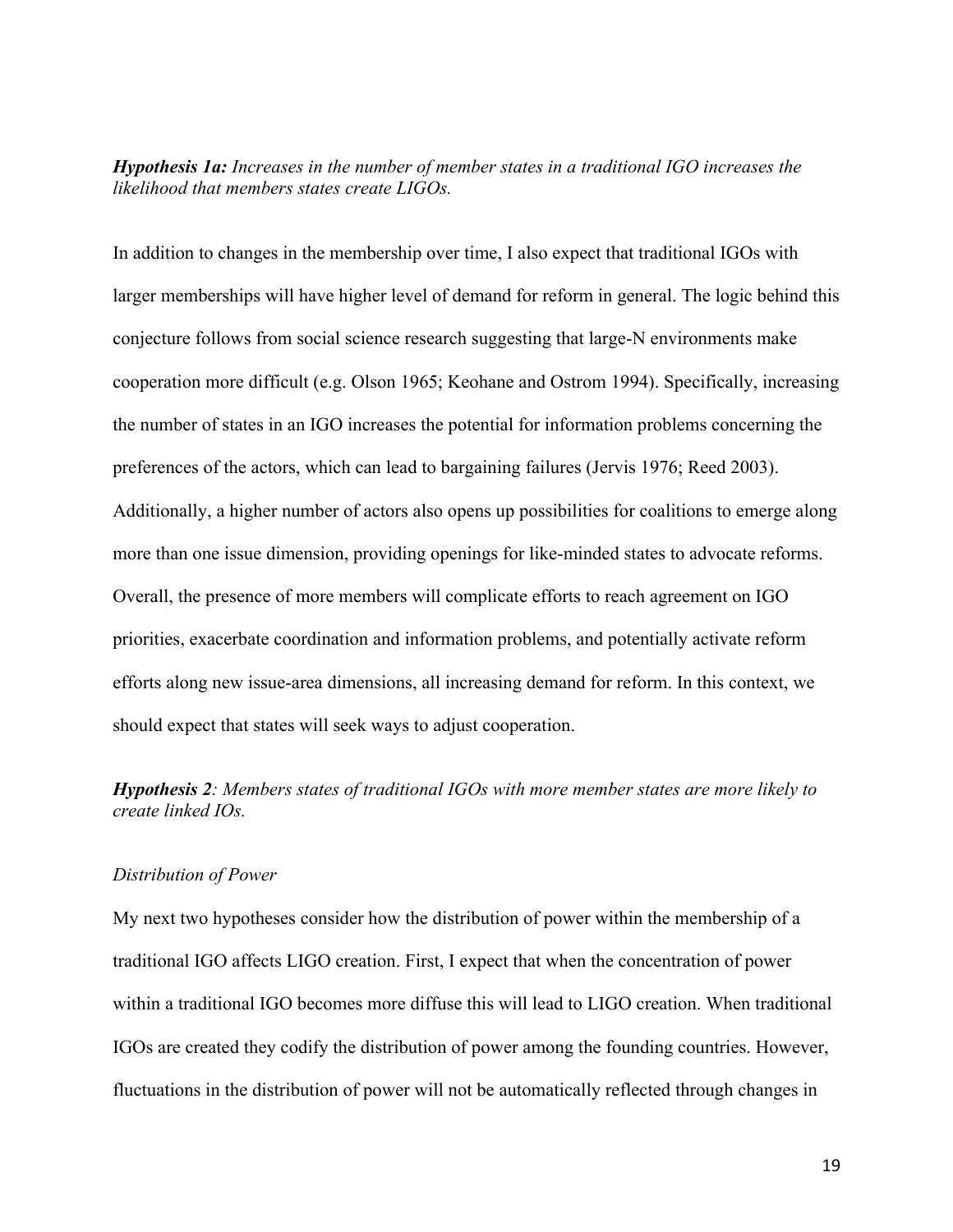the structure of the IGO, which will create a mismatch between members' material power and their influence within the IGO. In particular, countries who established the IGO will be reluctant to cede control if their power on the world stage declines. In contrast, members who have seen their relative influence grow will be likely to seek changes that enhance their power. Rising powers, in particular, view their ability to control the machinery of global governance as a central tool in their foreign policy arsenal and will seek to recontract as their power grows. Therefore, as power becomes more diffuse there should be an increase in demands for reform, particularly as rising powers or coalitions of previously under-represented states seek to alter the structure of the IGO to reflect their growing influence.

# *Hypothesis 3: As power becomes more diffuse in the membership of a traditional IO, member states are more likely to create linked IOs.*

I expect that differences in the way that power is distributed within an IO will also affect that general propensity of IGOs to generate demand for reform. In particular, I theorize that in traditional IGOs where there are more equally powerful members, e.g. where there are more actors of similar levels of power vying for influence, there should be more competition for influence, which will create a higher level of demand for reform. Moreover, in IGOs where power is distributed evenly there is more scope for uncertainty about how the benefits of cooperation are distributed and whether it is in line with each member's true power. Taken together these dynamics will increase contestation thereby increasing the rate of LIGO creation.

*Hypothesis 4: Member states of traditional IGOs where power is more diffuse will be more likely to create linked IOs.* 

## *Distribution of Preferences*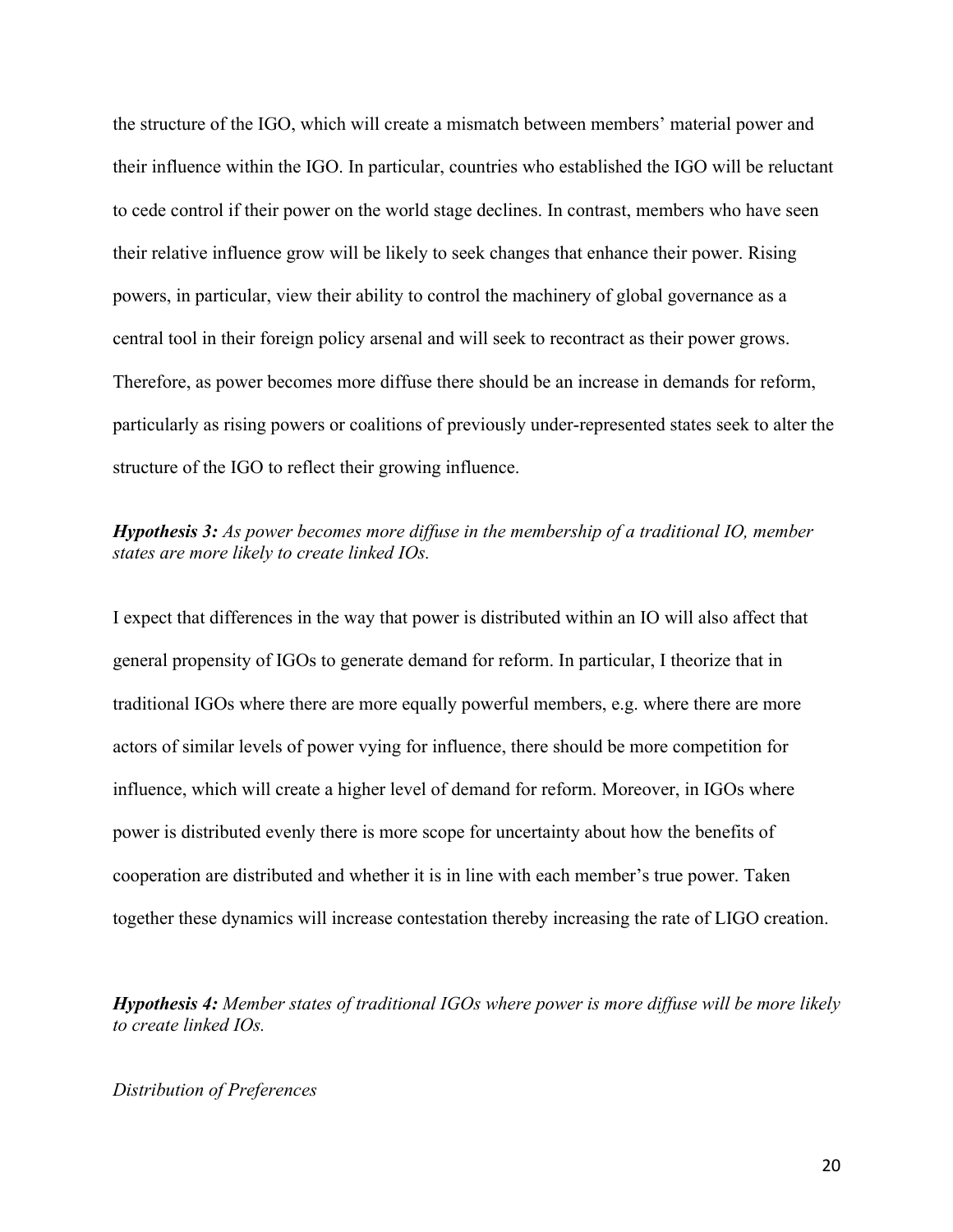A third membership characteristic that should affect rates of LIGO creation is whether foreign policy preferences change over time. My primary expectation is that the members of traditional IGOs were preferences are becoming more heterogenous over time will be more likely to create LIGOs. Increases in preference heterogeneity creates demand for reform through two possible avenues. First, it indicates that members are developing divergent geopolitical interests, which could lead to tensions within the membership over who should control the IGO and what it should do. In these cases, members can use LIGO creation in order to carve out a sphere of influence within the IGO and/or address matters of particular salience to some subset of the membership. Second, increased preference heterogeneity may also represent the emergence of new issues that are salient to constituencies within the membership. This type of change creates demands among a subset of the membership to address an issue (or sub-issue) that the traditional IGOs was not originally intended to address. However, because traditional IGOs are designed rigidly, status quo forces will be reluctant to change the existing IGO in order to address this newly salient issue. These dynamics motivate hypothesis 5 below.

# *Hypothesis 5: As the preferences of members states in a traditional IOs become more heterogenous, they are more likely to create linked IOs.*

We may also expect that preference heterogeneity affects the level of demand for reform across traditional IOs. My argument suggests that demand for reform should be higher in traditional IOs where the states hold diverse preferences, whereas traditional IOs with relatively homogeneous preferences either will have no need to recontract cooperation or are able to push through reforms without contestation. Thus, I hypothesize that traditional IOs with more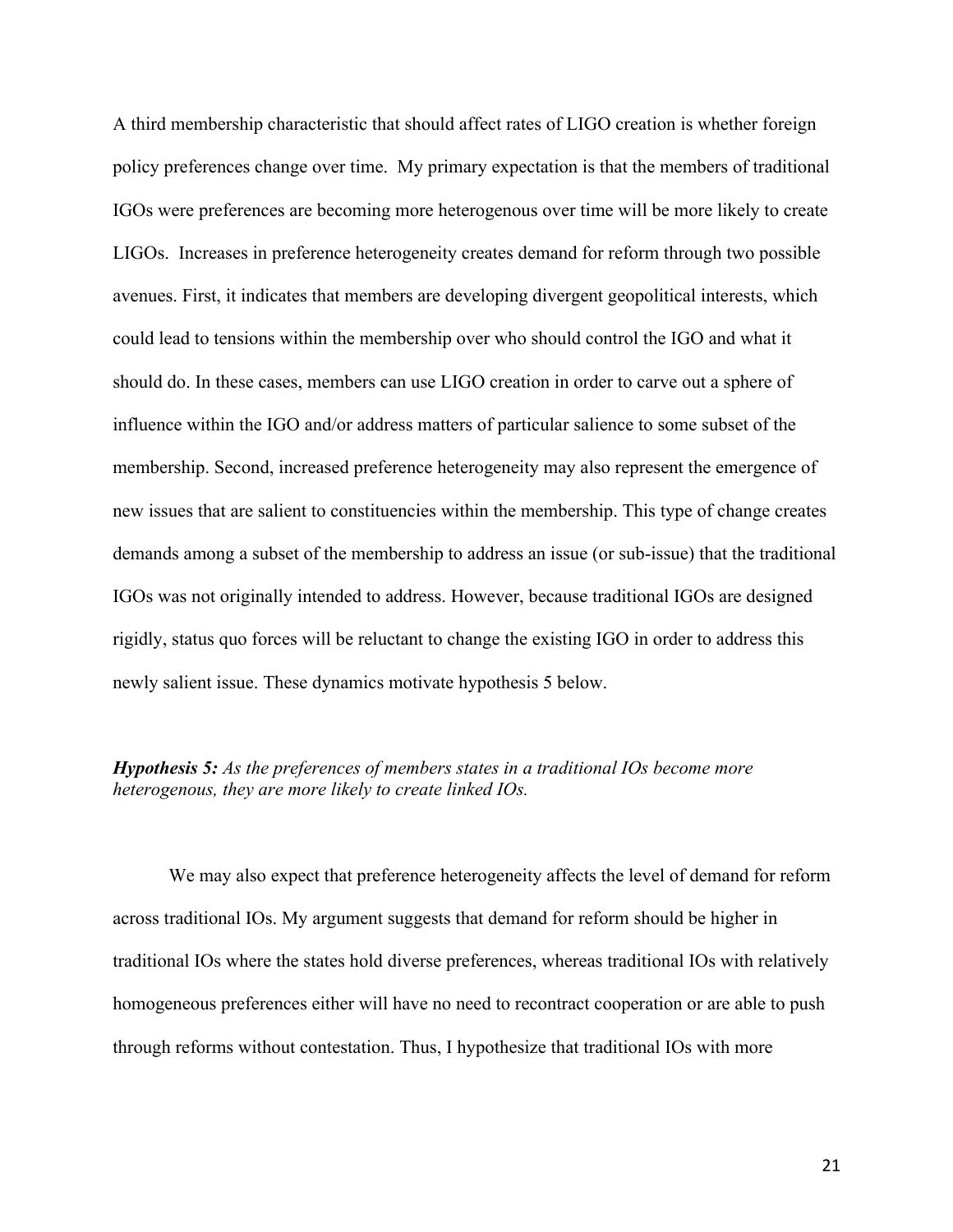preference heterogenous memberships will turn to linked IOs more frequently in order to redistribute the benefits of cooperation. This motivates hypothesis 6 below.

*Hypothesis 6: Member states of traditional IOs with more heterogenous member preferences are more likely to create linked IOs.* **Data**

In order to empirically assess my argument, I match my original data on LIGOs created in the post WWII period with the COW IGO data, which contains information on traditional IGOs. Importantly, the COW IGO data has yearly membership information for many traditional IGOs, which allows me to construct variables capturing the membership characteristics of each traditional IGO.<sup>9</sup> I use these combined data as the basis for a series of multiple regression models assessing my theory of LIGO creation. Below I discuss in more detail the variables and the estimation technique.

### *Dependent variable*

My primary dependent variable, *LIGOs created*, tracks the number of LIGOs created by traditional IGO member states in a given year between 1945 and 2012. I use two version of the dependent variable. My primary tests use a specification of the variable that includes LIGOs with a direct connection to a traditional IGO, of which there are 982. This represents approximately 85 percent of all LIGOs in my original data.<sup>10</sup> To assess the robustness of the findings I also use a less strict formulation of the number of LIGOs created per year, which counts those that are indirectly connected to a traditional IGO through another LIGO. For example, this would count

<sup>&</sup>lt;sup>9</sup> The COW 3.0 data also includes several IOs that I categorized as LIOs; I discard these as well as any traditional IO that dies before 1945.

<sup>&</sup>lt;sup>10</sup>This match is not 100 percent because (1) some LIGOs have a primary linkage to an IGO that is not included in the COW IGO, (2) some LIGOs start as traditional IGOs but become linked at a later data.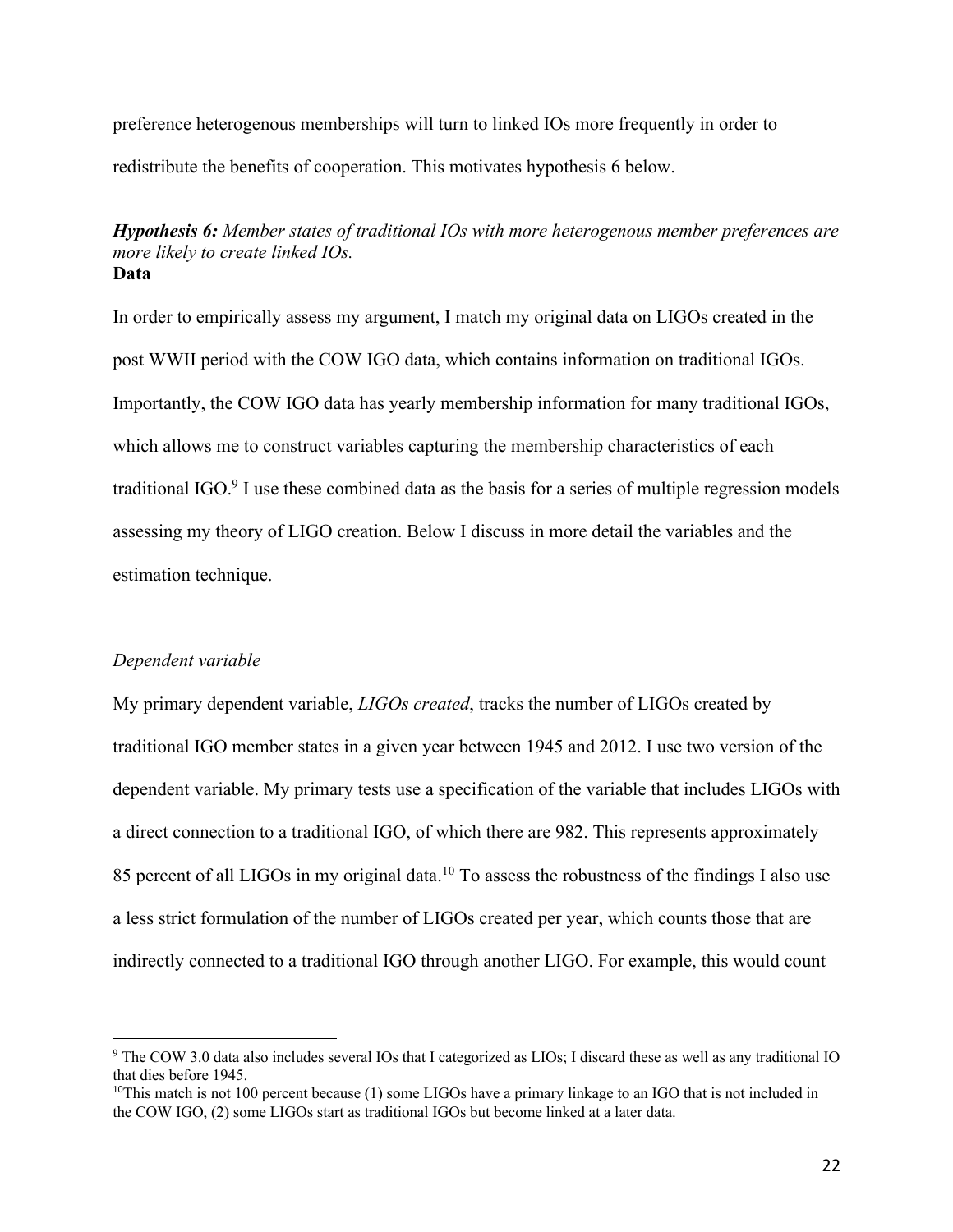an organization created by the members of UNEP as an organization linked to the UN. This increases the coverage of LIGOs to approximately 95 percent.

## *Independent Variables*

Hypotheses 1 and 2 specify a relationship between the number of member states in a traditional IGO and the creation rate of LIGOs. To test hypothesis 1, I use the variable *Member Change*, which tracks the change in the full members of the traditional IGO in the previous three years. The coefficient for this variable should be positive, indicating that an increase in the membership will increase the rate of LIGO creation. To test hypothesis 2, I include the variable *Total Members* which counts the total number of full members for each traditional IO. I also expect this variable to be positive – traditional IOs with more members will be more likely to create LIGOs.

Hypotheses 3 and 4 posit a relationship between the distribution of power within the membership and LIGO creation. To test hypothesis 3 I use the variable, *Change in Power Concentration*, which is the yearly change in a Herfindahl-Hirschman Index of member countries' material power. For my primary specifications I use CINC scores, but I also include as robustness checks measures derived from member states' GDP, population, and military spending. The HHI index ranges from 0 to 1, where higher numbers indicate that power is highly concentrated, whereas lower numbers indicate that power is evenly concentrated.11 I expect that as power becomes more equally distributed, this will increase LIGO creation. Because the HHI goes from 0 to 1 this will be expressed as a negative coefficient. To test hypothesis 4, I include

<sup>&</sup>lt;sup>11</sup> HHI indices are commonly used to indicate how concentrated market power is in a given industry. Formally, an HHI index is defined as  $H = \sum_{i=1}^{N} s_i^2$ , where  $s_i$  is the market share of the firm, and N is the number of firms in the market. In the current case  $s_i$  is the power share of the country (or GDP, population, or military expenditure share) of each member state of a traditional IO and N is the number of members states of the traditional IO.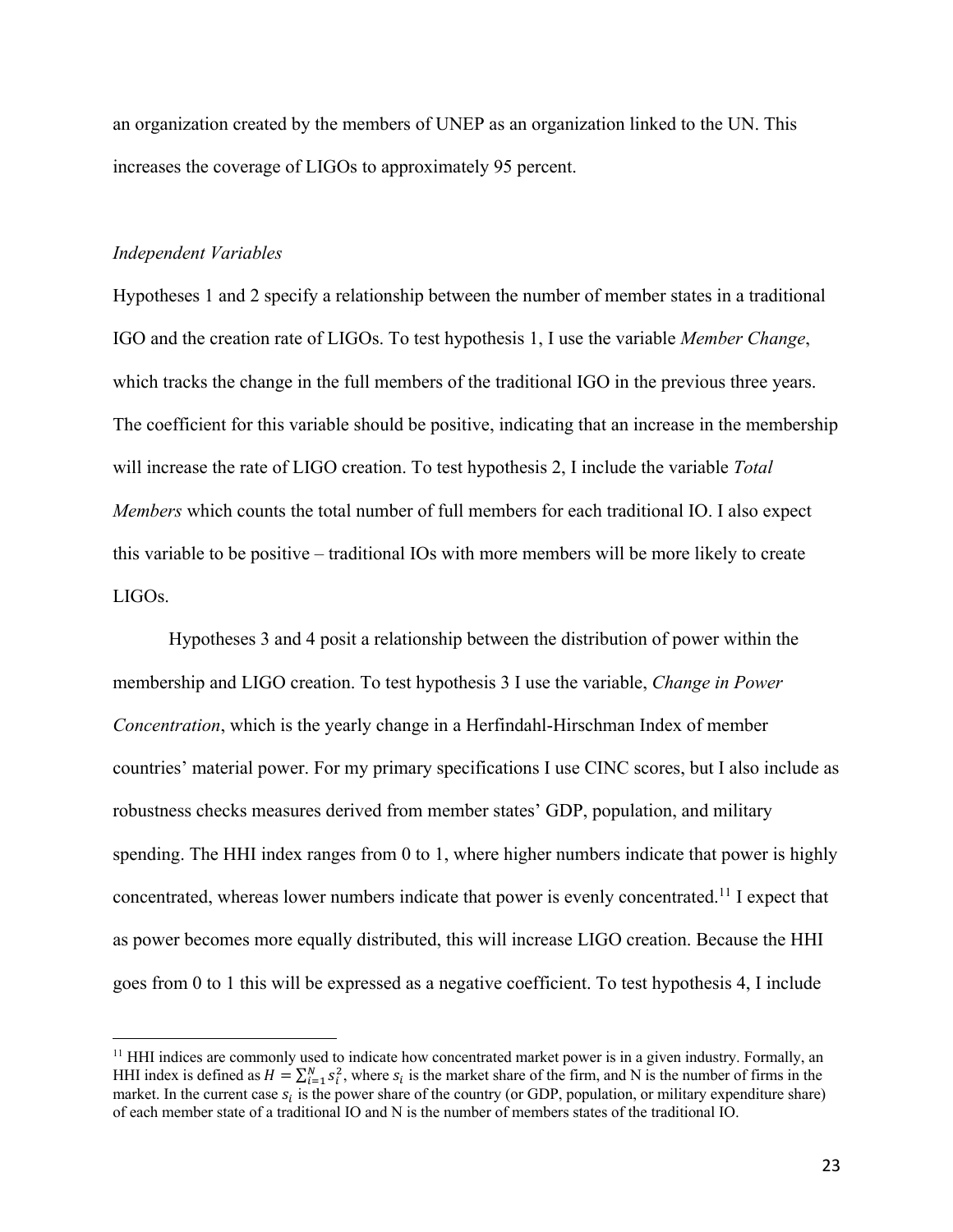the variable *Power Distribution*, which is the difference between traditional IGOs. I expect the sign to be negative for this variable as well.

Hypotheses 5 and 6 suggest a relationship between the foreign policy priorities in the traditional IGO and LIGO creation. For hypothesis 5 I include the variable *Change in Preference Heterogeneity* which calculates the change in the yearly standard-deviation of the UN voting ideal points for traditional IO members. I use UN voting ideal points calculated by Bailey, Strezhnev and Voeten (2017). The coefficient should be positive, indicating that as preferences become more heterogenous the expected creation rate of LIGOs should increase. To test hypothesis 6, I include *Preference Heterogeneity (UN),* which is the standard deviation of the UN voting derived ideal points for all states in the membership.

## *Controls*

I include a variety of controls. First, I include *IGO Age*, which is the age of the traditional IGO in years. My argument suggests that changes in the membership environment over time are a driving force behind LIGO creation, but I do not posit an independent causal effect of time. I include IGO age as a control, however, in order to guard against potential rival explanations. For example, a rationalist functionalist approach might suggest that LIGOs represent a manifestation of spillover as states seek to deepen their cooperation (Haas 1968). Second, I include the variable *Democratic IO*, which is the average polity 2 score of the traditional IGO's members in a given year. The logic for the inclusion stems from a wide-body of research suggesting that democracies are more likely to cooperate with one another (see Huth and Allee 2002) and other research noting that they are more likely to create and use IOs for domestic purposes (Poast and Urpelainen 2013; Milewicz and Elsig 2014).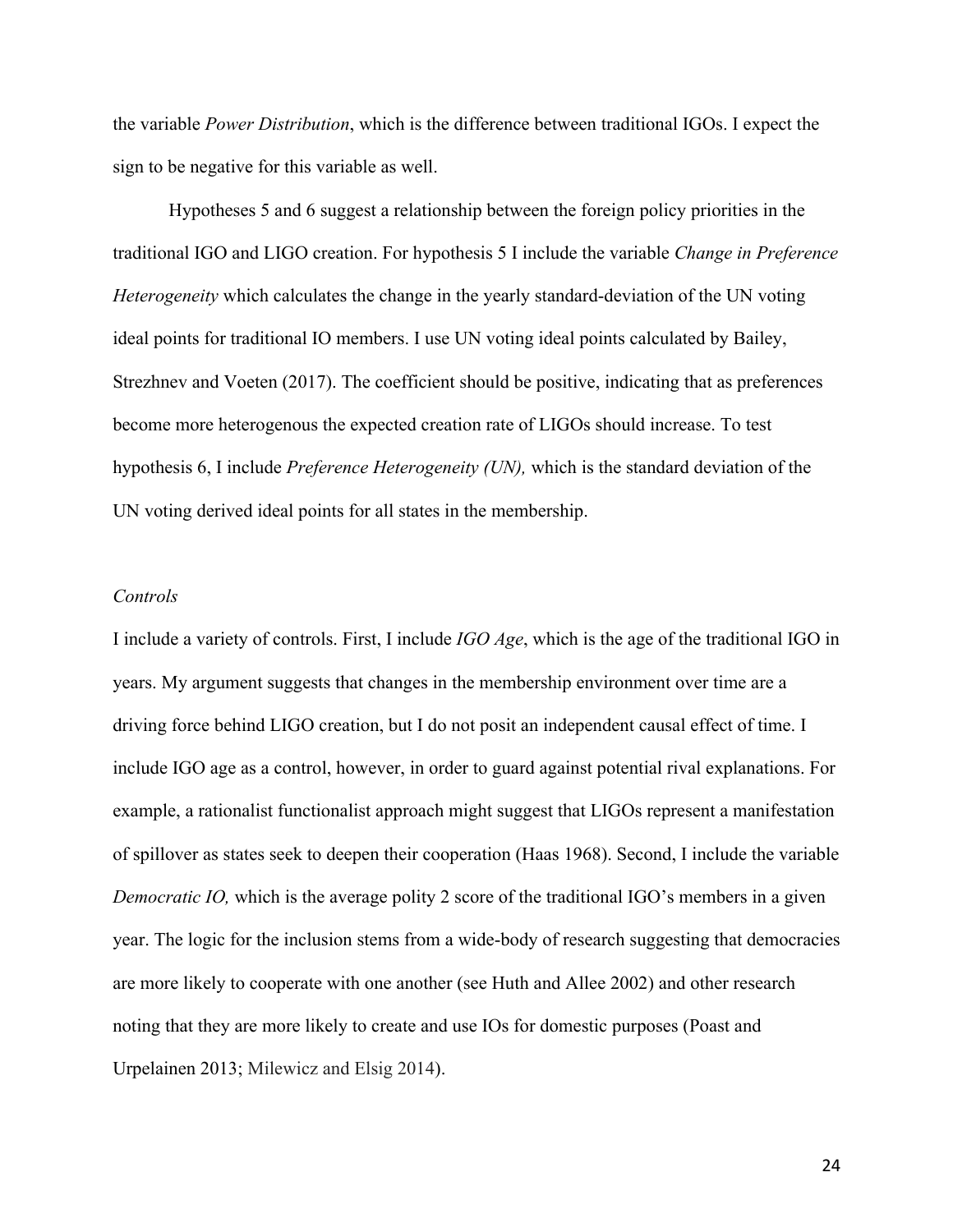I also include control variables to account for differences across traditional IGOs. First, I include the variable *Regional IGO,* which takes a value of 1 if the IGO is regional and 0 otherwise. The rationale for inclusion is that regional IOs may be less likely to create LIGOs due to their more limited mandates and/or naturally smaller memberships, which could serve to dampen the need to create LIGOs. Second, I include variables to account for whether the traditional IGO is primarily concerned with *Social* issues, *Economic* issues, or *Political* issues. This determination is based on the COW IGO issue area coding. The purpose for the inclusion is that certain issue areas may be more likely to lead to LIGOs. One possibility, that is broadly compatible with my theory, is that political IGOs, due to the inherently higher stakes of the issues involved, are more likely to produce distributional concerns among states, which will lead to LIGO creation. Additionally, these variables also help control for the strategic context of multilateralism. Recent scholarship has shown that states' decisions to use existing IGOs, reform them, or switch to other IGOs is affected by the availability of outside options, which should vary by issue area (Kastner, Pearson, and Rector 2016; Lipscy 2017).

Finally, even though data coverage is more limited, I also include two additional IGO level controls that directly guard against potential alternative explanations. First, I include the variable *Delegation*, which is based on data by Hooghe and Marks (2015). *Delegation* measures the extent to which there is a "conditional grant of authority by member states to an independent body". Put simply, it measures whether an IGO's secretariat is empowered to undertake independent action. I include this to guard against the strong version of the sociological institutionalist argument, which suggests that bureaucrats create LIGOs to expand their influence (e.g. Johnson 2014). Additionally, I include the variable *Pooling*, also created by Hooghe and Marks, which measures the degree to which states cede authority to the traditional IGO. I include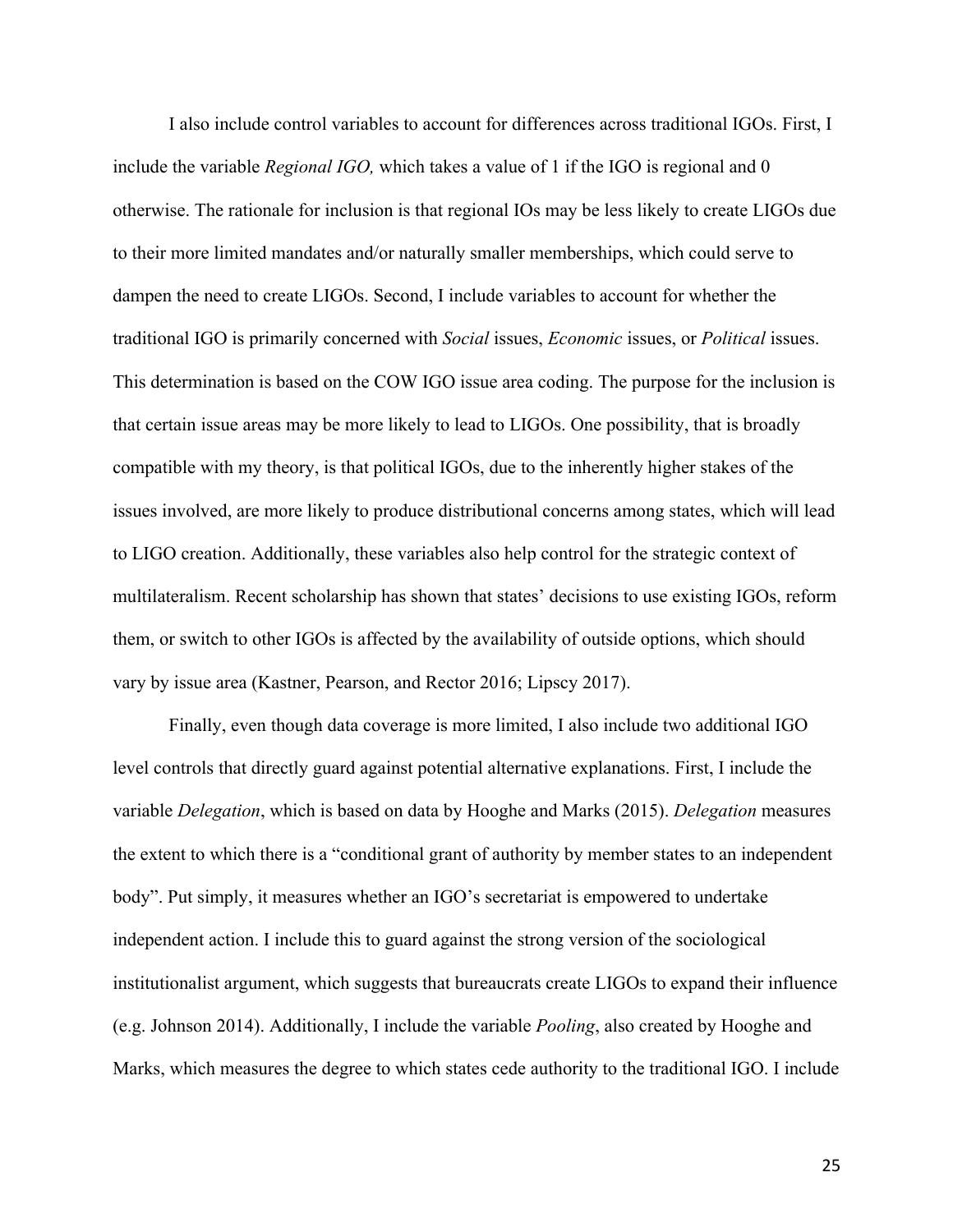this variable to guard against a rationalist functionalist logic, which suggests that once authority is pooled this will lead to spillover (Hooghe and Marks 2019). Table 1 below summarizes my main variables, empirical expectations, and data sources.

| Independent<br>Variable                    | <b>Description</b>                                                               | Hypothesized<br><b>Direction</b> | <b>Data Source</b>                                                                                |
|--------------------------------------------|----------------------------------------------------------------------------------|----------------------------------|---------------------------------------------------------------------------------------------------|
| Member Change                              | The change in the count of<br>member states in an IO.                            | $^{+}$                           | Author's Calculations using data<br>from Correlates of War IGO data<br>(v3.0)                     |
| <b>Total Members</b>                       | Count of the Number of<br>Members of an IO in each year.                         | $^{+}$                           | Author's Calculations using data<br>from Correlates of War IGO data<br>(v3.0)                     |
| Change in Power<br>Concentration (CINC)    | Change in Herfindahl-<br>Hirschman index of state<br>power within IO membership. |                                  | Author's Calculations using<br>Correlates of War "National<br>Material Capabilities (v5.0)" data. |
| <b>Power Concentration</b><br>(CINC)       | Herfindahl-Hirschman index of<br>state power within IO<br>membership.            |                                  | Author's Calculations using<br>Correlates of War "National<br>Material Capabilities (v5.0)" data. |
| Change in Preference<br>Heterogeneity (UN) | Change in standard deviation<br>of IO member countries' UN<br>voting ideal point | $^{+}$                           | Author's Calculations using UN<br>ideal points based on Bailey,<br>Strezhnev, and Voeten 2017.    |
| Preference<br>Heterogeneity (UN)           | Standard deviation of IO<br>member countries' UN voting<br>ideal point           | $+/-$                            | Author's Calculations using UN<br>ideal points based on Bailey,<br>Strezhnev, and Voeten 2017.    |
| <b>Controls</b>                            |                                                                                  |                                  |                                                                                                   |
| Age                                        | Average age in years of<br>traditional IO.                                       | $^{+}$                           | Author's Calculations.                                                                            |
| Democratic IO                              | Average Democracy score of<br>IO membership.                                     | $^{+}$                           | Author's Calculations using Polity<br>2 measure from Polity project.                              |
| Regional IO                                | Does the IO restrict<br>membership regionally?                                   |                                  | Author's coding                                                                                   |
| Political                                  | Issue area a traditional IO<br>operates in.                                      | $+$                              | Correlates of War IGO data (v3.0)                                                                 |
| Economic                                   | Issue area a traditional IO<br>operates in.                                      |                                  | Correlates of War IGO data (v3.0)                                                                 |

**Table 1. Summary of independent Variables and direction of main effects.**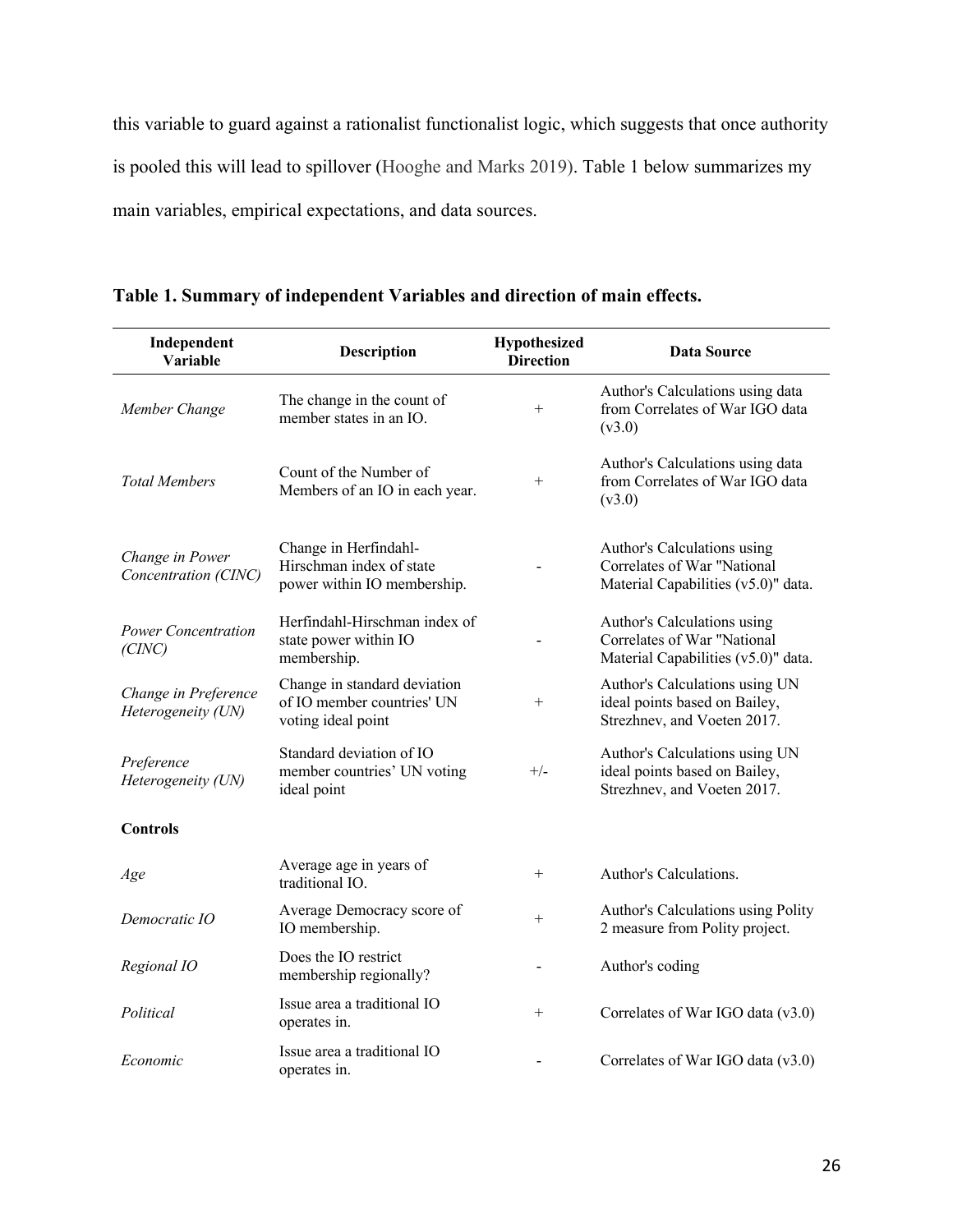| Delegation | Autonomous authority of the<br>IO secretariat.         | $^{+}$ | Liesbet Hooghe, Gary Marks,<br>Tobias Lenz, Jeanine Bezuijen,<br>Besir Ceka, Svet Derderyan. 2017 |
|------------|--------------------------------------------------------|--------|---------------------------------------------------------------------------------------------------|
| Pooling    | Authority of IO to create<br>nationally binding rules. | $^{+}$ | Liesbet Hooghe, Gary Marks,<br>Tobias Lenz, Jeanine Bezuijen,<br>Besir Ceka, Svet Derderyan. 2017 |

# **Empirical Tests**

My preferred estimations use negative binomial (NB) regression, which is suitable for nonnegative event count data (Cameron and Trivedi 2005). I use this technique over alternatives, because my dependent variable, *linked IOs created*, is overdispersed.12 The NB model includes an extra parameter, typically denoted  $\alpha$ , which models the overdispersion, thereby providing more tractable empirical results, especially if one is concerned with substantive interpretation using predicted probabilities. Because my theory contains hypotheses cast at both the within IGO and across IGO levels of analysis, I estimate both a pooled model and a random effects negative binomial model (RENB). The RENB is desirable because it helps account for spatial and temporal variation across IGOs, thereby accounting for unobserved heterogeneity. My primary statistical models take the form:

### **Equation 1:**

E(*Linked IOs Created*)<sub>i,t</sub>=  $exp(β₀ + β₁Member Change<sub>i,t-1</sub> + β₂Total Members<sub>i,t-1</sub> +$  $β_3$ *Change in Power Concentration*<sub>i,t-1</sub>+β<sub>4</sub>*Power Concentration*<sub>i,t-1</sub>+β<sub>5</sub>*Change in Preference Heterogeneity*<sub>i,t-1</sub>+  $β_6$ Democratic IO<sub>i,t-1</sub>+β<sub>7</sub>IO Age<sub>i,t-1</sub>+β<sub>8</sub>Regional<sub>i</sub>+ β<sub>9</sub>Political IO<sub>i</sub>+ β<sub>10</sub>Economic IO<sub>i</sub> + β<sub>11–13</sub>Time Controls +  $μ$ <sub>i</sub> +  $\varepsilon_{i,t}$ )

<sup>&</sup>lt;sup>12</sup>To confirm for these data I ran an auxiliary regression to test the null hypothesis that V[yi|xi] = E[yi|xi] versus the alternative that V[yi|xi] =  $E[y|x|] + alpha(E[y|x|)]^2$ . The p-value for the auxiliary regression was .000. Additionally, a likelihood ratio test of alpha  $= 0$  is statistically significant at conventional levels.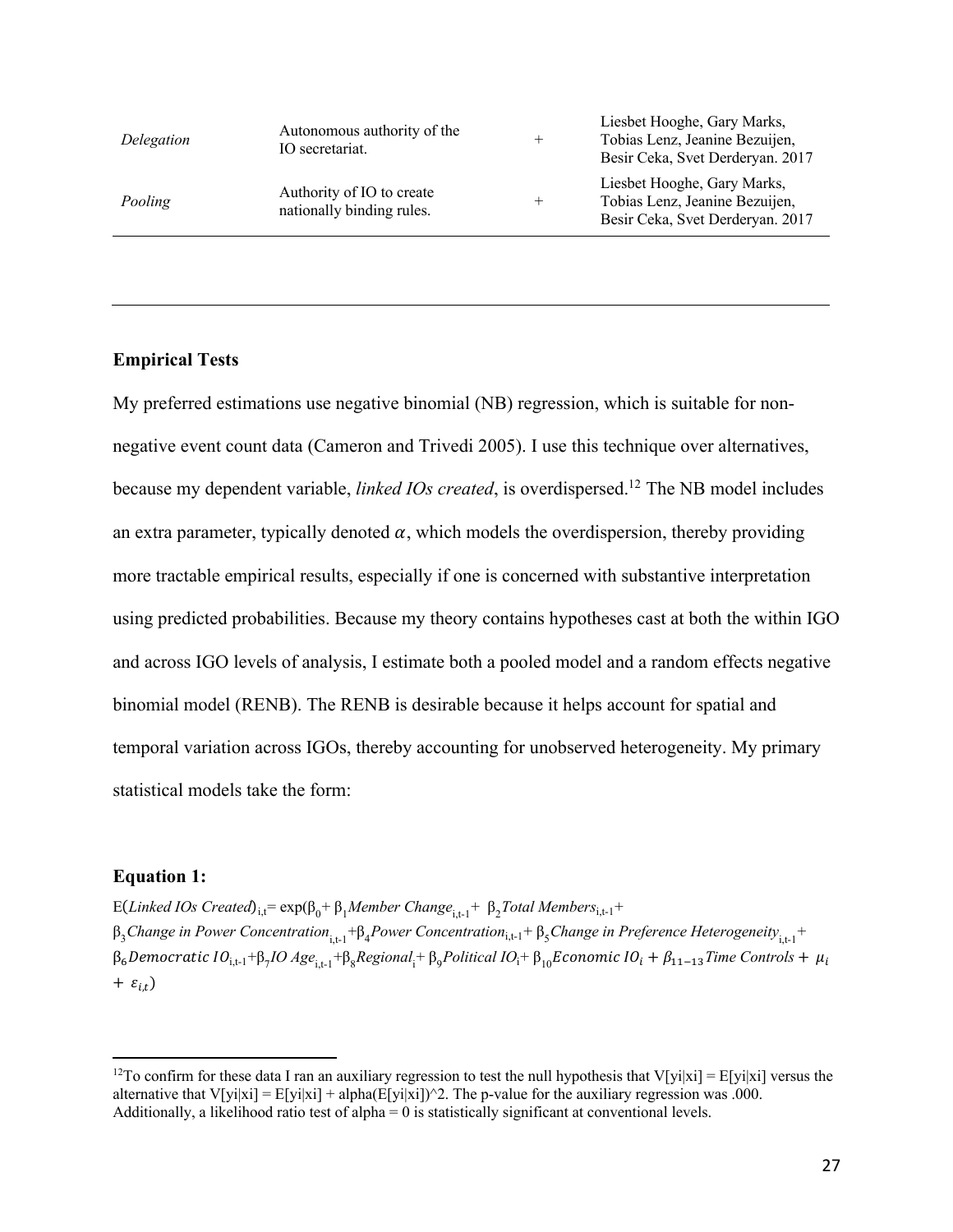where E(*Linked IOs Created*) denotes the expected count of LIGOs created by member states of traditional IO *i* in year *t*,  $\beta_{1-6}$  are the estimated parameters for my primary variables of interest,  $\beta_{7-11}$  are estimates for control variables,  $\beta_{12-14}$  are controls for time, and  $\varepsilon_{i,t}$  represents a stochastic error term*.* Because I expect there to be variation in the characteristics of traditional IOs across the panels, I utilize the RENB approach, such that  $\mu_i$  represents random effects for the i<sup>th</sup> traditional IO. In this model  $exp(\mu_i)$  is gamma distributed with mean 1 and variance  $\alpha_i$ , where  $\alpha_i$  is the dispersion parameter of the negative binomial model. The random effects model helps account for unobserved heterogeneity in the count of LIGOs across groups and assumes that  $1/(1+\alpha_i)$  follows a beta distribution of Beta(r,s).

In my baseline models I compare the RENB results to a pooled negative binomial model with robust standard errors clustered on the traditional IO. Pooled models are common in studies of international relations, and therefore provide a useful benchmark. I also include *time*, *time2* , and *time<sup>3</sup>* to account for time trends of an unspecified form in the panels. This procedure is common in empirical international relations work.<sup>13</sup> The models include data from 468 traditional IOs over the period 1945 and 2012. Diagnostic results illustrate that the random effects model is significantly different than the pooled model, which suggests that there is unobserved heterogeneity across the traditional IOs. However, the results from the pooled model and the random effects model are similar, with the coefficient directions and statistical significance running in parallel.

# **Empirical Results**

<sup>&</sup>lt;sup>13</sup> See Carter and Signorino (2010)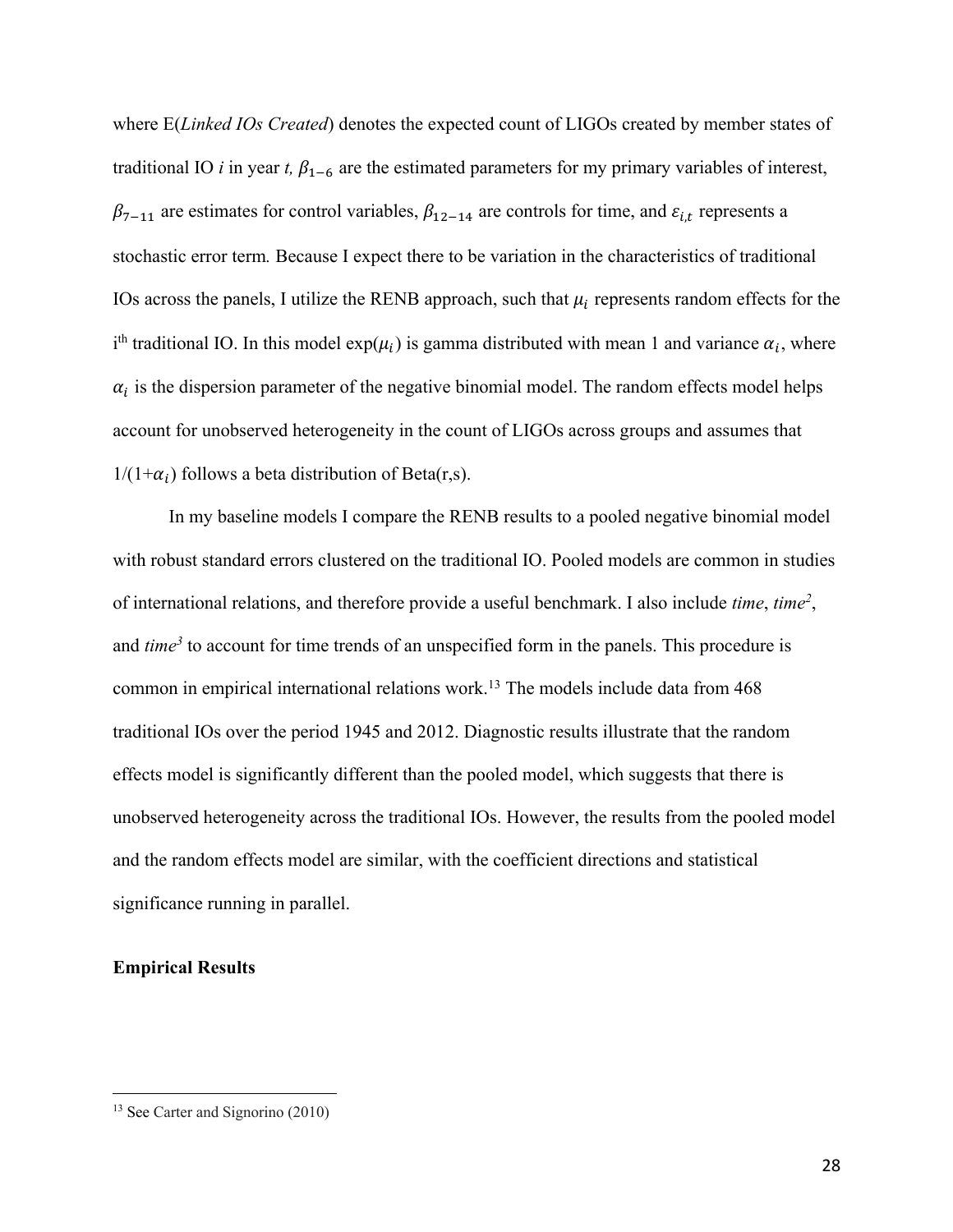Table 2 presents estimates testing my primary hypotheses. Overall, the results provide support for several of my central claims. First, the results provide strong support for my two membership hypotheses. Across both models the coefficient for *Member Change* is positive ( $\beta$  = .0234 and .0373) and statistically significant at the 99 percent confidence level. This supports hypothesis 1, which states that as the number of member states in an IGO goes up, this should increase LIGO creation. Second, the coefficients for *Total Members* are positive ( $\beta$  = .0083 and .0166) and statistically significant at the 99 percent level in both models. This supports hypothesis 2, indicating that IGOs with larger membership are more likely to create LIGOs.

|                                         | Model 1. Random<br>Effects | Model 2. Pooled<br>Model |
|-----------------------------------------|----------------------------|--------------------------|
| Member Change                           | $0.0234***$                | $0.0373***$              |
|                                         | (0.0077)                   | (0.0120)                 |
| <b>Total Members</b>                    | $0.0083***$                | $0.0166***$              |
|                                         | (0.0022)                   | (0.0030)                 |
| Change in Power Concentration (CINC)    | $-6.2407***$               | $-4.6271**$              |
|                                         | (1.8567)                   | (1.8300)                 |
| Power Concentration (CINC)              | $-3.4345***$               | $-3.3730***$             |
|                                         | (0.7367)                   | (1.1540)                 |
| Change in Preference Heterogeneity (UN) | 0.2922                     | $0.9916**$               |
|                                         | (0.5053)                   | (0.4913)                 |
| Preference Heterogeneity (UN)           | $-0.7548***$               | $-2.4718***$             |
|                                         | (0.2909)                   | (0.5803)                 |
| Democratic IO                           | $-0.0206$                  | 0.0175                   |
|                                         | (0.0188)                   | (0.0296)                 |
| Age                                     | $0.0160*$                  | $0.0371***$              |
|                                         | (0.0092)                   | (0.0132)                 |
| Regional IO                             | 0.1904                     | 0.6717                   |
|                                         | (0.3672)                   | (0.4495)                 |
| Political IO                            | $1.5567***$                | 1.1919***                |

**Table 2. The Membership Environment in Traditional IOs and Linked IO Creation.**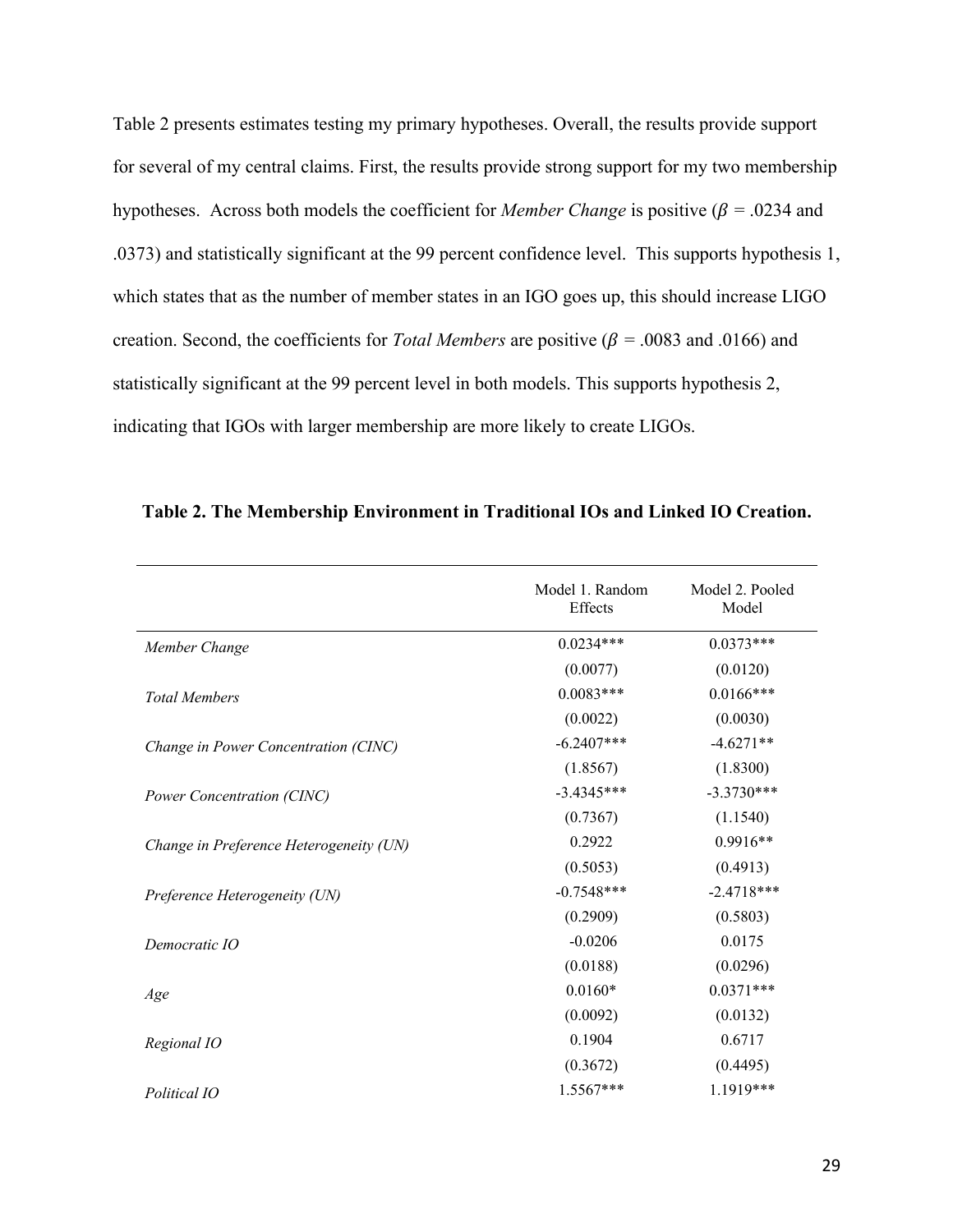|                           | (0.4020) | (0.4227) |
|---------------------------|----------|----------|
| <i>Economic IO</i>        | 0.4435   | 0.6224   |
|                           | (0.3083) | (0.4346) |
| Cubic Polynomials         | yes      | yes      |
| Number of Traditional IOs | 468      | 468      |
| <b>Observations</b>       | 13526    | 13526    |

Likelihood-ratio test vs. pooled, chibar $2 = 999.50$ ; prob  $\ge 0.00$ 

Note: Model 1 estimates from random effects negative binomial model estimated with xtnbreg procedure implemented in STATA. Model 2 is a pooled negative binomial model with standard errors clustered on the traditional IO. Cubic polynomials included in all models. All statistical significant tests are two-tailed.  $* = p < 0.10$ ,  $* = p < 0.05$ ,  $* * * = p < 0.01$ 

The results also provide strong support for hypothesis 3 and 4, which posit a relationship between how power is distributed within the IGO's membership and LIGO creation. The coefficients for *Change in Power Concentration* are negative ( $(\beta = -6.24$  and  $-4.62)$ ) and statistically significant at the 99 percent level in model 1 and the 95 percent level in model two. This supports hypothesis 3, which posits that as power becomes less concentrated in the traditional IGO this should increase LIGO creation. The statistical models also provide strong support for hypothesis 4. The coefficients for *Power Concentration (CINC)* are negative  $(\beta = -1)$ 3.43 and -3.37) in both models and are statistically significant at the 99 percent confidence level. This indicates that traditional IGOs with more diffusely concentrated power are more likely to create LIGOs.

The statistical results are less straightforward to hypothesis 5 and 6. The coefficients for *Change in Preference Heterogeneity (UN)* are positive across both models ( $\beta$  = .29 and .99), but the coefficient misses statistical significance in the random effects model and reaches it at the 95 percent confidence level in the pooled model. Thus, there is suggestive evidence in support of hypothesis 5. In contrast, the coefficients for *Preference Heterogeneity (UN)* are negative and statistically significant, suggesting that traditional IOs with more homogenous memberships are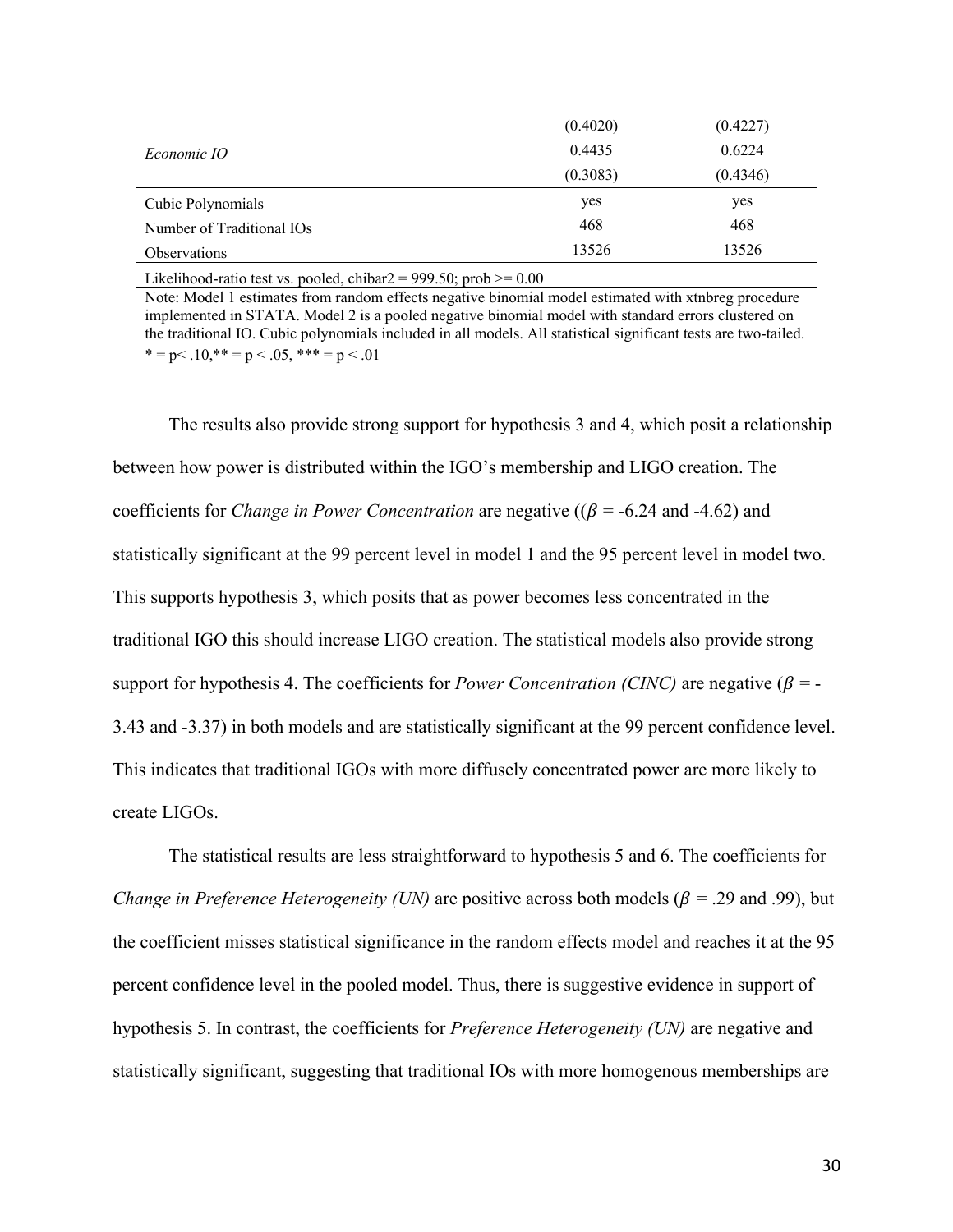more likely to create LIGOs, which reverses hypothesis 6. However, I urge caution in assessing the effect of preferences on LIGO formation in a large N framework, as states hold unique preferences specific to the forum in which they are interacting. In particular, preferences derived from UN ideal points likely do not capture the complexity of the preference dimensions activated in other IGOs. Moreover, we know that states sort into IGOs for various reasons (Voeten 2021). Thus, with respect to preferences, more nuanced measures and/or qualitative case studies are likely necessary to understand whether and how preferences affect LIGO creation.

The control variables provide several interesting insights. First, *Democratic IO* fails to reach conventional levels of statistical significance in either model, and the direction of the coefficients is inconsistent. This suggests that the regime type of traditional IGO members does not affect LIGO creation. Second, the variable *IGO Age* is positive  $(\beta = .0160 \text{ and } .0371)$  and statistically significant in both models; at the 90 percent level in model 1 and the 99 percent level in model 2. This suggest that LIGOs are more likely to be created as an IGO ages. My theory has an implicit time component, e.g., many of the dynamics are expected to become more likely over time. Thus, this finding is expected and, arguably, increases the general explanatory power of my framework. Surprisingly, non-regional IGOs are no more likely than regional IOs to create LIGOs. The coefficient for *Regional IGO* fails to reach conventional levels of statistical significance in either model. Finally, the coefficient for *Political IGO* is positive and statistically significant at the 99 percent confidence level in both models. This indicates that IGOs that deal with political issues are more likely to create environments that led to the creation of linked IOs. This finding also supports my general framework, as political IGOs deal with issues of high salience to states which should be expected to foster environments where states are particularly sensitive to distributional concerns.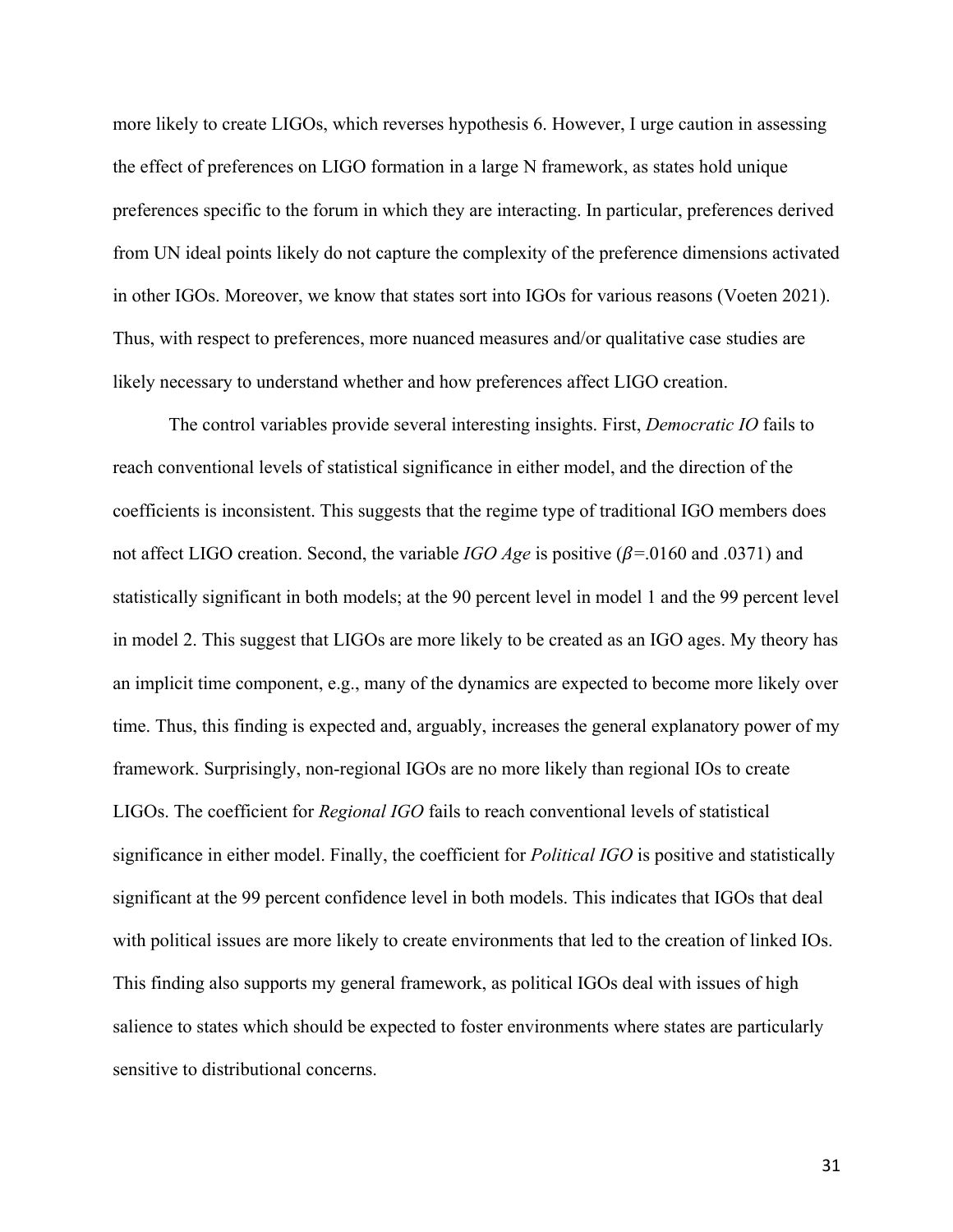## **Robustness Checks**

I turn here to supplementary tests that demonstrate robustness of the main results. Importantly, I estimate the core models from table 2 but with additional, theoretically informed control variables. First, I include *Delegation*, which guards against a bureaucratic centered explanation. Second, I include *Pooling,* which guards against a rationalist functionalist interpretation. The inclusion of these control variables reduces the number of traditional IGOs from 468 to 72. Yet, the results, presented in table 5 below, provide an important test for my theory.

Most importantly, the results corroborate the primary findings from table 2. The effect of *Member Change* is correctly signed and statistically significant in both models. The same is true for *Total Members. Power Concentration* is correctly signed and statistically significant in both models. *Change in Power Concentration* is correctly signed and statistically significant in model 2, and narrowly misses significance in model 1. Importantly, my membership variables are robust to the inclusion of *Delegation*, which itself does not reach statistical significance in the preferred random effects model. This suggest that the degree of delegation may be an important factor when comparing across some IGOs but does not appear to be an important factor within most IGOs.

|                                      | Model 1. Random<br>Effects | Model 2. Pooled<br>Model |
|--------------------------------------|----------------------------|--------------------------|
| Member Change                        | $0.0180**$                 | $0.0134*$                |
|                                      | (0.0084)                   | (0.0081)                 |
| <b>Total Members</b>                 | $0.0066**$                 | $0.0073**$               |
|                                      | (0.0028)                   | (0.0036)                 |
| Change in Power Concentration (CINC) | $-2.9077$                  | $-6.8668**$              |

**Table 3. Linked IO Creation, additional Traditional IO Controls.**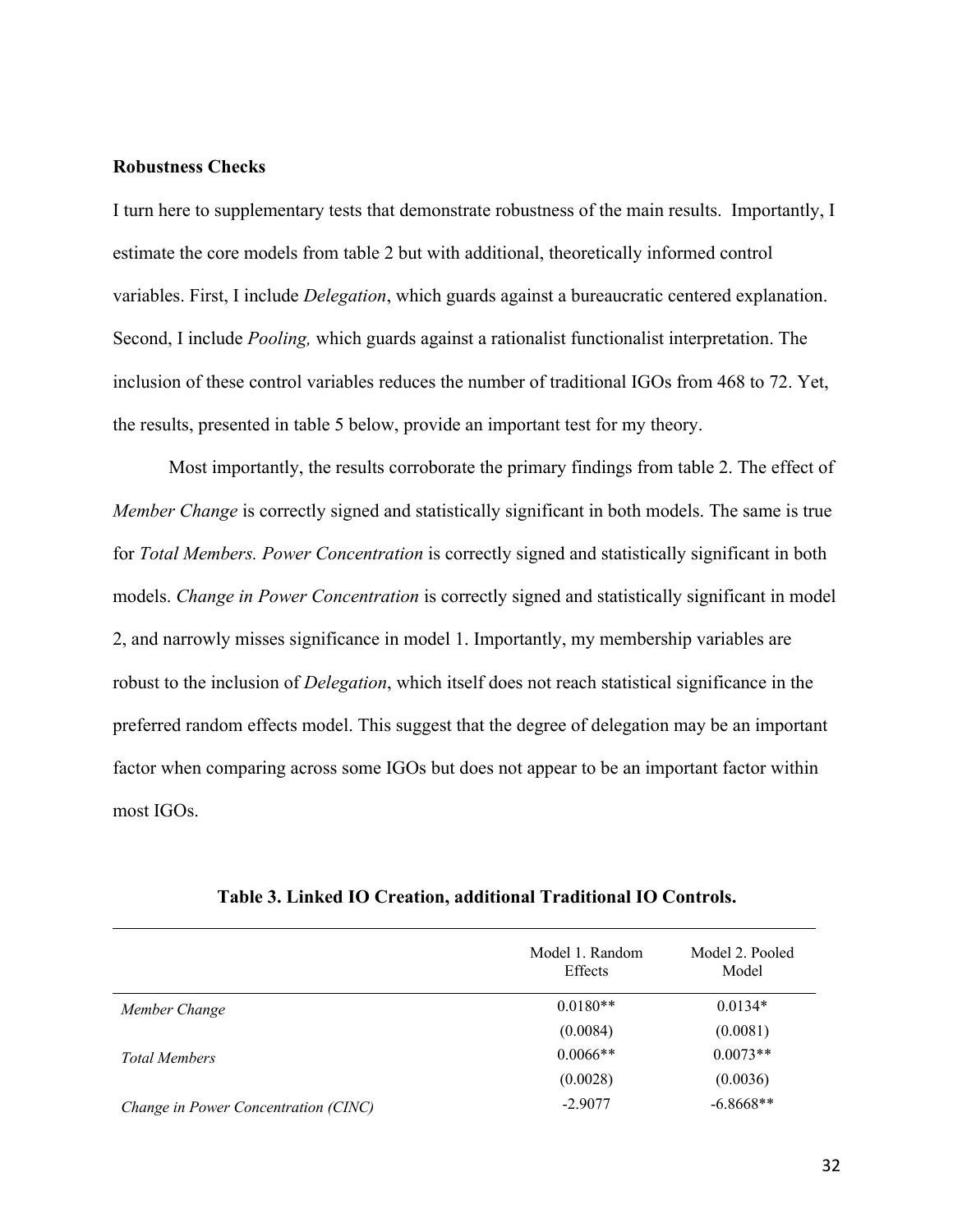|                                         | (2.8770)     | (2.9342)     |
|-----------------------------------------|--------------|--------------|
| Power Concentration (CINC)              | $-3.8612***$ | $-2.4755*$   |
|                                         | (1.0887)     | (1.3153)     |
| Change in Preference Heterogeneity (UN) | 0.7235       | 1.4087**     |
|                                         | (0.6234)     | (0.5548)     |
| Preference Heterogeneity (UN)           | $-0.5952$    | $-2.7812***$ |
|                                         | (0.3957)     | (0.6388)     |
| Democratic IO                           | $-0.0258$    | $-0.0304$    |
|                                         | (0.0256)     | (0.0252)     |
| Age                                     | $-0.0087$    | 0.0081       |
|                                         | (0.0138)     | (0.0123)     |
| Regional IO                             | $-0.1096$    | $-0.0017$    |
|                                         | (0.5695)     | (0.5391)     |
| Political IO                            | 1.4709**     | 0.9042       |
|                                         | (0.5941)     | (0.7507)     |
| Economic IO                             | 0.0484       | 0.1793       |
|                                         | (0.4750)     | (0.5713)     |
| Delegation                              | 1.0641       | 3.3062**     |
|                                         | (0.7875)     | (1.2932)     |
| Pooling                                 | $-0.4528$    | 1.2485       |
|                                         | (0.9367)     | (1.2228)     |
| Cubic Polynomials                       | yes          | yes          |
| Number of Traditional IOs               | 72           | 72           |
| Observations                            | 2916         | 2916         |

Likelihood-ratio test vs. pooled, chibar $2 = 432.22$ ; prob  $> = 0.00$ 

Note: Model 1 estimates from random effects negative binomial model estimated with xtnbreg procedure implemented in STATA. Model 2 is a pooled negative binomial model with standard errors clustered on the traditional IO. Cubic polynomials included in all models. All statistical significant tests are two-tailed.

 $* = p < .10, ** = p < .05, ** = p < .01$ 

Finally, *Pooling* alternates signs in the two models and fails to reach conventional levels of statistical significance. This casts doubt on a functionalist approach to LIGO creation. This finding suggests that the creation of LIGOs is less about spill-over and more about states struggling to resolve disagreement within the membership.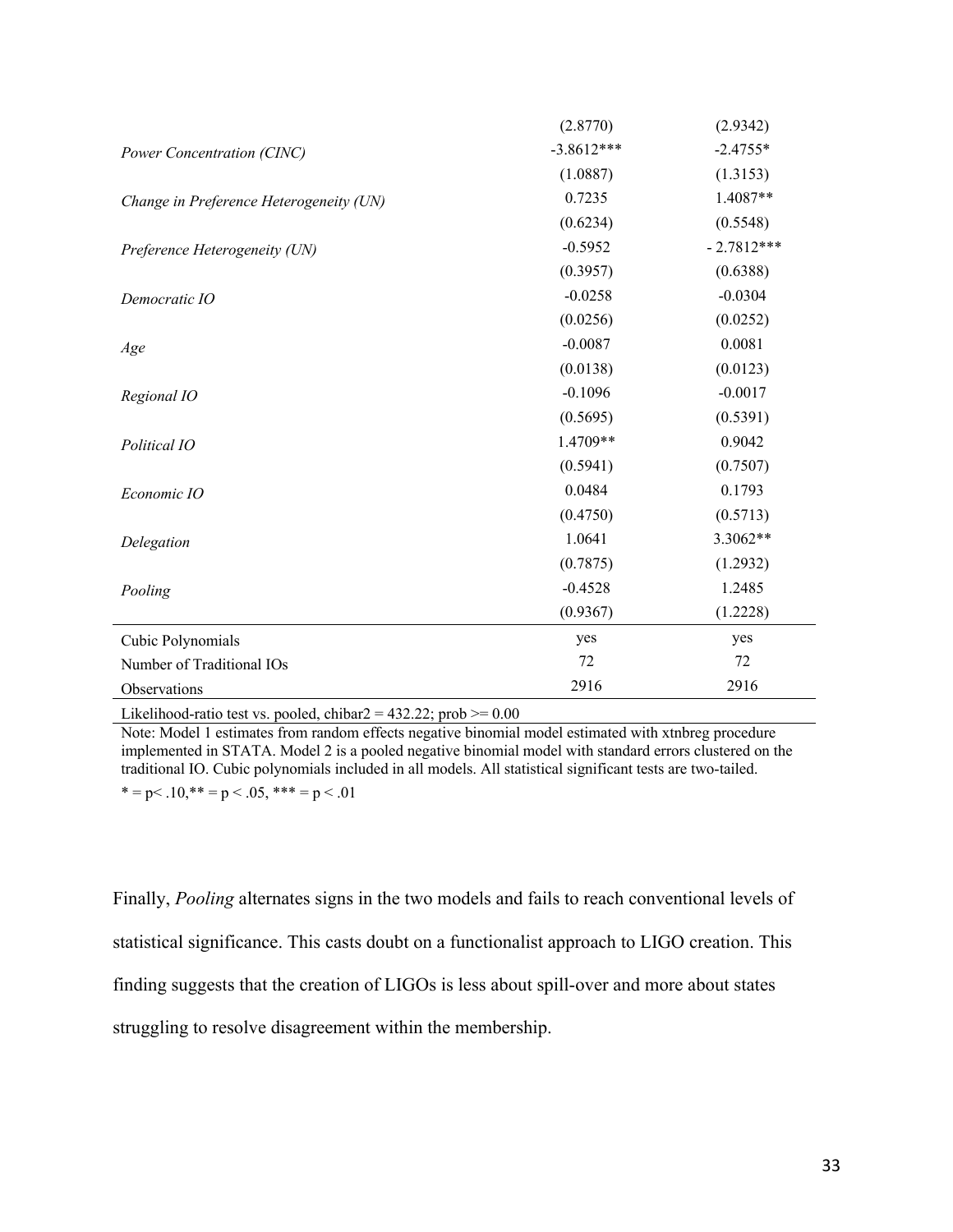In the supplemental appendix, I provide additional robustness checks. First, I include models that include fixed effects for traditional IGOs. This provides a more exacting test of within IGO dynamics and helps to alleviate concerns over unobserved heterogeneity across traditional IGOs. Second, I also include models that use my less stringent measure of *LIGOs created*. In these models, I use a definition of LIGOs that that accounts for the creation of second order LIGOs. Third, I also show that my theory is robust to models that only consider the most independent types of LIGOs. This helps allay any concerns that my measurement picks up inconsequential IGOs or those created by a natural expansion of IGO bureaucracies. Fourth, I also include a variety of tests that show my results are robust the inclusion of alternative strategies for measuring my theoretical variables of interest.

### **Case Illustrations**

Here I present short vignettes from two in-depth case studies of LIGO creation at the World Bank and UN respectively. The cases confirm core dynamics of the recontracting perspective and suggest fruitful avenues for further inquiry.

#### *The International Development Association*

The International Development Association (IDA) was created and linked to the IBRD in 1960 and today is an integral part of the larger World Bank Group. It is clear example of my recontracting perspective, as its creation represented a compromise between IBRD members countries over how to redistribute the benefits of cooperation. Specifically, IDA emerged in response to contestation between developing and developed countries over the mandate and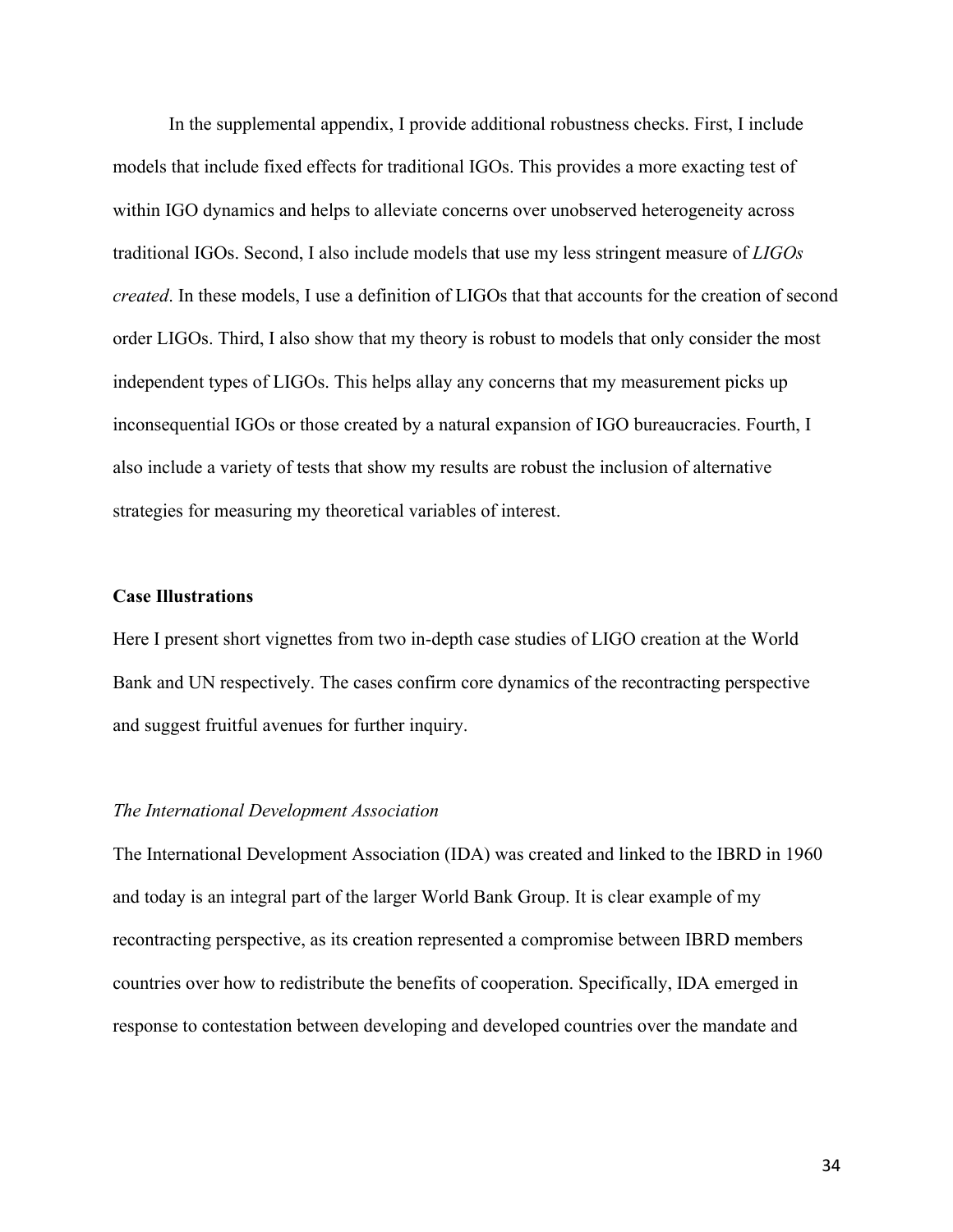governance of the IBRD, which was precipitated a dramatic increase in developing countries due to decolonization and increasing solidarity among them.

Less developed countries were not well represented during the creation phase of the IBRD. The primary negotiations took place over a series of small meetings between the US and allied powers and culminated at the Bretton Woods conference in 1945. Due to the preponderant power of the US relative to other members the US dominated the negotiations (see Mason and Asher 1973 ch. 1; Steil 2013). Thus, even though there were developing countries present, including Mexico, India, and Brazil, their voices were drowned out by the US and close allies in Western Europe. As such, the IBRD's mandate and operations were primarily geared towards providing short-term reconstruction loans to Western European Allies rather than long-term financing for developing countries (see Krueger 1997). Moreover, the articles of agreement were structured so that voting was based on weighted formula that gave the US and allies nearly complete control of organization. Importantly, the US designed the IBRD so that it had a unilateral veto over major decisions, including changes to the founding articles and changes in voting shares.

Beginning in the late 1950's, however, the number of developing countries in the membership increased dramatically due to decolonization. By 1960 developing countries comprised nearly 65 percent of the membership and began to push for major changes to the types of financing offered and governance. Importantly, developing countries began to meet as a bloc and coordinate through groups such as G-77 in order to push for reforms that would magnify their voice in various IGOs (see Hamilton 1956; Pincus 1967, ch. 8; Mason and Asher 1973, ch.7; Krasner 1985). At this time, several proposals were advanced for the creation of an alternative development IGOs to the IBRD, such as a Special Fund for Economic Development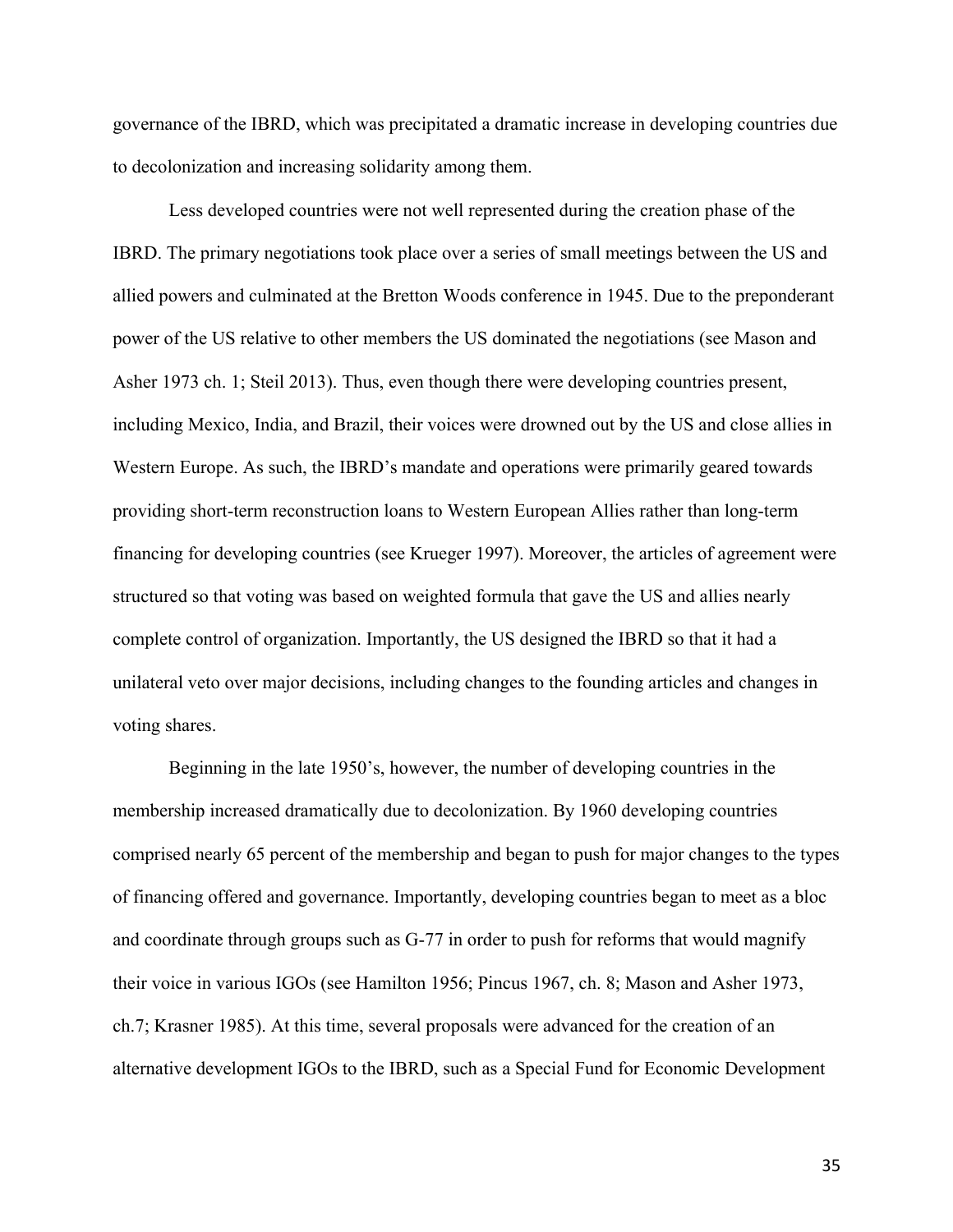(SUNFED), which would be controlled by developing countries through the adoption of a onecountry-one-vote rules (see Toye and Toye 2004).

Initially, the IBRD was slow to respond, but as the number and solidary of developing countries increased, this put the US and other status quo members in a precarious position. Do nothing and risk the creation of a new development agency or do something now. Not only were US policymakers concerned with developing countries shifting cooperation, but they were particularly worried that this would benefit the Soviet Union, who had in recent years increased their foreign aid and began to back developing country plans for the creation of an agency like SUNFED (see Friedmann 1958; Dallin 1962). Moreover, the pace of decolonization was increasing, which would likely further erode the developed countries bargaining position in the future.

Ultimately, US policymakers initiated talks with other industrialized nations and IBRD officials in 1958 to explore the feasibility of setting up a new development organization linked to the IBRD. Because of developing country pressure, the US was willing to enhance resource flows to developing countries and increase their voice in governance of these resources in order to dampen calls for SUNFED and maintain the centrality of the IBRD. The choice to create an agency under the auspices of the IBRD was clearly strategic, as it ensured that the US (and other industrialized nations) would continue to influence who received funds and what they could be used for even if they had to concede to some developing country demands (see Pincus 1967; Mason and Asher 1973, ch 12; Krasner 1985: Benjamin 2007). Moreover, many US officials stressed that channeling aid through the IBRD (rather than simply increasing bilateral aid) would come across as more neutral, sending the message that "they [the US] put development ahead of diplomatic advantages" (see Weaver 1965, p. 77).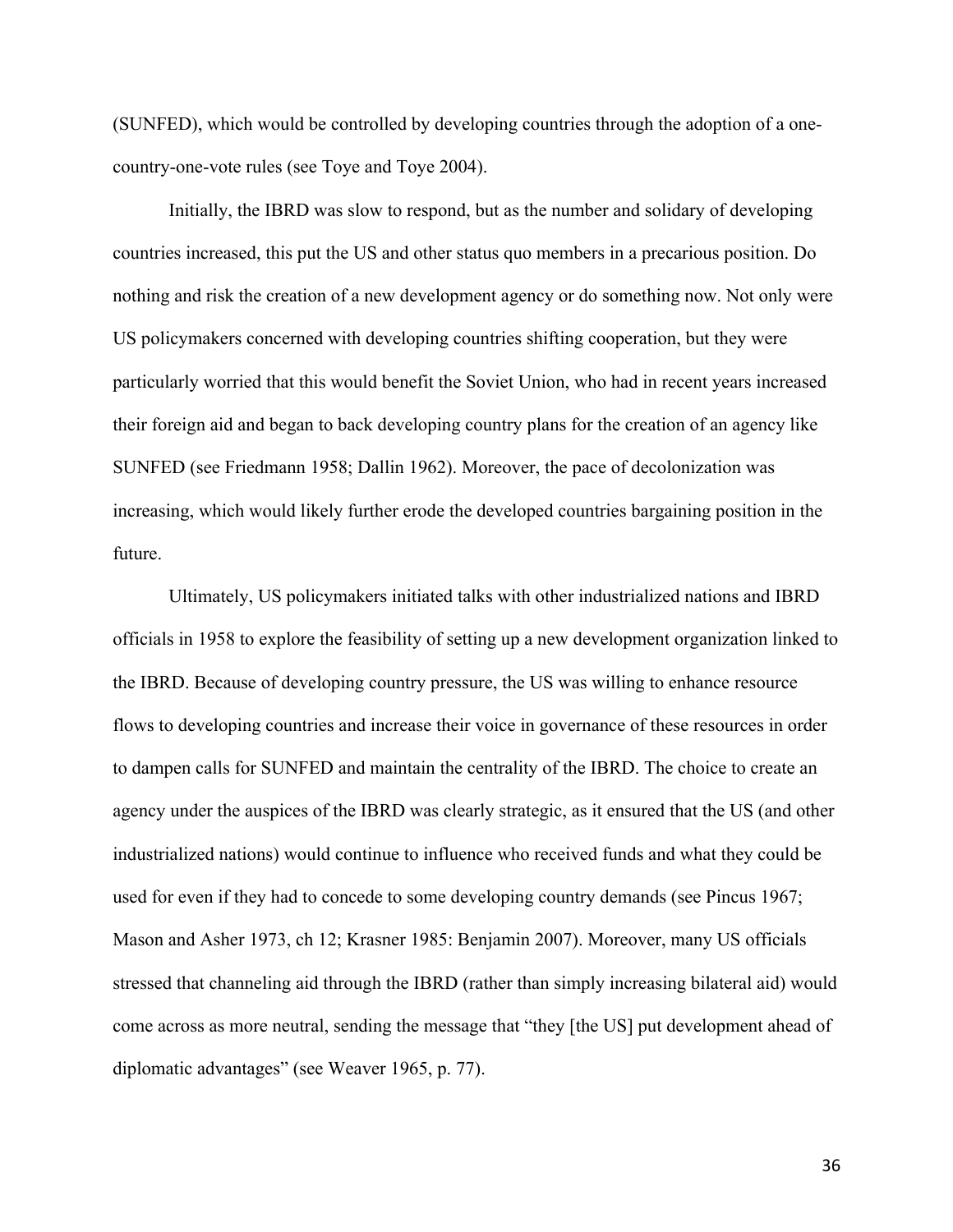Hard bargaining ensured over the terms of IDA. It would have been far easier to simply amend the IBRD Charter to allow for soft loans to developing countries, but US policymakers feared that "to amend the Bank's charter in that respect might open discussions of the Bank charter, invite more amendments, etc." (quoted in Mason and Asher 1971, p. 391). In other words, status quo powers wanted to insulate the IBRD itself from change, while also addressing developing country demands. Ultimately, developing countries were given an increased voting share in IDA relative to the IBRD and were required to contribute only a fraction of the funds, which enhanced their voice and their ability to access financing on favorable terms (see Krasner 1985, p. 145). Moreover, the purposes for which IDA loans could be used were substantially liberalized in line with long-standing developing country preferences.

The creation of IDA has led to a significant expansion of the World Bank's resources and staff. Moreover, by the 1970's the World Bank Group, which now consisted of the IBRD, IFC, and IDA, increasingly reoriented its mission around the alleviation of poverty and the granting of long-term development aid. Overall, this closely matches my theory of LIGO creation. The creation of IDA was the result of "pressure brought on by less developed countries" (Krasner 1985, p 146) as part of a "vigorous campaign" (Mason and Asher 1973, p. 380) to recontract how cooperation was structured. Membership changes due to decolonization, and the increasing credibility of developing countries to create an IGO like SUNFED, put pressure on the US and other founding countries to do something that would maintain the IBRD, while also providing significant new benefits to dissatisfied members.

### *The United Nations Environment Programme (UNEP)*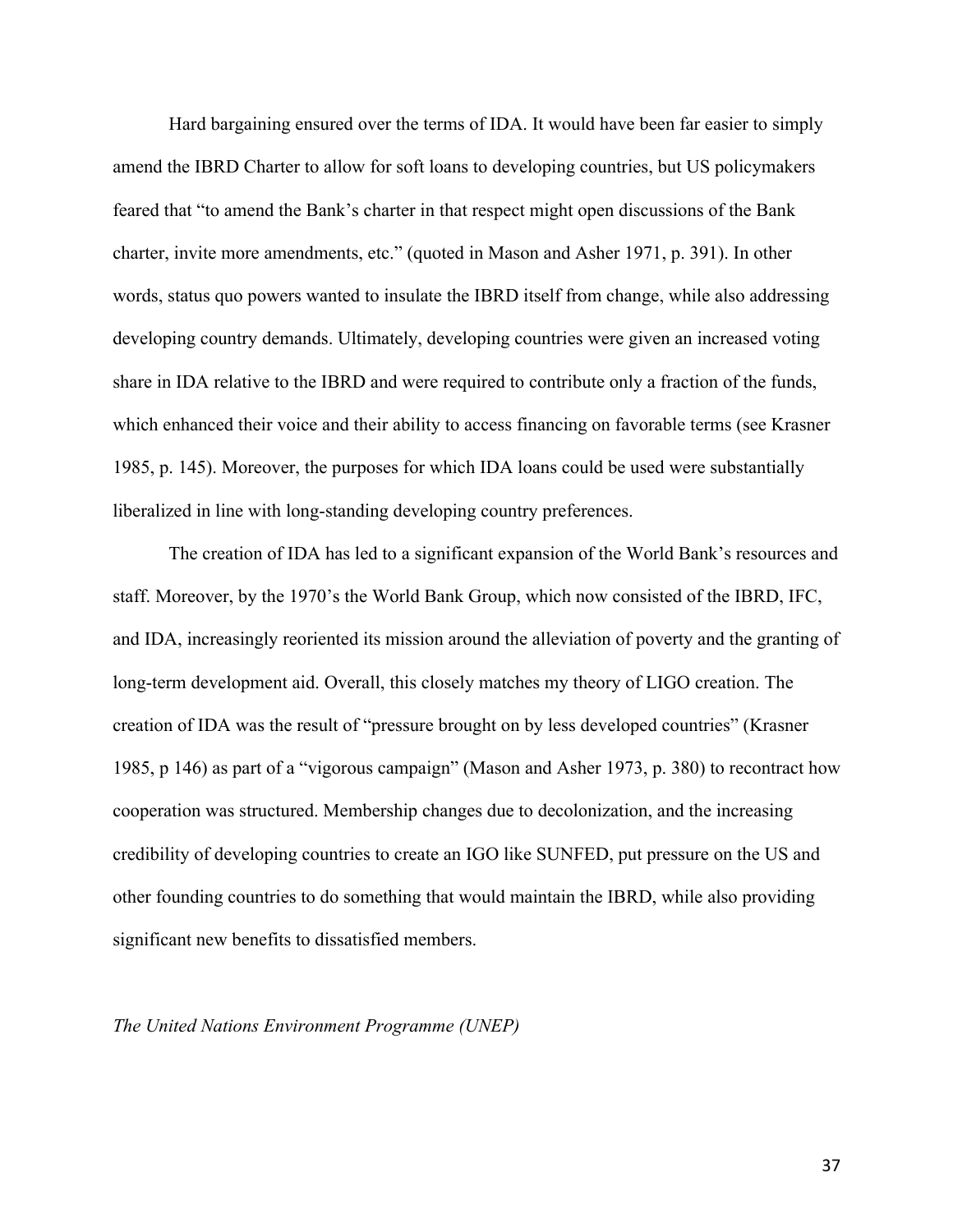This case of UNEP is a difficult case for my theory as it often touted as an example of widespread consensus among UN members over the need to address environmental protection (Johnson 2012). However, upon inspection, the case supports core dynamics of my recontracting perspective. In particular, rather than consensus, the impetus for creation emerged from shifts in the preferences of a small group of member countries seeking to use the UN to engage in their preferred environmental activities. Moreover, once debate on the role of the UN in the environment issue-area commenced, it activated contestation between developed and developing countries, with the later concerned that environmental governance would interfere with their economic development plans (Ivanova 2007). Ultimately, after much disagreement, UN members created an LIGO that reflected comprises between different groups in the membership and which expanded the role of developing countries. Notably, this includes the establishment of UNEP headquarters in Nairobi (the first UN system headquarters in a developing country).

Unlike IDA and other UN affiliated LIGOs such as UNCTAD and UNIDO, the original impetus for adding environmental protection to the UN emerged due to the shifting preferences of a small cadre of developed countries, most of them in northern and western Europe in the late 1960's and early 1970's. This, however, generated pushback from developing countries, and from influential members such as the US, who disagreed about how to incorporate environmental issues within the wider UN system. Eventually a subset of the UN's membership convened the "International Conference on the Problems of the Human Environment", more commonly known as the Stockholm Conference, in 1972 in order to negotiate concrete proposals for UN action on the environment.

In the lead-up and during the conference developing countries sought to ensure that their main concern – that environmental protection not interfere with economic development – was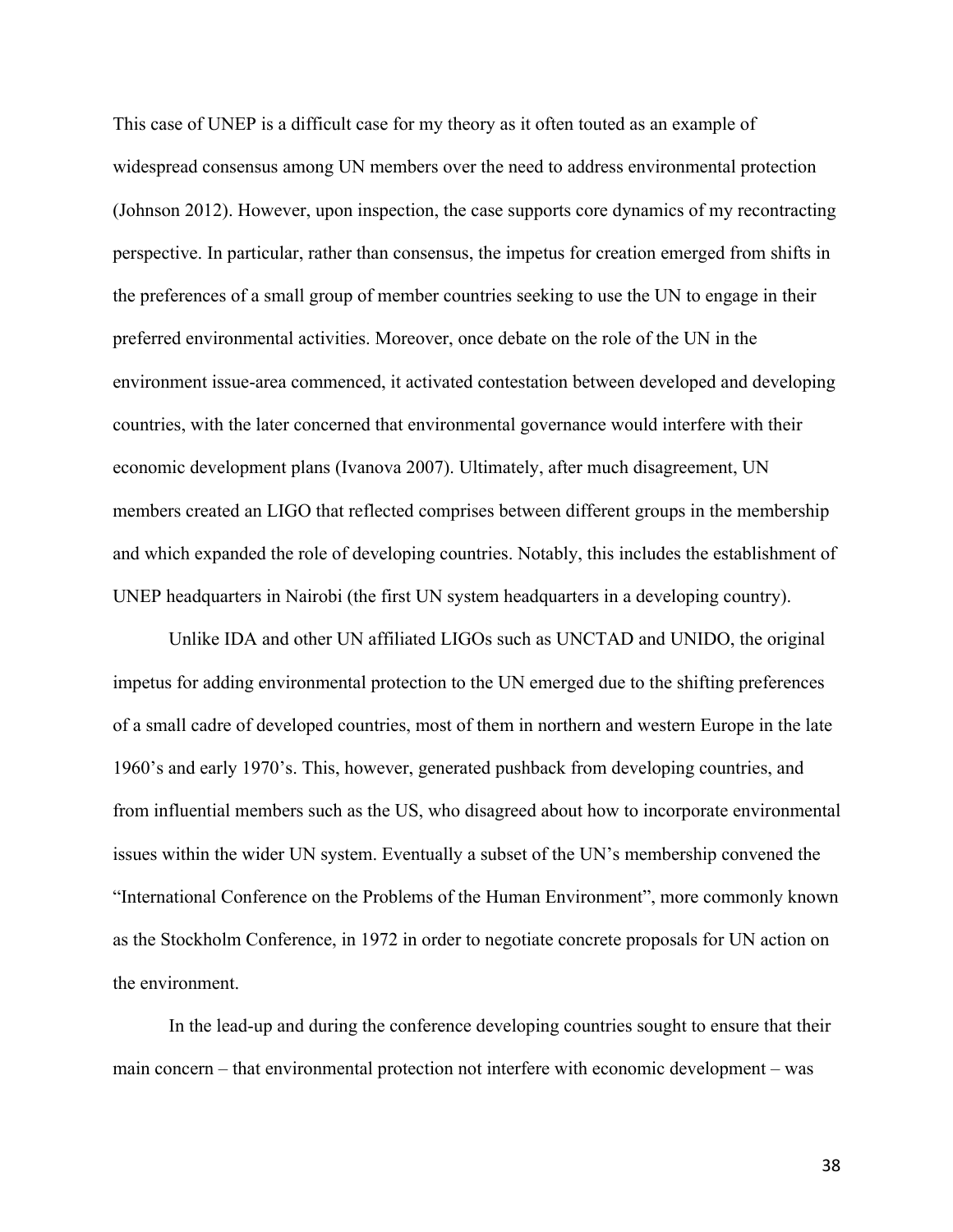embedded. These views were articulated by Prime Minister Indira Ghandi of India in her speech "*Are not poverty and need the greatest polluters*".14 Ultimately, developing countries successfully "re-oriented the agenda … towards a consideration of development and human welfare" as a central pillar in the larger debate about global governance of the environment (1997, p. 297). Thus, the developing countries took what was initially an initiative of a few wealthy countries and succeeded in imprinting their concerns.

The design provisions of UNEP reflected a complicated bargain over how much autonomy the body would have, the composition of its governing body, its mandate and funding, and location. In nearly every instance the different constituencies bargained hard. With respect to autonomy, Western European countries advocated for a specialized agency with significant enforcement powers, operational capability, and autonomy, with some floating the idea of it replacing the Trusteeship Council (see DeSombre 2017, pp. 9-11). However, the developing countries were worried that this would interfere with their development priorities and limit their voice. Ultimately the compromise solution was for UNEP to be constituted as a "program" with a semi-autonomous structure to be led by a high-ranking official who reported to the General Assembly. Thus, it was given significantly less autonomy than a specialized agency but was given more than an autonomous unit within the UN's secretariat (Ivanova 2007; Manulak 2017).

Likewise, the governing council ended up reflecting predominant divisions in the membership. After several rounds of negotiations, it ultimately came to be comprised of 58 members: sixteen for Africa; thirteen for Asia; six for Eastern Europe; ten for Latin America; and thirteen for Western Europe and other States.<sup>15</sup> Thus, the composition of the board sought to

<sup>&</sup>lt;sup>14</sup> For a commentary see Mathiesen 2014.

<sup>&</sup>lt;sup>15</sup> Original proposals by the US and UK had called for 32 states. Additionally, the General Assembly dismantled the Governing Council in favor of a new "United Nations Environment Assembly (UNEA)" with universal participation by all members (see DeSombre 2017, p. 11).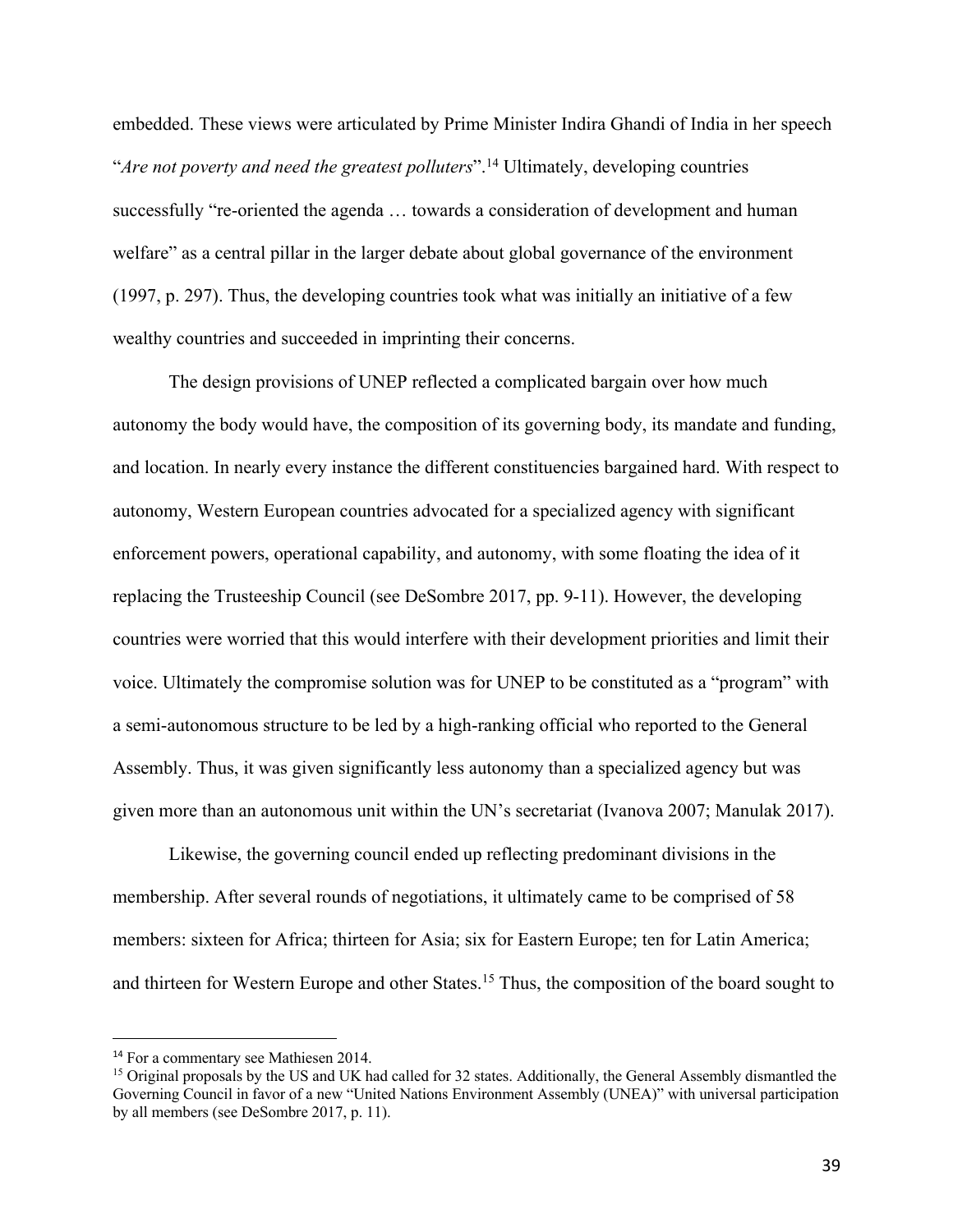balance evenly between developed and developing countries and the major regional groupings at the UN. At the same time, developed countries were able to endow the Executive Director with some autonomy, which they hoped would ensure that they would be able to exercise informal influence as a means to bypass the influence of smaller states in the intergovernmental bodies (Manulak 2017). With respect to funding, a compromise was made so that regular budget contributions covered a "small secretariat" budget, while the majority of operational funds came from a voluntary "Environment Fund" and included protocols to make funding compatible with "the economic situation of the recipient developing country" (see Ivanova 2007).

A final design feature that became an issue in the  $11<sup>th</sup>$  hour was the location of the secretariat. Western countries and bureaucrats advocated for New York or Geneva. However, before a secret ballot was cast (which was the procedure that had been used for UNIDO), Kenya persuaded the African group of countries at the General Assembly to sponsor a resolution that: A) established in principle that the distribution of UN agencies should be based on considerations of equitable geographic distribution and B) that the UNEP secretariat should be located in Nairobi. This forced the hand of the other developing countries (several of which had hoped to potentially get the headquarters), who ultimately revoked their cities from consideration (see Ivanova p. 356). This overtly political move provoked backlash from countries such as Sweden whose representative noted that "by adopting the Kenyan proposal the Committee would be taking a decision on the basis of political considerations rather than on considerations of efficiency" (United Nations General assembly 1972, A/C.2/SR.1483, paragraph 16). The final vote was 93 in favor, 1 against and 30 abstentions, with the US casting the lone opposing vote and nearly all developed countries abstaining.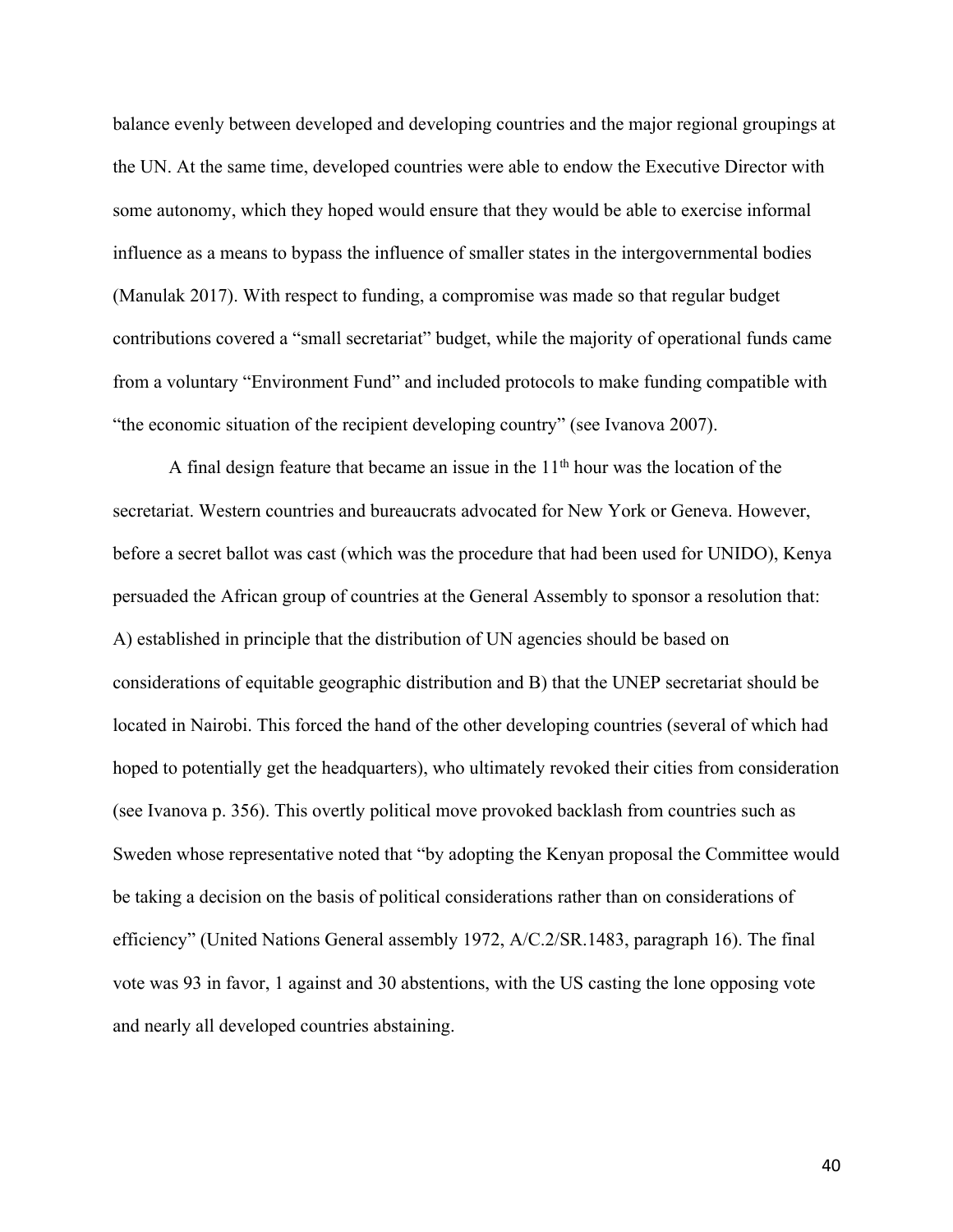Overall, the creation and design of UNEP represented a series of compromises between developed and developing countries during a period when there was clear contestation between the two groups (Najam 2005). As a result, the design was suboptimal from an efficiency standpoint and bureaucrats were not able to obtain the insulation they deemed necessary to pursue their mandate. Consequently, UNEP has struggled to exercise real authority and provide true coordination through the UN system, leading to duplication and fragmentation in global environmental governance (see Andresen 2001; Zelli and Van Asselt 2013). Perhaps the most interesting legacy, however, is that developing countries successfully used the environment issue area to enhance their voice in the wider UN system, even though they were initially reluctant to participate at all (Najam 2005). The UN office complex in Nairobi has grown so that it now serves as the headquarters of UN-Habitat, a UN-LIGO created in 1978, and has offices in support of other UN affiliated bodies, including FAO, UNIDO, UNDP, UNICEF, UNHCR, and the United Nations Population Fund.

## **Conclusion**

My theory and findings suggest that international cooperation evolves in ways currently underappreciated by mainstream scholarship. First, my findings show that LIGOs play an important role in helping states recontract their cooperation around existing IGOs. Theories of institutional choice suggest that members face stark choices when contestation occurs within an IGO: reform or exit. In contrast, I demonstrate that states often use LIGOs as an intermediate option – somewhere between full-scale reform and exit – which can help resolve competing claims over how to update cooperation. Importantly, this process has the potential to dramatically restructure IGOs over time. Even though the UN Charter and the World Bank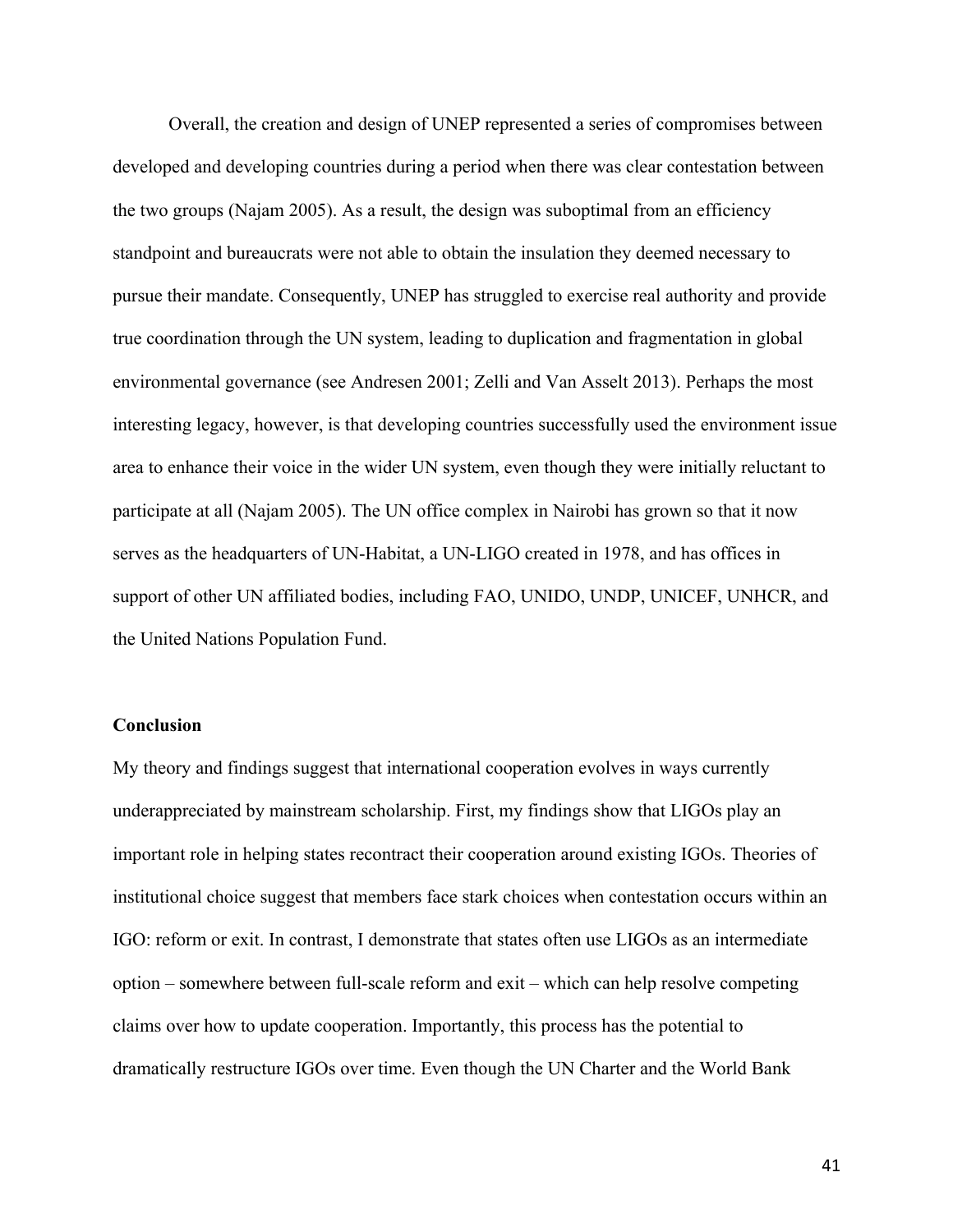Articles of Agreements have not been substantially altered in over 70 years, both bear scant resemblance to the original organizations created after WWII. Future research should further explore how the rigidity of existing cooperation affects the types of contestation likely to be observed among IGO member states and the organizational strategies members adopt.

Second, my findings show that we gain significant new insights into larger patterns of cooperation if we consider linkages between different institutional fora. For example, many studies of regime complexity argue that increases in the density of IGOs (and other types of institutions) inevitably creates incentives for states to shift their cooperation, leading to fragmentation and "contested multilateralism" (e.g. Alter and Meunier 2009; Morse and Keohane 2014). Yet, if most IGO creation takes place as a pragmatic response to contracting problems at existing IGOs, then these fears are potentially overstated. Instead of contestation between IGOs, the construction of new organizations often represents efforts of countries to maintain their cooperation. This buoys recent scholarship which has shown that there are often overlooked linkages and important hierarchies between international institutions (e.g. Gehring and Faude 2014; Pratt 2019; Eilstrup-Sangiovanni 2021). Future research should further explore the nature of the linkages between different institutional forms, both so that we can develop more extensive typologies of those linkages, but also to better understand how these linkages condition and reflect overall patterns of cooperation.

Third, my theory suggests that many of the most important IGO in world politics are likely to be longer-lived that many commentators fear. Recent research has begun to look more systematically at IGO vitality (Gray 2018; Eilstrup-Sangiovanni 2018) and the decisions of states to leave IGOs (Von Borzyskowski and Vabulas 2019). Due in part to recent developments, such as a surge in anti-globalization and nationalist sentiment, and the rise of the BRICS countries,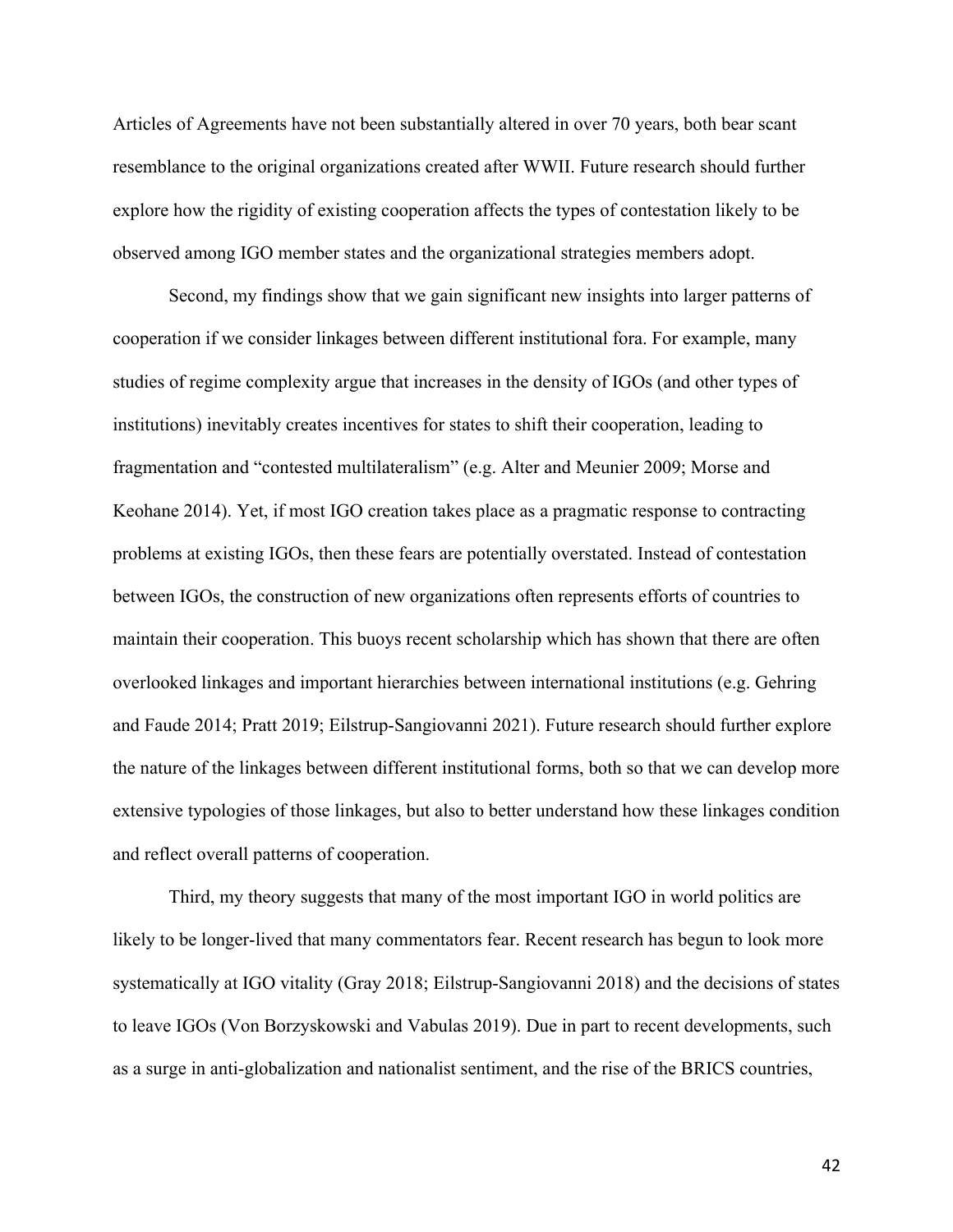many commentators fear that the suite of IGOs created by the US and allies after WWII are likely to be tossed in the dustbin of history. My view here challenges this pessimistic account, suggesting instead that states can successfully adjust their cooperation in the face of pressure from within their changing memberships. This ensures that the benefits from cooperation reflect changes in the membership. Furthermore, it indicates that IGOs may be better able to integrate rising powers than many current commentators fear. Future research should address empirically how the creation of LIGOs affects the centrality of existing IGOs, which will help us better understand the durability of cooperation.

Fourth, my theory suggests that LIGO creation is primarily driven by the competing demands of member states. This contrasts with other approaches that have argued that IGO expansion is driven by footloose bureaucrats eager to expand their power beyond states (e.g. Barnett and Finnemore 2004; Johnson 2014). Thus, my findings buoy scholarship reminding us that states often drive larger processes of organization change (see Elsig 2010). From a normative standpoint, this suggests that to the extent that IGOs have become more complex this is driven by political necessity that helps preserve cooperation, rather than new governance arrangements being foisted on unwitting states. My findings, however, do not preclude active collaboration between bureaucrats and states during the design phase of LIGOs. This process deservers further inquiry, as it seems likely that bureaucrats are torn between competing desires to maintain existing cooperation, while helping states resolve political contestation.

Finally, my approach suggests that the creation of LIGOs makes international cooperation more inclusive. From a normative standpoint, many would consider this a positive development, but more should be done assess whether LIGOs actually lead to substantial gains for historically marginalized constituencies. There is evidence for example, that powerful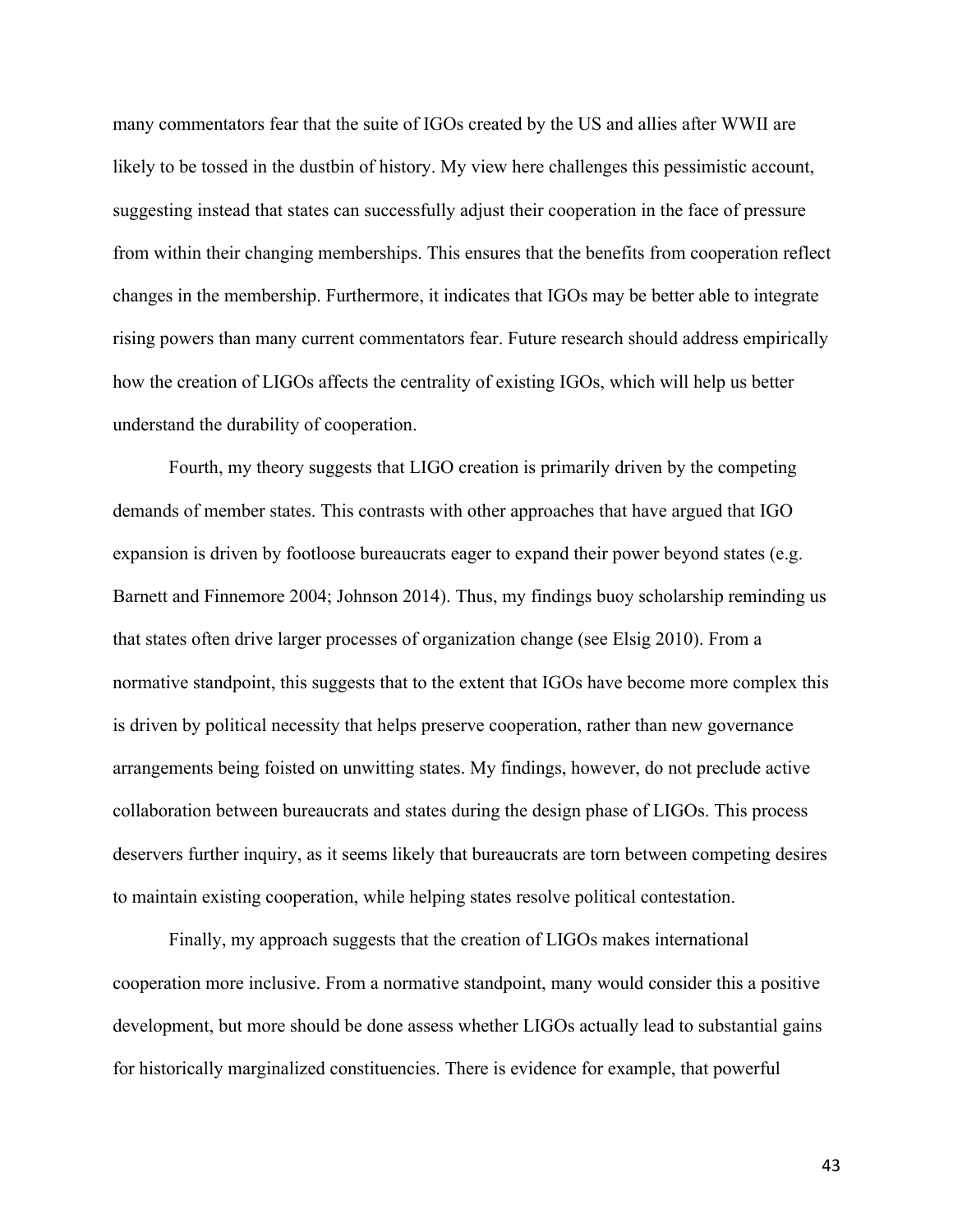countries can also use LIGOs – as in the case of IDA – to help preserve their outsized role in global governance. This may forestall needed reforms and perpetuate structures that favor the interests of certain coalitions, even if it does provide a marginal gain to others. As such, future studies should consider in more detail how LIGOs affect the distribution of gains among the cooperating parties, with an emphasis on better understanding whether the pragmatic vision of international cooperation I have advanced here is normatively desirable.

## **Bibliography**

Acharya, A. (2017). After liberal hegemony: The advent of a multiplex world order. *Ethics & international affairs*, *31*(3), 271-285.

Alter, K. J., & Meunier, S. (2009). The politics of international regime complexity. *Perspectives on politics*, 13-24.

Alvarez, J. E. (2005). *International organizations as law-makers*. Oxford: Oxford University Press.

Andresen, S. (2001). Global environmental governance: UN fragmentation and coordination. *Yearbook of international co-operation on environment and development*, *2002*, 19- 26.

Bailey, M. A., Strezhnev, A., & Voeten, E. (2017). Estimating dynamic state preferences from United Nations voting data. *Journal of Conflict Resolution*, *61*(2), 430-456

Barnett, M., & Finnemore, M. (2004). *Rules for the World: International Organizations in Global Politics*. Cornell University Press.

Busch, M. L. (2007). Overlapping institutions, forum shopping, and dispute settlement in international trade. *International Organization*, 735-761.

Cameron, A. C., & Trivedi, P. K. (2005). *Microeconometrics: methods and applications*. Cambridge university press

Carter, D. B., & Signorino, C. S. (2010). Back to the future: Modeling time dependence in binary data. *Political Analysis*, *18*(3), 271-292.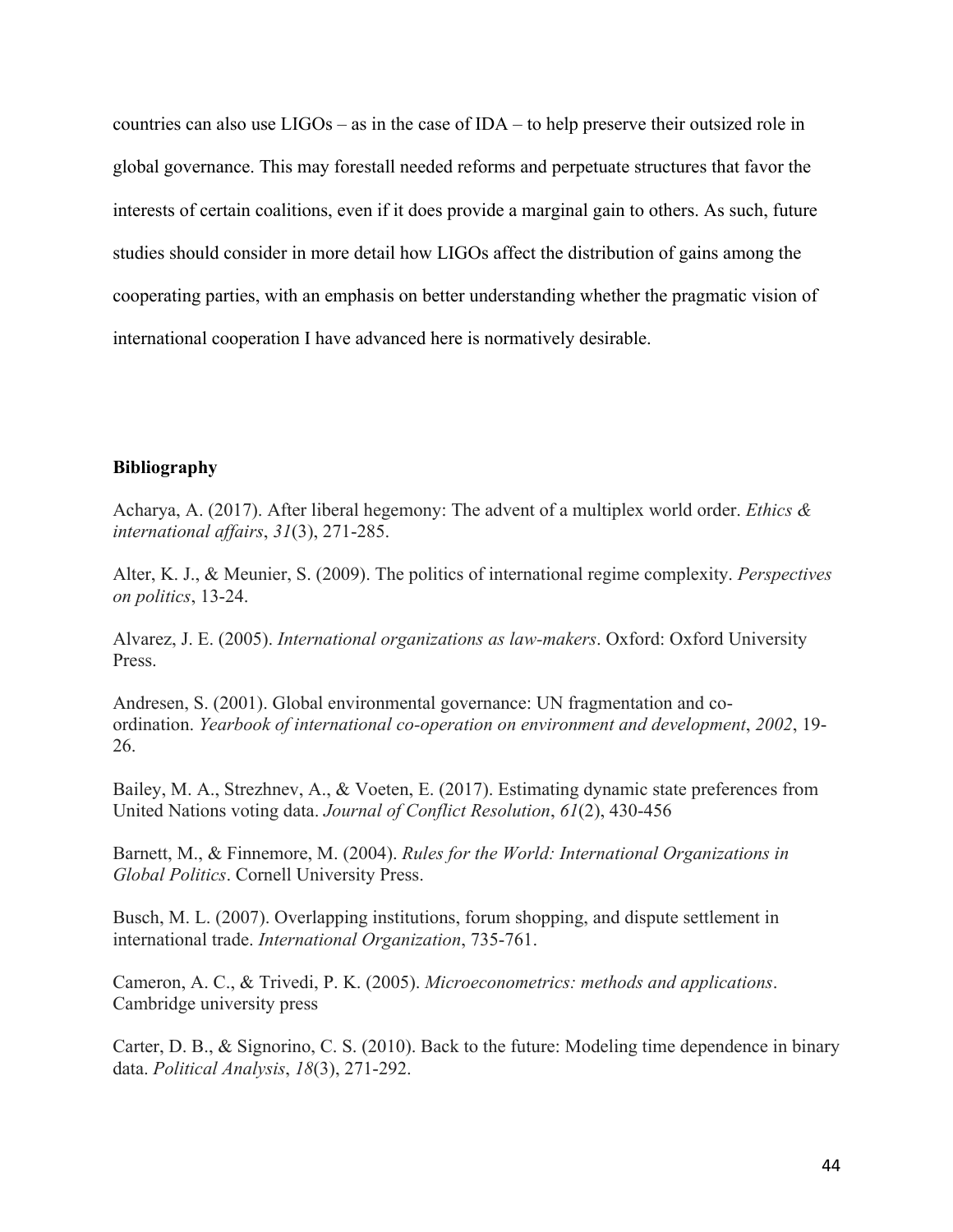Cooley, A., & Nexon, D. H. (2020). How hegemony ends. *Foreign Aff.*, *99*, 143.

DeSombre, E. R. (2017). *Global environmental institutions*. Taylor & Francis.

Eilstrup-Sangiovanni, M. (2018). Why the world needs an international cyberwar convention. *Philosophy & Technology*, *31*(3), 379-407.

Eilstrup-Sangiovanni, M. (2021). Ordering global governance complexes: The evolution of the governance complex for international civil aviation. *The Review of International Organizations*, 1-30.

Fioretos, O. (2011). Historical institutionalism in international relations. *International Organization*, 367-399.

Fioretos, O. (Ed.). (2017). *International politics and institutions in time*. Oxford University Press.

Freeman, J., Carroll, G. R., & Hannan, M. T. (1983). The liability of newness: Age dependence in organizational death rates. *American sociological review*, 692-710.

Gehring, T., & Faude, B. (2014). A theory of emerging order within institutional complexes: How competition among regulatory international institutions leads to institutional adaptation and division of labor. *The Review of International Organizations*, *9*(4), 471-498.

Gilpin, R. (1981). *War and change in world politics*. Cambridge University Press.

Graham, E. R., & Serdaru, A. (2020). Power, Control, and the Logic of Substitution in Institutional Design: The Case of International Climate Finance. *International Organization*, *74*(4), 671-706.

Gray, J. (2018). Life, death, or zombie? The vitality of international organizations. *International Studies Quarterly*, *62*(1), 1-13.

Gruber, L. (2000). *Ruling the world: Power politics and the rise of supranational institutions*. Princeton University Press.

Gutner, T., & Thompson, A. (2010). The politics of IO performance: A framework. *The review of international organizations*, *5*(3), 227-248.

Haas, E. B. (1958). *The uniting of Europe: Political, social, and economic forces, 1950-1957*. Stanford University Press.

Hale, T., Held, D., & Young, K. (2013). *Gridlock: why global cooperation is failing when we need it most*. Polity.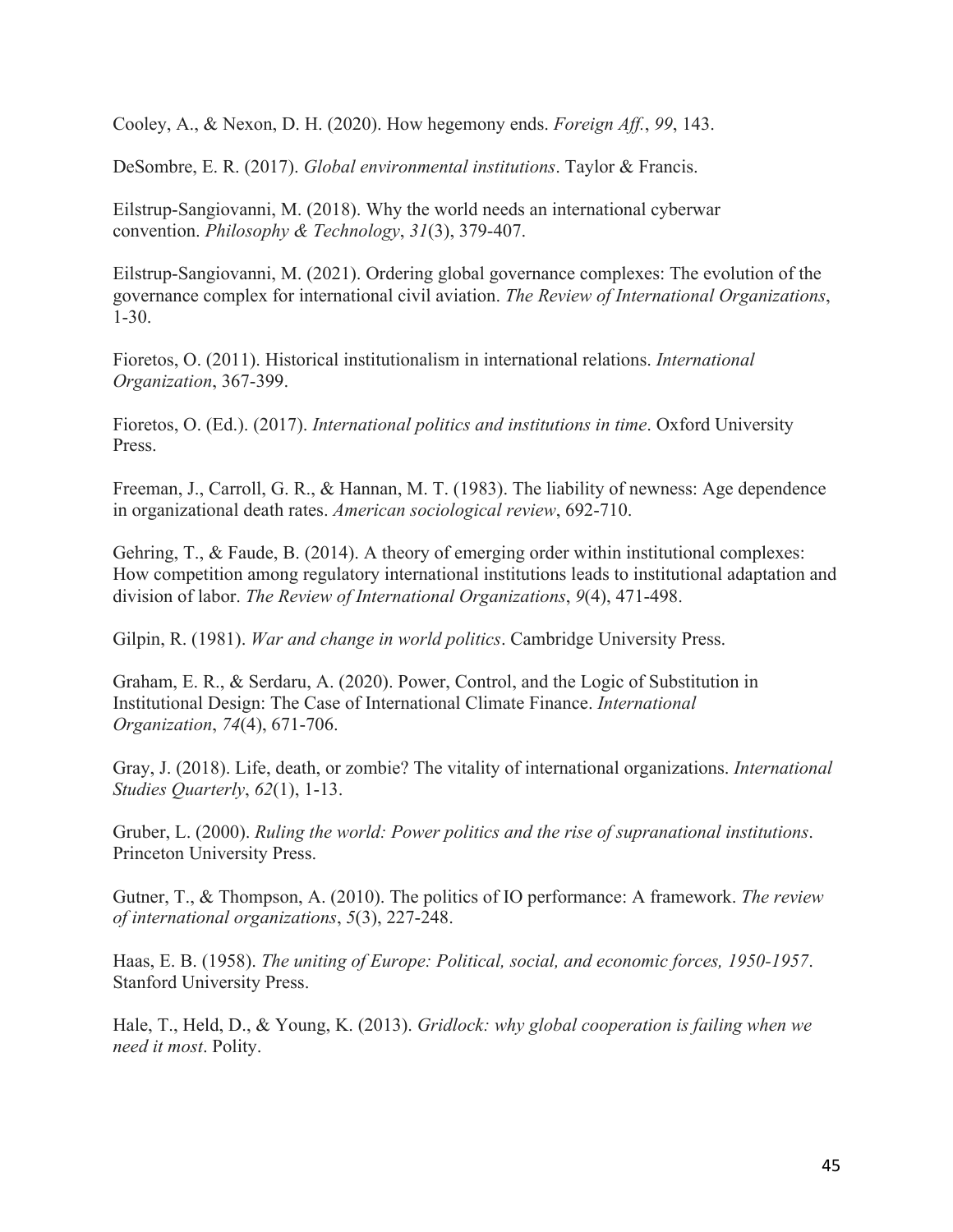Hanrieder, T. H. (2016). The reform reformation: international organizations and the challenge of change. *Foreign Affairs*.

Heldt, E., & Schmidtke, H. (2017). Measuring the empowerment of international organizations: The evolution of financial and staff capabilities. *Global Policy*, *8*, 51-61.

Helfer, L. R. (1999). Forum shopping for human rights. *University of Pennsylvania Law Review*, *148*(2), 285-400.

Hooghe, L., & Marks, G. (2015). Delegation and pooling in international organizations. *The Review of International Organizations*, *10*(3), 305-328.

Hooghe, L., Lenz, T., & Marks, G. (2019). *A theory of international organization*. Oxford University Press.

Ikenberry, G. J. (2001). *After Victory: Institutions, Strategic Restraint, and the Rebuilding of Order After Major Wars*. Princeton University Press.

Ikenberry, G. J. (2017). *The rise, character, and evolution of international order*, in Fioretos, O. (Ed.). *International politics and institutions in time*. Oxford University Press. Oxford: Oxford University Press.

Ikenberry, G. J., & Nexon, D. H. (2019). Hegemony Studies 3.0: The Dynamics of Hegemonic Orders. *Security Studies*, *28*(3), 395-421.

Ivanova, M. (2007). Moving forward by looking back: Learning from UNEP's history. *Global environmental governance: Perspectives on the current debate*, 26-47.

Jervis, R. (1976). *Perception and misperception in international politics: New edition*. Princeton University Press

Johnson, S. (2012). *UNEP the first 40 years*. UNEP.

Johnson, T. (2014). *Organizational progeny: Why governments are losing control over the proliferating structures of global governance*. Transformations in Governance.

Jupille, J., Mattli, W., & Snidal, D. (2013). *Institutional Choice and Global Commerce*. Cambridge University Press.

Kastner, S. L., Pearson, M. M., & Rector, C. (2016). Invest, hold up, or accept? China in multilateral governance. *Security Studies*, *25*(1), 142-179.

Keohane, R. O. (1984). *After hegemony: Cooperation and discord in the world political economy*. Princeton university press.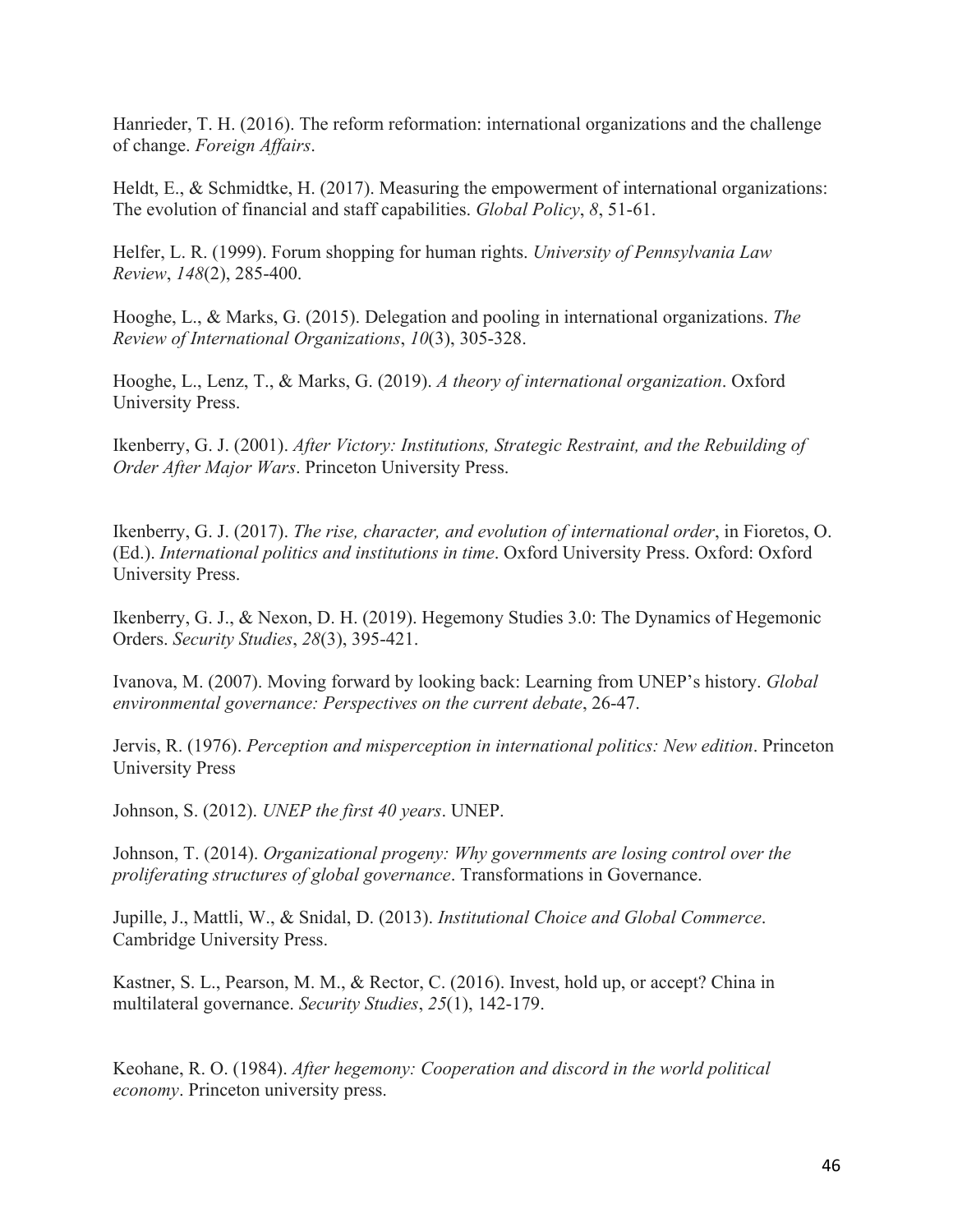Keohane, R. O., & Ostrom, E. (Eds.). (1994). *Local commons and global interdependence*. Sage.

Kinne, B. J. (2014). Dependent diplomacy: Signaling, strategy, and prestige in the diplomatic network. *International Studies Quarterly*, *58*(2), 247-259.

Koremenos, B. (2016). *The continent of international law: explaining agreement design*. Cambridge University Press.

Koremenos, B., Lipson, C., & Snidal, D. (Eds.). (2003). *The rational design of international institutions*. Cambridge University Press.

Krasner, S. D. (1976). State power and the structure of international trade. *World politics: A quarterly journal of international relations*, 317-347.

Krasner, S. D. (1985). *Structural conflict: The third world against global liberalism* (Vol. 12). Univ of California Press.

Krueger, A. O. (1997). *Trade policy and economic development: how we learn* (No. w5896). National Bureau of Economic Research.

Lechner, L., & Wüthrich, S. (2018). Seal the Deal: Bargaining Positions, Institutional Design, and the Duration of Preferential Trade Negotiations. *International Interactions*, *44*(5), 833-861.

Lall, R. (2017). Beyond institutional design: Explaining the performance of international organizations. *International Organization*, 245-280.

Lipscy, P. Y. (2017). *Renegotiating the world order: Institutional change in international relations*. Cambridge University Press.

Littoz-Monnet, A. (2017). Expert knowledge as a strategic resource: International bureaucrats and the shaping of bioethical standards. *International Studies Quarterly*, *61*(3), 584-595.

Manulak, M. W. (2017). Leading by design: Informal influence and international secretariats. *The Review of International Organizations*, *12*(4), 497-522.

March, J. G., & Olsen, J. P. (1998). The institutional dynamics of international political orders. *International organization*, 943-969.

Mason, E. S., & Asher, R. E. (1973). *The world bank since Bretton Woods*. Brookings Institution Press.

Milewicz, K. M., & Elsig, M. (2014). The hidden world of multilateralism: Treaty commitments of newly democratized states in Europe. *International Studies Quarterly*, *58*(2), 322-335.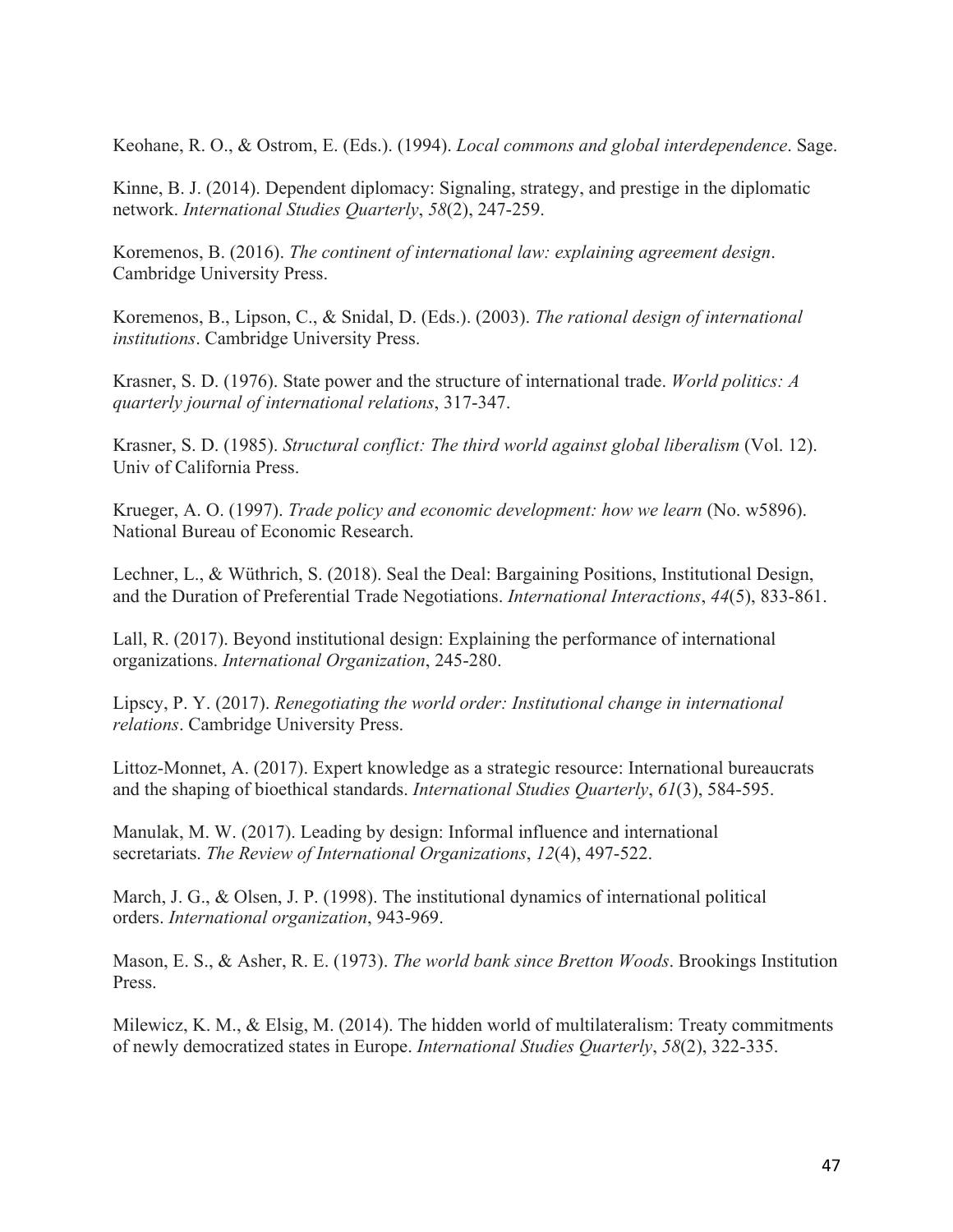Morse, J. C., & Keohane, R. O. (2014). Contested multilateralism. *The Review of international organizations*, *9*(4), 385-412.

Musgrave, P., & Nexon, D. H. (2018). Defending hierarchy from the moon to the Indian Ocean: Symbolic capital and political dominance in early modern China and the cold war. *International Organization*, *72*(3), 591-626.

Najam, A. (2005). Developing countries and global environmental governance: From contestation to participation to engagement. *International Environmental Agreements: Politics, Law and Economics*, *5*(3), 303-321.

Nye, J. S. (1974). UNCTAD: Poor Nations' Pressure Group. In Cox and Jacobson., *The Anatomy of Influence: Decision Making in International Organisations*, *334*-370.

Pevehouse, J. C., Nordstrom, T., McManus, R. W., & Jamison, A. S. (2020). Tracking organizations in the world: The Correlates of War IGO Version 3.0 datasets. *Journal of Peace Research*, *57*(3), 492-503.

Poast, P., & Urpelainen, J. (2013). Fit and feasible: Why democratizing states form, not join, international organizations. *International Studies Quarterly*, *57*(4), 831-841.

Pratt, T. (2018). Deference and hierarchy in international regime complexes. *International Organization*, *72*(3), 561-590.

Reed, W. (2003). Information, power, and war. *American Political Science Review*, *97*(4), 633- 641.

Renshon, J. (2017). *Fighting for status: hierarchy and conflict in world politics*. Princeton University Press.

Shanks, C., Jacobson, H. K., & Kaplan, J. H. (1996). Inertia and change in the constellation of international governmental organizations, 1981-1992. *International organization*, 593-627.

Steil, B. (2013). *The battle of Bretton Woods: John Maynard Keynes, Harry Dexter White, and the making of a new world order*. Princeton University Press.

Stone, R. W. (2011). *Controlling institutions: International organizations and the global economy*. Cambridge University Press.

Toye, J., & Toye, R. (2004). *The un and global political economy: trade, finance, and development*. Indiana University Press.

Vabulas, F., & Snidal, D. (2013). Organization without delegation: Informal intergovernmental organizations (IIGOs) and the spectrum of intergovernmental arrangements. *The Review of International Organizations*, *8*(2), 193-220.